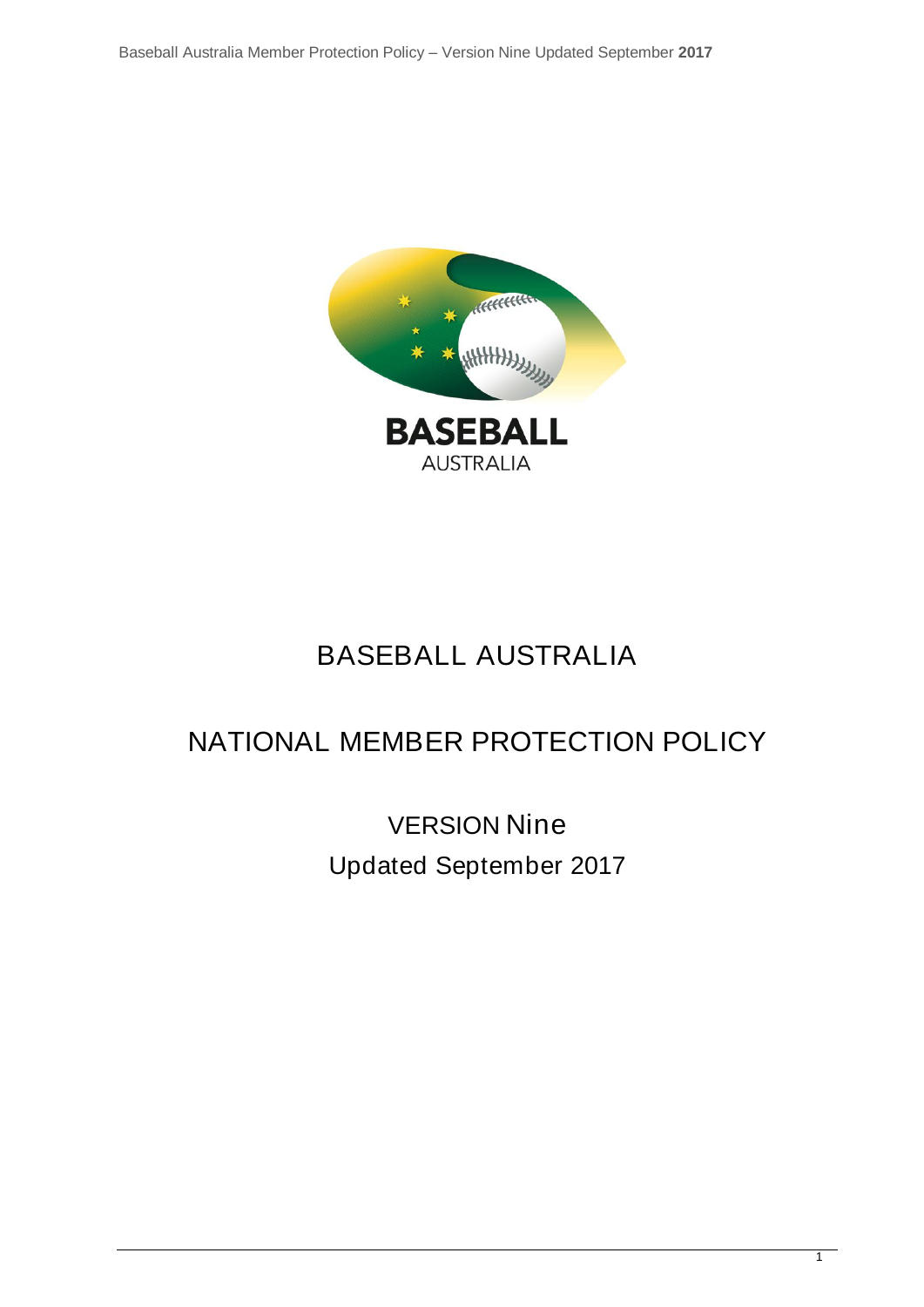### **CONTENTS**

### *Preface*

### **Review history**

### **PART A –BASEBALL AUSTRALIA NATIONAL MEMBER PROTECTION POLICY**

- 1. Introduction
- 2. Purpose of this policy
- 3. Who is bound by this policy?
- 4. Organisational responsibilities
- 5. Individual responsibilities
- 6. Position statements
	- 6.1 Child protection
	- 6.2 Taking of images of children<br>6.3 Anti-discrimination and haras
	- 6.3 Anti-discrimination and harassment
	- 6.4 Sexual relationships
	- 6.5 Pregnancy
	- 6.6 Gender identity
	- 6.7 Responsible service and consumption of alcohol
	- 6.8 Smoke-free environment
	- 6.9 Cyber bullying
	- 6.10 Social networking sites
	- 6.11 Anti-Racism
	- 6.12 Disability Inclusion
	- 6.13 You can play to?
- 7. Complaints procedures
	- 7.1 Handling complaints
	- 7.2 Vexatious complaints and victimisation
	- 7.3 Mediation
	- 7.4 Tribunals
- 8. What is a breach of this policy?
- 9. Disciplinary measures
	- 9.1 Individuals
	- 9.2 Organisations
	- 9.3 Factors to consider
- 10. Dictionary of terms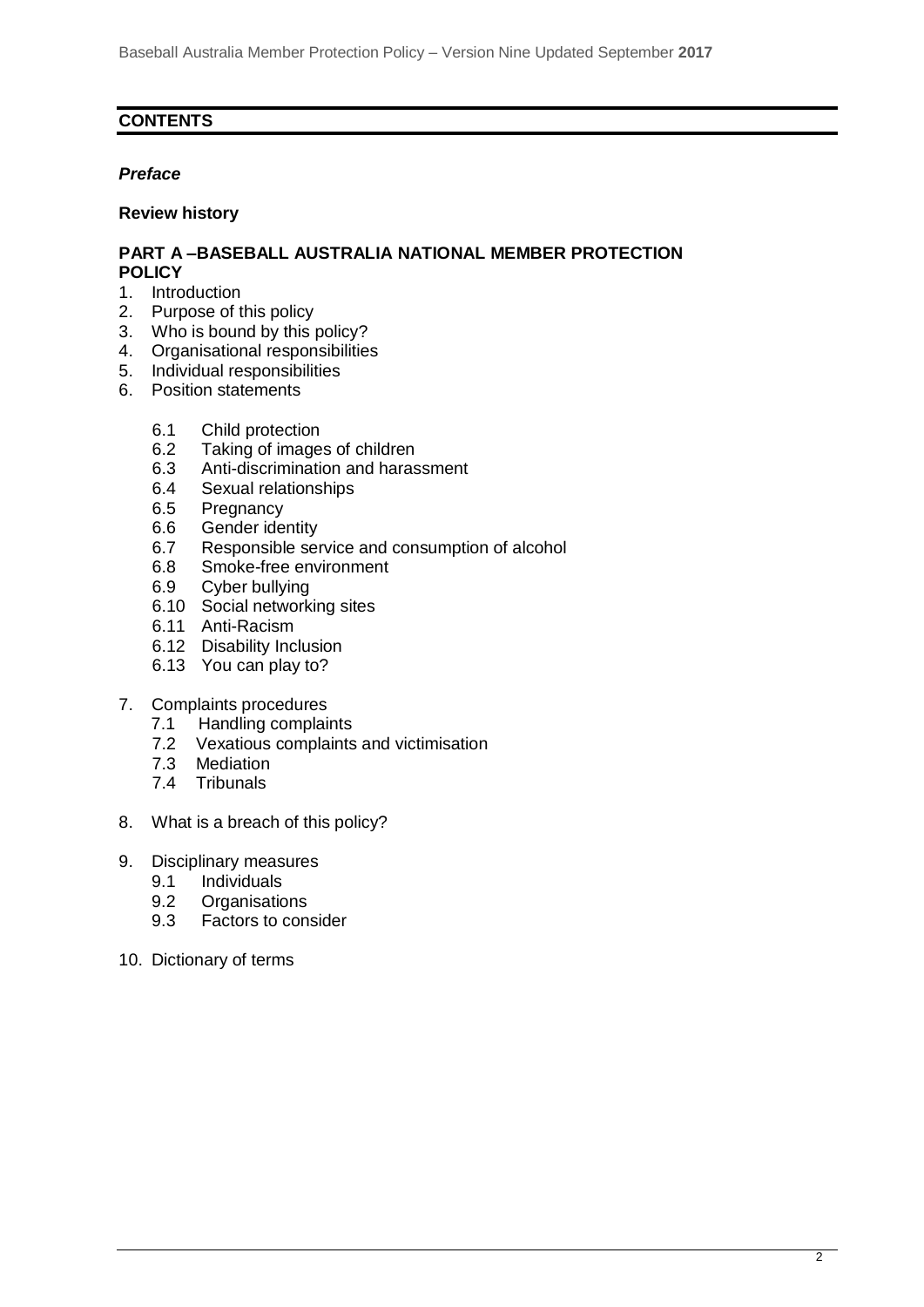### **PART B – ATTACHMENTS: CODES OF BEHAVIOUR**

- B1. Player Code of Conduct<br>B2. Coach Code of Conduct
- Coach Code of Conduct
- B3. Official Code of Conduct
- B4 Administrator Code of Conduct
- B5. Parent Code of Conduct

### **PART C – ATTACHMENTS: EMPLOYMENT SCREENING/WORKING WITH CHILDREN CHECK REQUIREMENTS**

- C1. Employment screening requirements
- C2. Member Protection Declaration<br>C3. Working with Children Check re
- Working with Children Check requirements

### **PART D – ATTACHMENTS: COMPLAINT HANDLING PROCEDURES**

- D1. Complaints procedure
- D<sub>2</sub>. Mediation
- D3. Investigation procedure
- D4. Tribunal procedures

### **PART E – ATTACHMENTS: REPORTING REQUIREMENTS AND DOCUMENTS**

- E1. Record of informal complaint
- E2. Record of formal complaint
- E3. Procedure for handling allegations of child abuse
- E4. Confidential record of child abuse allegation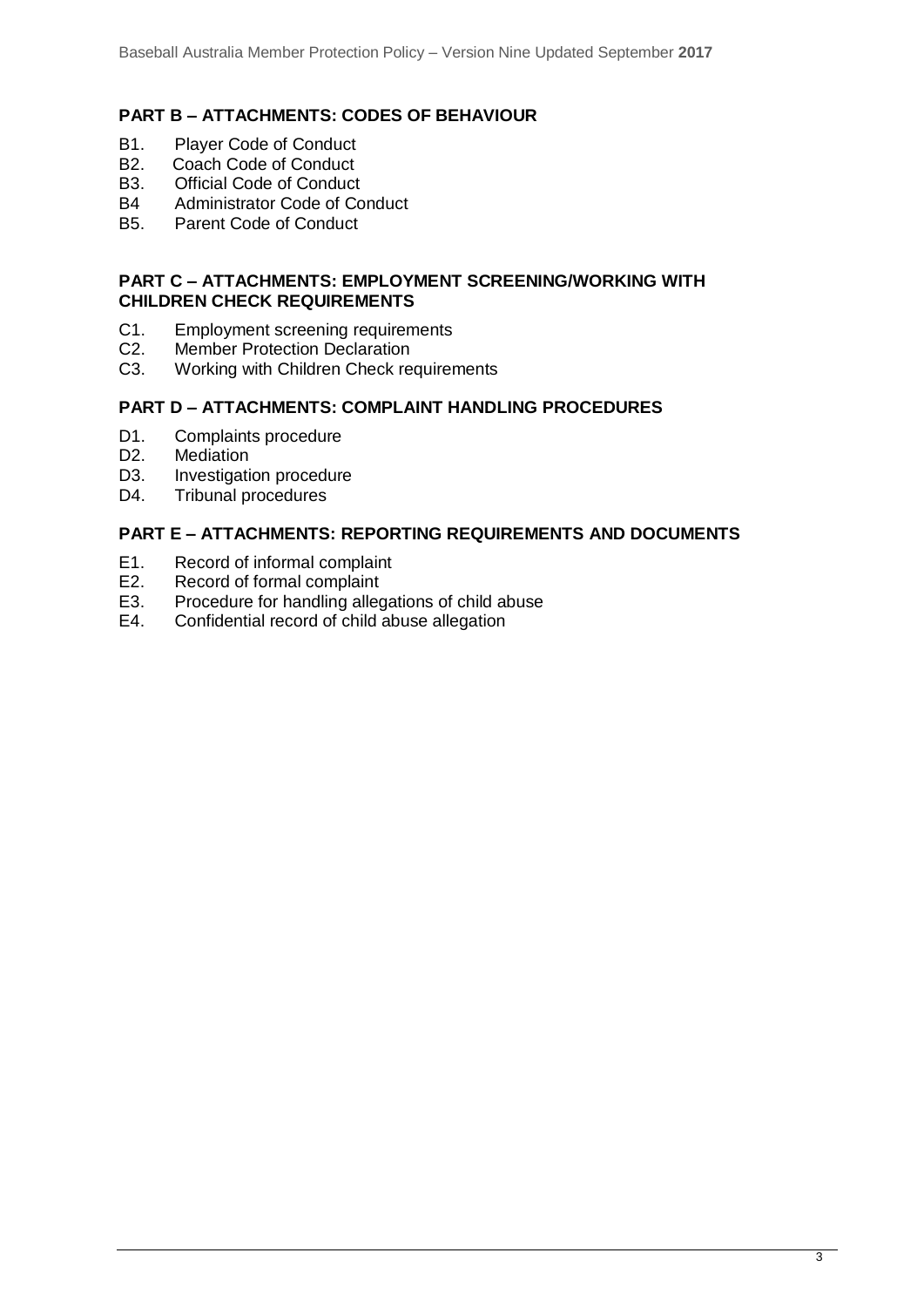# *PREFACE*

Baseball Australia is committed to good governance, the growth of opportunities and continued improvement of the environment for all participants in the sport.

This Member Protection Policy has been developed under the guidance of the Australian Sports Commission to set out the rights and responsibilities of those participating in the sport of baseball.

Baseball Australia is committed to providing a safe environment for children, an environment which is free from harassment and abuse for all participants. Baseball Australia fosters and promotes respectful and positive behaviour and values, and it expects that is participants, officials, and spectators will take up this view.

This Policy is an essential part of Baseball Australia's proactive and preventative approach to tackling inappropriate behaviour in and around the sport.

Inappropriate or unlawful behavior will not be tolerated by Baseball Australia Disciplinary action will be taken against individuals if there is a breach of this policy.

We are personally committed, and Baseball Australia is committed, to ensuring that everyone associated with the sport of baseball complies with this Policy.

*David Hynes, President*

*Cam Vale, Chief Executive Officer*

 $\sqrt{a}$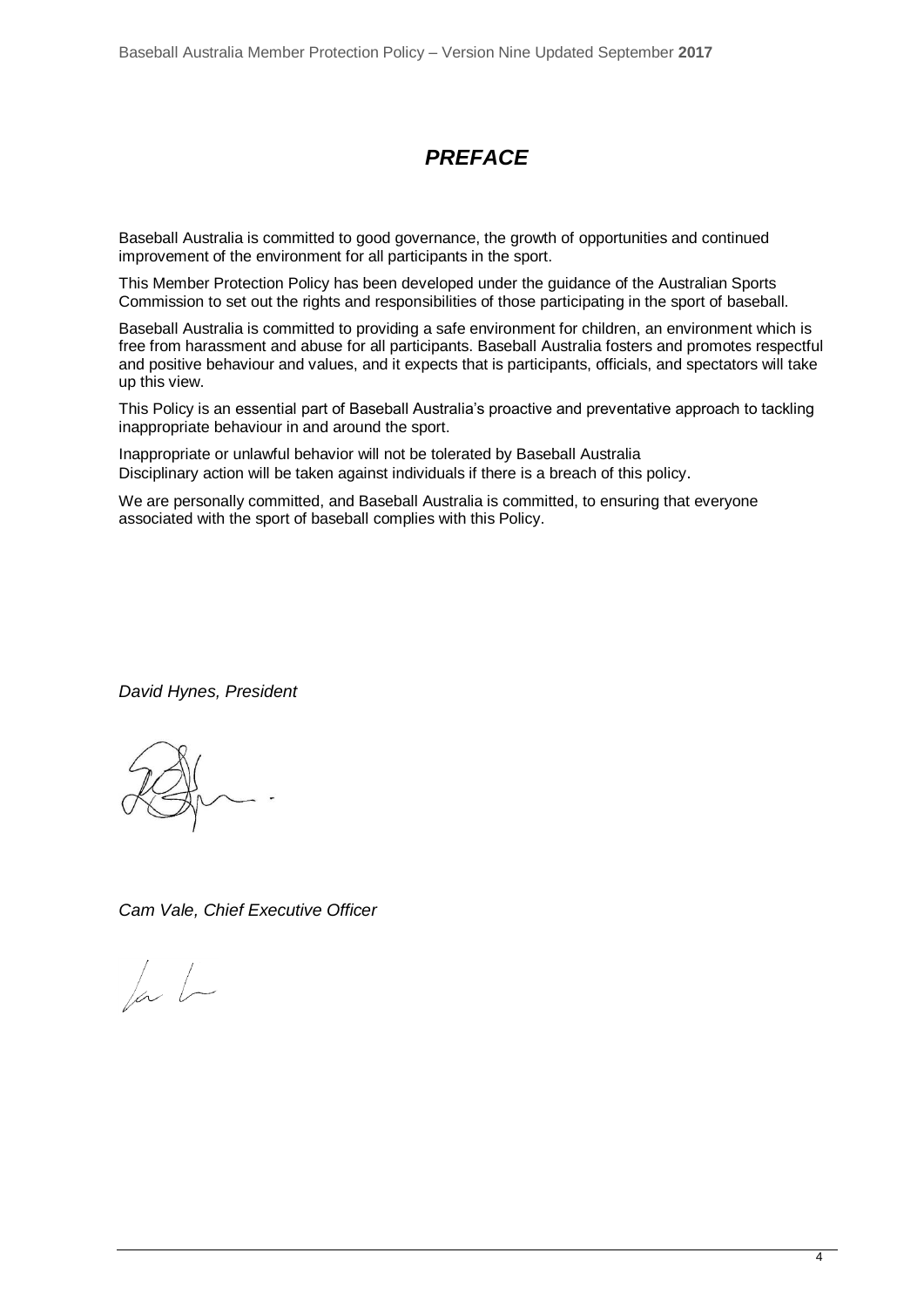# **Review history of Baseball Australia National Member Protection Policy**

| Version      | Date reviewed    | Date endorsed  | Content reviewed/ purpose  |
|--------------|------------------|----------------|----------------------------|
| One          |                  | 31 July 2005   | <b>Original Policy</b>     |
| Two          | February 2006    | 2 March 2006   | <b>Complete Policy</b>     |
| <b>Three</b> | April 2009       | September 2009 | C3 Working with Children   |
| Four         | October 2009     | October 2009   | <b>Complete Policy</b>     |
| Five         | March 2012       | March 2012     | <b>Complete Policy</b>     |
| <b>Six</b>   | August 2013      | September 2013 | <b>Complete Policy</b>     |
| Seven        | <b>July 2015</b> |                | <b>Complete Policy</b>     |
| Eight        | October 2015     |                | <b>Complete Policy</b>     |
| Nine         | August 2017      | September 2017 | Clarify appeals procedures |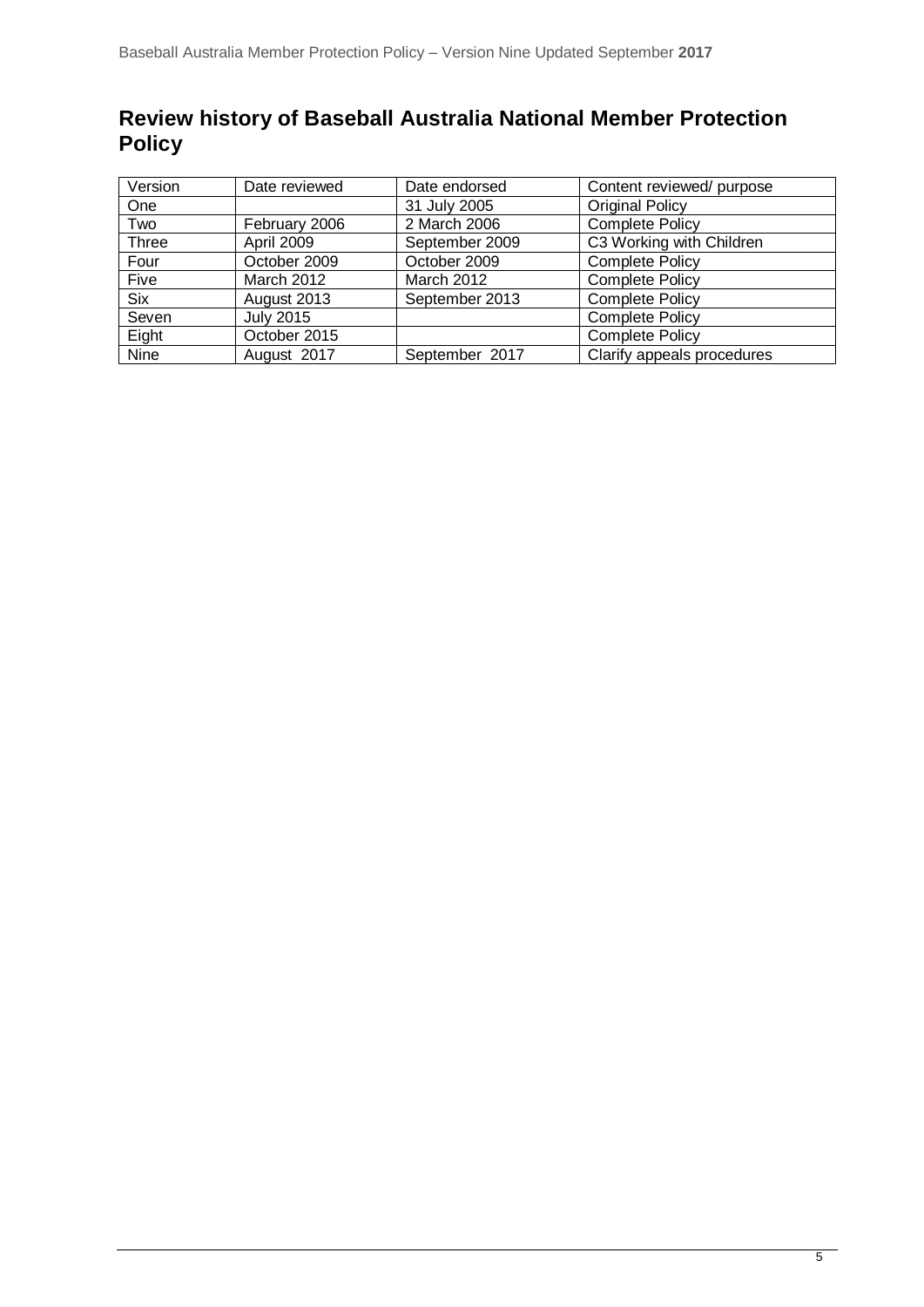# **PART A: BASEBALL AUSTRALIA NATIONAL MEMBER PROTECTION POLICY**

## **1. Introduction**

Baseball Australia (BA) is committed to good governance, the growth of opportunities and continued improvement of the environment for all participants in the sport.

### **2. Purpose of this policy**

This National Member Protection Policy ("policy") aims to assist Baseball Australia to uphold its core values and create a safe, fair and inclusive environment for everyone associated with our sport. It sets out our commitment to ensure that every person bound by the policy is treated with respect and dignity and protected from discrimination, harassment and abuse. It also seeks to ensure that everyone involved in our sport is aware of their key legal and ethical rights and responsibilities, as well as the standards of behavior expected of them.

The attachments to this policy describe the practical steps we will take to eliminate discrimination, harassment, child abuse and other forms of inappropriate behavior from our sport. As part of this commitment, the policy allows Baseball Australia to take disciplinary action against any person or organisation bound by this policy if they breach the policy.

This policy has been endorsed by the Board of Baseball Australia and has been incorporated into our By-Laws. The policy starts on 1<sup>st</sup> September 2015 and will operate until replaced.

The current policy and its attachments can be obtained from our website at: Baseball.com.au

This policy is supported by Member Protection Policies that have been adopted and implemented by our affiliated States, member associations and affiliated clubs.

### **3 Who is bound by this policy**

This policy applies to as many persons as possible who are involved with the activities of Baseball Australia, whether they are in a paid or unpaid/voluntary capacity at a National, State, Association and Club level:

- 3.1 persons appointed or elected to Baseball Australia boards, committees and sub-committees
- 3.2 employees of Baseball Australia
- 3.3 members of the Baseball Australia Executive;
- 3.4 support personnel, including managers, physiotherapists, psychologists, masseurs, sport trainers and others;
- 3.5 coaches and assistant coaches;
- 3.6 athletes
- 3.7 umpires and other officials;
- 3.8 members, including life members of Baseball Australia
- 3.9 athletes, coaches, officials and other personnel participating in events and activities, including camps and training sessions, held or sanctioned by Baseball Australia
- 3.10 Spectators
- 3.11 any other people to whom the policy may apply

*This policy will continue to apply to a person even after he or she has stopped their association or employment with Baseball Australia, if disciplinary action against that person has begun.*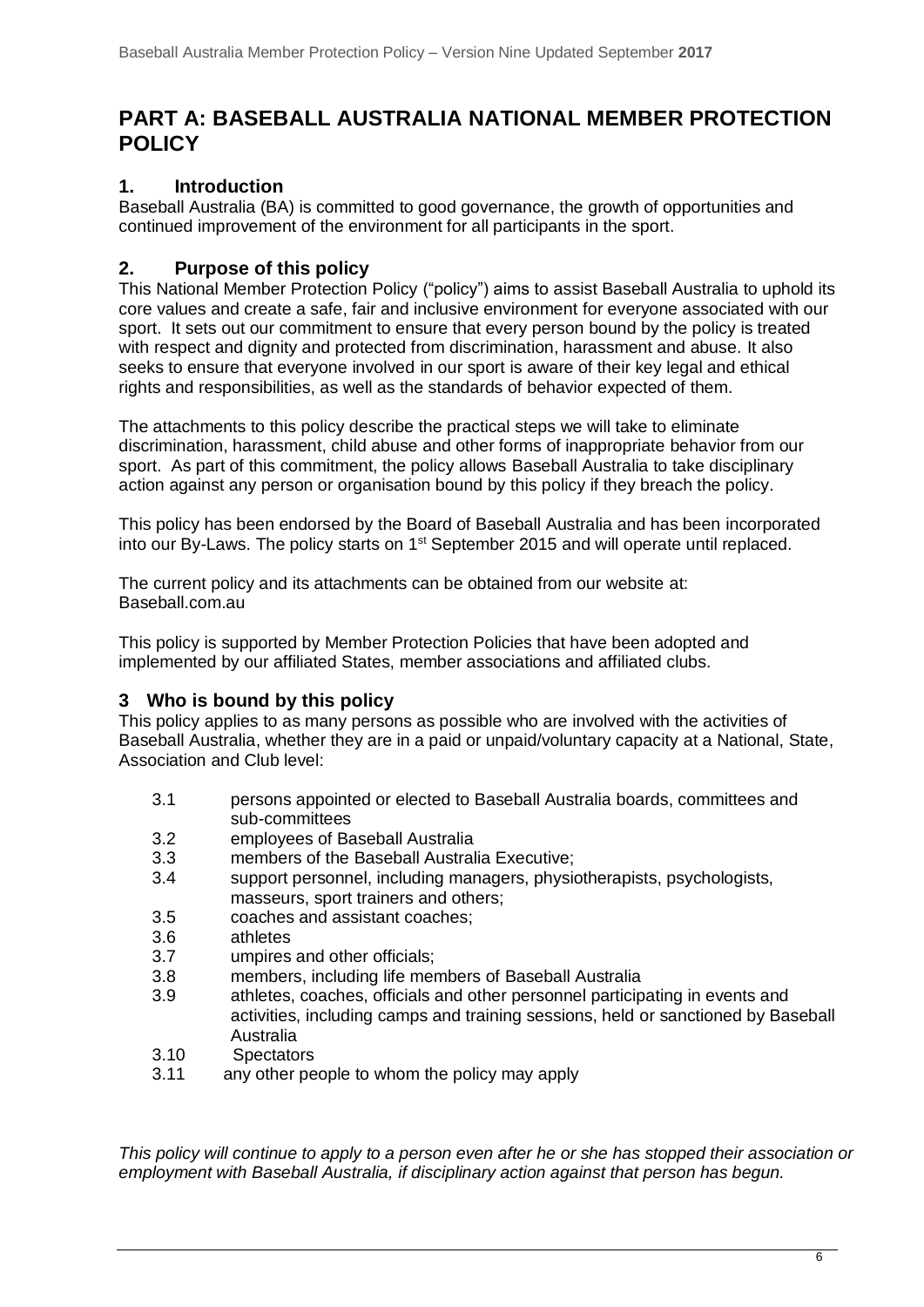This policy will also apply to:

- 3.12 Member associations
- 3.13 Affiliated clubs and associated organisations
- 3.14 Any other associations, such as Coaches Associations, Players Associations and Officials Associations etc.

### **4. Organisational responsibilities**

Baseball Australia as well as all member affiliated States, Associations and Clubs must:

- 4.1 adopt, implement and comply with this policy
- 4.2 ensure that this policy is enforceable
- 4.3 publish, distribute and promote this policy and the consequences of any breaches of the policy
- 4.4 promote and model appropriate standards of behavior at all times
- 4.5 deal with any complaints made under this policy in an appropriate manner
- 4.6 deal with any breaches of this policy in an appropriate manner
- 4.7 recognise and enforce any penalty imposed under this policy
- 4.8 ensure that a copy of this policy is available or accessible to all people and organisations to which this policy applies
- 4.9 use appropriately trained people to receive and manage complaints and allegations of inappropriate behavior e.g. Member Protection Information Officers (MPIO)
- 4.10 monitor and review this policy at least annually.

## **5. Individual responsibilities**

Individuals bound by this policy must:

- 5.1 make themselves aware of the contents of this policy;
- 5.2 comply with all relevant provisions of the policy, including any codes of conduct and the steps for making a complaint or reporting possible child abuse set out in this policy;
- 5.3 consent to the screening requirements set out in this policy, and any state/territory Working with Children Checks if the person holds or applies for a role that involves regular unsupervised contact with a child or young person under the age of 18 or where otherwise required by law;
- 5.4 place the safety and welfare of children above other considerations;
- 5.5 are accountable for their behaviour: and,
- 5.6 comply with any decisions and/or disciplinary measures imposed under this policy.

## **6. Position statements**

### **6.1 Child protection**

Baseball Australia is committed to the safety and well-being of all children and young people who participate in our sport or access our services. We support the rights of the child and will act at all times to ensure that a child-safe environment is maintained.

We acknowledge the valuable contribution made by our staff, members and volunteers and we encourage their active participation in providing a safe, fair and inclusive environment for all participants.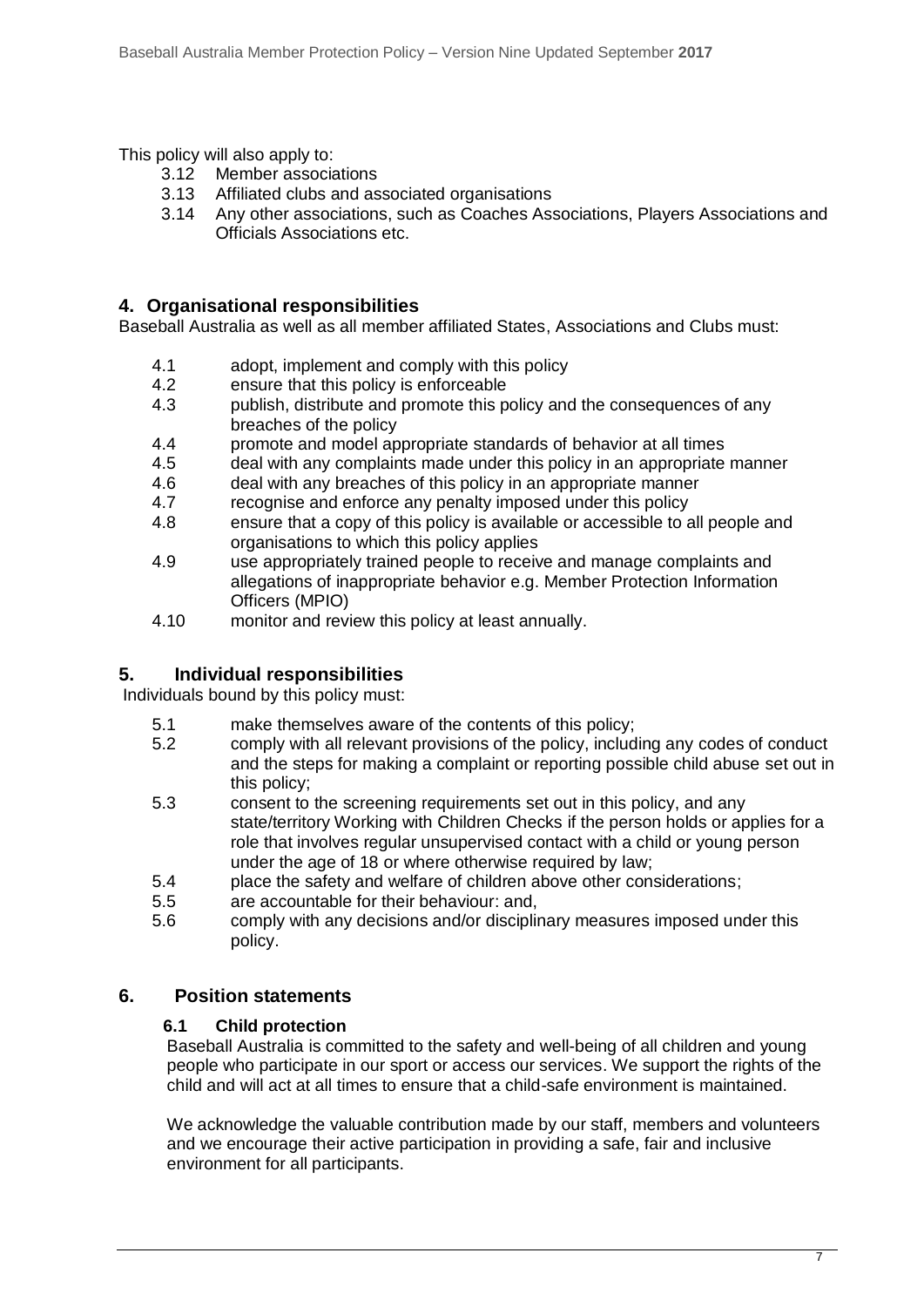### **6.1.1 Identify and analyze risk of harm**

We will develop and implement a risk management strategy, that will include a review of our existing child protection practices, to determine how child-safe our organisation is and to identify any additional steps we can take to minimize and prevent the risk of harm to children because of the actions of an employee, volunteer or another person.

### **6.1.2 Develop codes of behavior**

We will develop and promote a code of behavior that sets out the conduct we expect of adults when they deal and interact with children involved in our sport, especially those in our care. We will also implement a code of behavior to promote appropriate conduct between children.

These codes will clearly describe professional boundaries, ethical behavior and unacceptable behavior. (Refer to the attachments in Part B of this policy.)

### **6.1.3 Choose suitable employees and volunteers**

We will take all reasonable steps to ensure that our organisation engages suitable and appropriate people to work with children, especially those in positions that involve regular unsupervised contact with children. This will include using a range of screening measures.

We will ensure that Working with Children Checks is conducted for all employees and volunteers who work with children, where law requires an assessment. If a criminal history report is obtained as part of their screening process, we will handle this information confidentially and in accordance with the relevant legal requirements. (Refer to the attachments in Part C of this policy.)

### **6.1.4 Support, train, supervise and enhance performance**

We will ensure that all our employees and volunteers who work with children have ongoing supervision, support and training. Our goal is to develop their skills and capacity and to enhance their performance so we can maintain a child-safe environment in our sport.

### **6.1.5: Empower and promote the participation of children**

We will encourage children and young people to be involved in developing and maintaining a child-safe environment for our sport.

### **6.1.6: Report and respond appropriately to suspected abuse and neglect**

We will ensure that all our employees and volunteers are able to identify and respond appropriately to children at risk of harm and that they are aware of their responsibilities under state laws to make a report if they suspect on reasonable grounds that a child has been, or is being, abused or neglected. (Refer to the attachments in Part E of this policy.)

Further, if any person believes that another person or organisation bound by this policy is acting inappropriately towards a child, or is in breach of this policy, he or she may make an internal complaint to us. (Refer to the attachments in Part D of this policy.)

### **6.2 Taking images of children**

There is a risk that Images of children may be used inappropriately or illegally. Baseball Australia requires that individuals and associations, wherever possible, obtain permission from a child's parent/guardian before taking an image of a child that is not their own. They should also make sure the parent/guardian understands how the image will be used.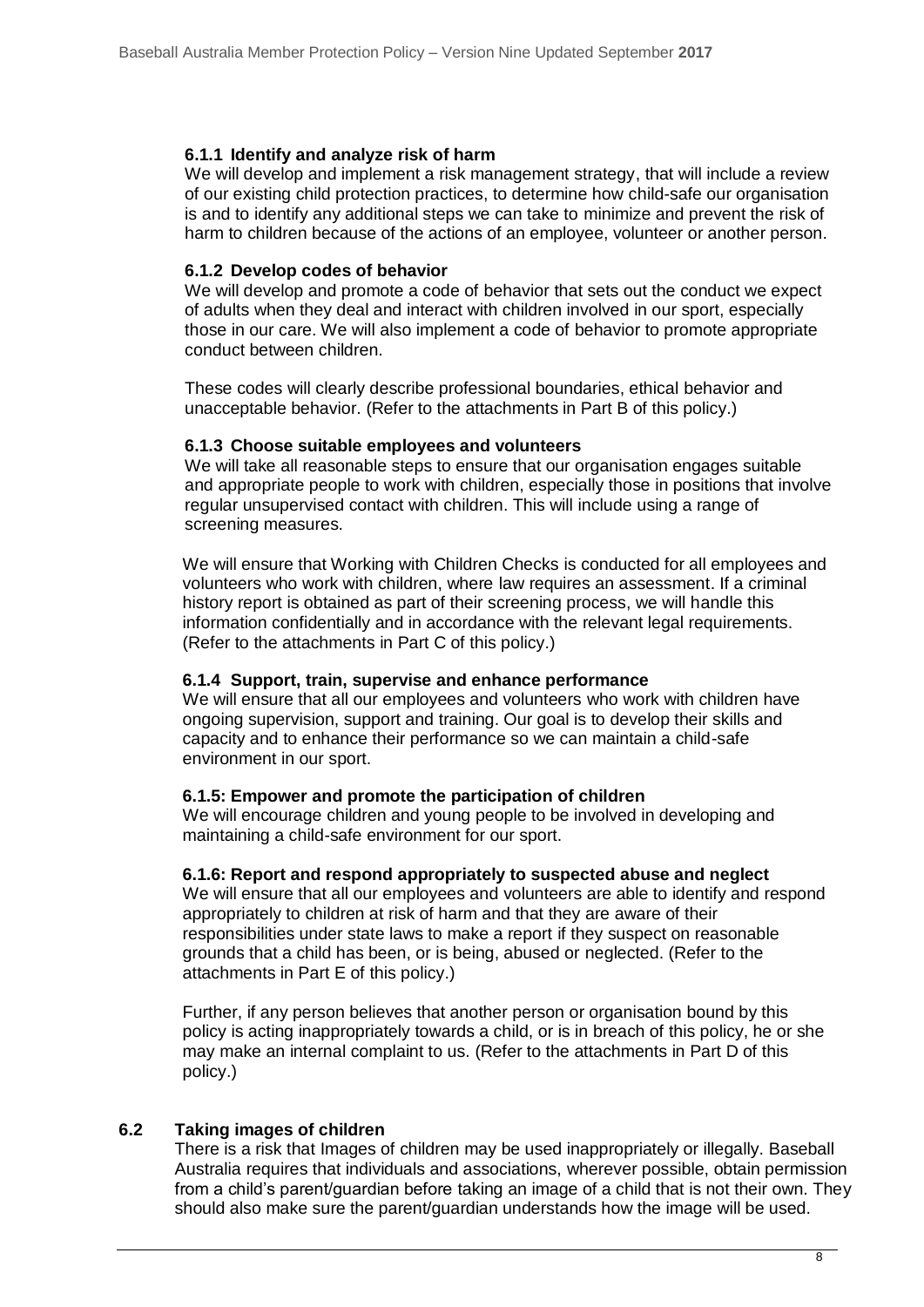To respect people's privacy, we do not allow camera phones, videos and cameras to be used inside changing areas, showers and toilets, which we control or are used in connection with our sport.

When using a photo of a child, we will not name or identify the child or publish personal information, such as residential address, email address or telephone number, without the consent of the child's parent/guardian. We will not provide information about a child's hobbies, interests, school or the like, as paedophiles or other persons to "groom" a child can use this.

We will only use images of children that are relevant to our sport and we will ensure that they are suitably clothed in a manner that promotes participation in the sport. We will seek permission from the parents/guardians of the children before using the images. We require our member associations and clubs to do likewise.

[Click here to view the Baseball Australia Taking Images of Children Policy](http://www.baseball.com.au/Portals/27/Policies/ImagesOfChildren.pdf)

### **6.3 Anti-discrimination and harassment**

Baseball Australia is committed to providing an environment in which people are treated fairly and equitably and that is, as far as practicable, free from all forms of discrimination and harassment.

We recognise that people may not be able to enjoy themselves or perform at their best if they are treated unfairly, discriminated against or harassed.

### **6.3.1 Discrimination**

Unlawful discrimination involves the less favourable treatment of a person on the basis of one or more of the personal characteristics protected by state or federal anti-discrimination laws.

The personal characteristics protected by anti-discrimination laws include attributes such as race, age, disability, gender and race. The full list of protected personal characteristics is in the "Definitions" set out in the Dictionary of Terms.

Discrimination can be either direct or indirect.

- **Direct** discrimination occurs if a person treats, or proposes to treat, a person with a protected personal characteristic unfavourably because of that personal characteristic.
- **Indirect** discrimination occurs if a person imposes, or proposes to impose, a requirement, condition or practice that will disadvantage a person with a protected personal characteristic and that requirement, condition or practice is not reasonable.

For the purposes of determining discrimination, the offender's awareness and motive are irrelevant.

### **6.3.2 Harassment**

Harassment is any unwelcome conduct, verbal or physical, that intimidates, offends or humiliates another person and which happens because a person has a certain personal characteristic protected by State or Federal anti-discrimination legislation.

The offensive behavior does not have to take place a number of times; a single incident can constitute harassment.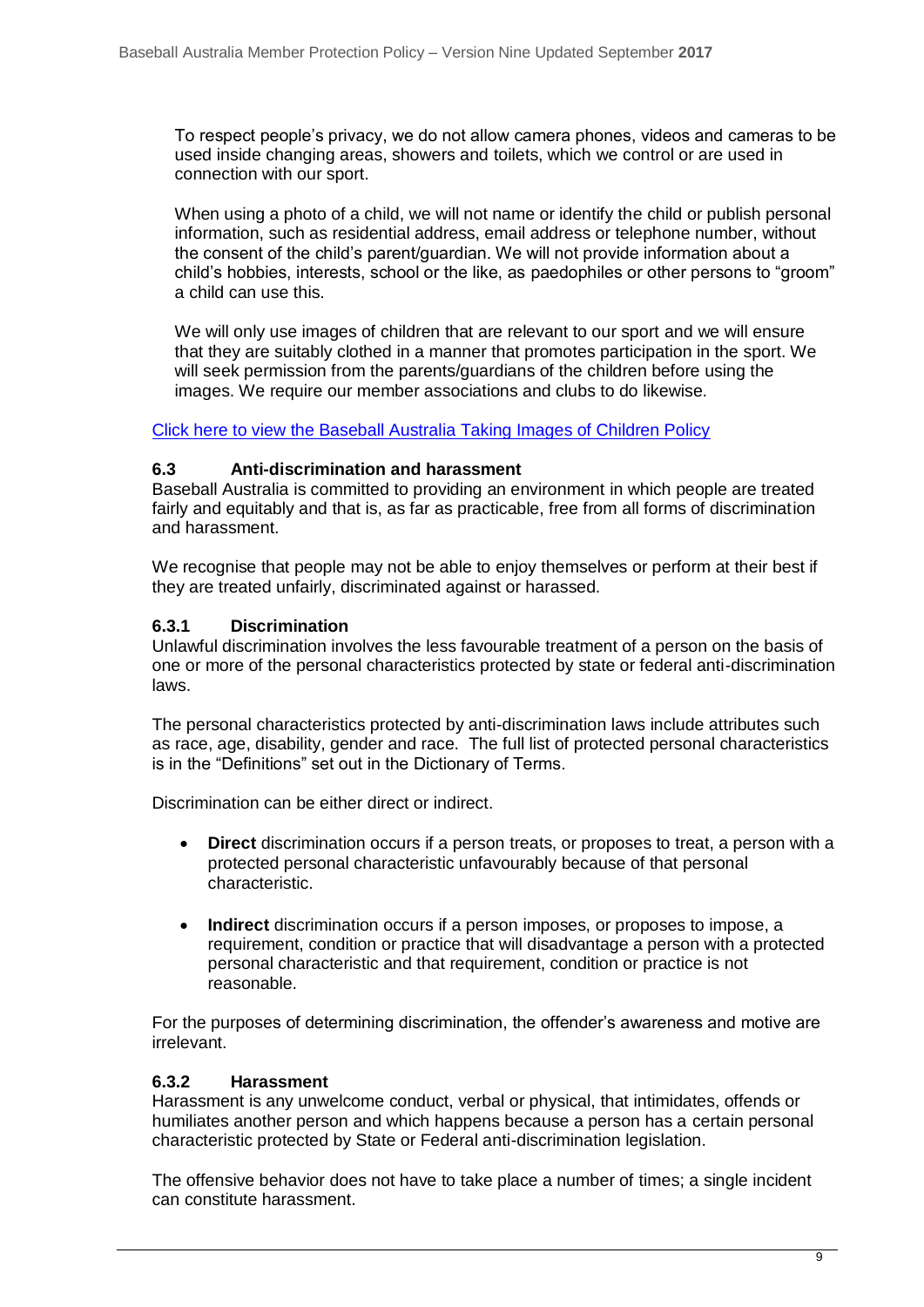Sexual harassment is one type of harassment. Sexual harassment is unwelcome conduct, remarks or innuendo of a sexual nature. It covers a wide range of behaviors and can be verbal, written, visual or physical. Sexual harassment is not limited to members of the opposite sex.

### **6.3.3 Prohibition against discrimination and harassment**

We prohibit all forms of harassment and discrimination based on the personal characteristics listed in the "Definitions" set out in the Dictionary of Terms *[see clause 10]*

Any person who believes they are being, or have been, harassed or discriminated against by another person or organisation bound by this policy is encouraged to raise their concerns with us. A person may make an internal complaint, and in some circumstances, they may also be able to make a complaint to an external organisation. (Refer to the attachments in Part D of this policy.)

### **6.4 Intimate relationships**

Baseball Australia understands that consensual intimate relationships (including, but not limited to sexual relationships) between coaches or officials and adult athletes may take place legally. However, this policy will help ensure that the expectations of coaches or officials are clear and, to ensure that if an intimate relationship does exist or develop between a coach or official and an adult athlete, that relationship will be managed in an appropriate manner.

Coaches and officials are required to conduct themselves in a professional and appropriate manner in all interactions with athletes. In particular, they must ensure that they treat athletes in a respectful and fair manner, and that they do not engage in sexual harassment, bullying, favoritism or exploitation.

We take the position that consensual intimate relationships between coaches or officials and the adult athletes they coach should be avoided as they can have harmful effects on the athlete involved, on other athletes and coaches and on the sport's public image. These relationships can also be perceived to be exploitative due to the differences in authority, power, maturity, status, influence and dependence between the coach or official and the athlete.

We recommend that if an athlete attempts to initiate an intimate relationship with a coach or official, the coach or official should discourage the athlete's approach and explain to the athlete why such a relationship is not appropriate.

If a consensual intimate relationship does exist or develop between an adult athlete and a coach or official, the coach or official is expected to ensure that the relationship is appropriate and that it does not compromise impartiality, professional standards or the relationship of trust the coach or official has with the athlete and/or other athletes.

In assessing the appropriateness of an intimate relationship between a coach and official and an adult athlete, relevant factors include, but are not limited to:

- The relative age and social maturity of the athlete;
- Any potential vulnerability of the athlete;
- Any financial and/or emotional dependence of the athlete on the coach or official;
- The ability of the coach or official to influence the progress, outcomes or progression of the athlete's performance and/or career;
- The extent of power imbalance between the athlete and coach or official; and The likelihood of the relationship having an adverse impact on the athlete and/or other athletes.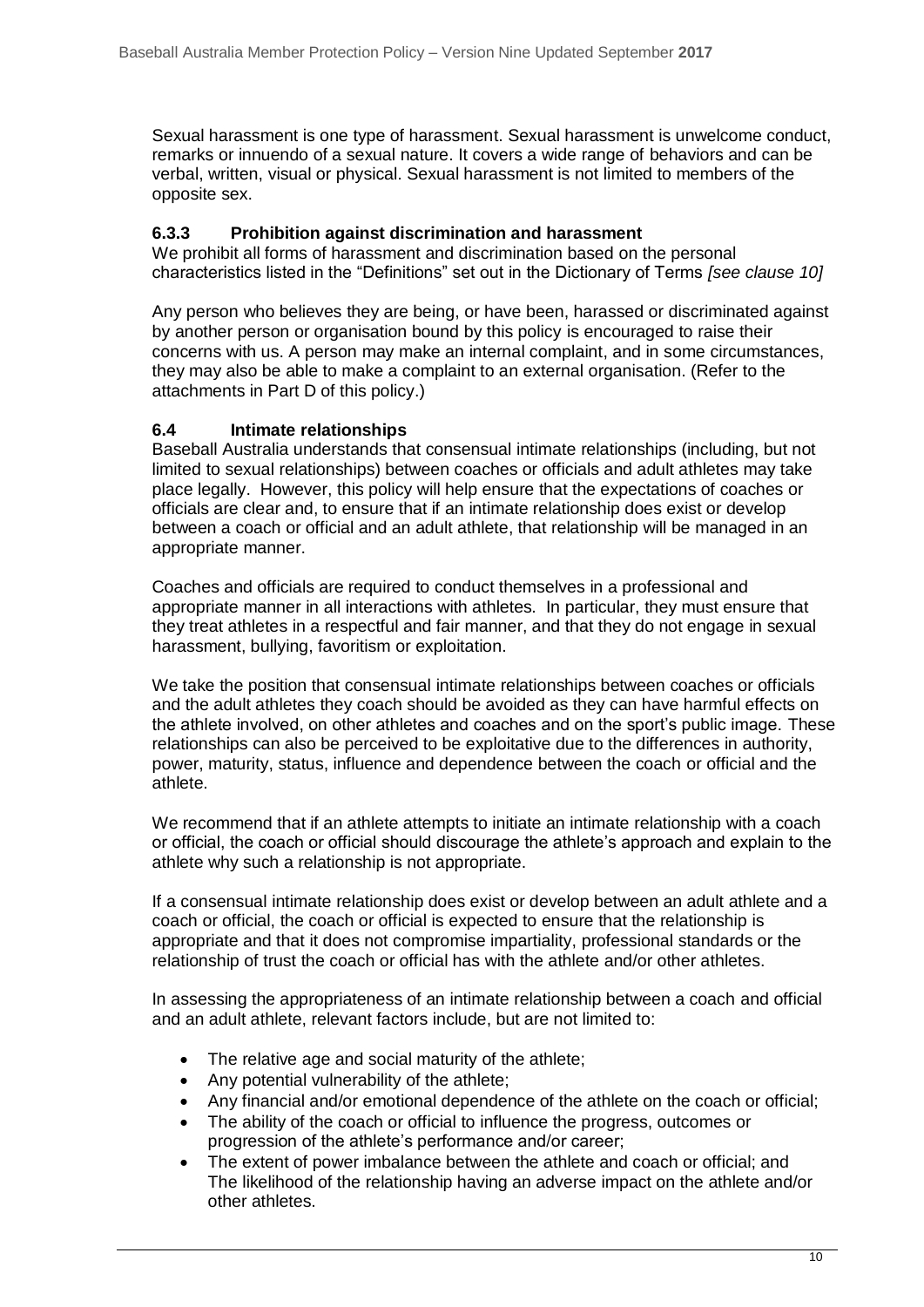It will often be difficult for a coach or official involved in an intimate relationship with an adult athlete to make an objective assessment of its appropriateness and accordingly they are encouraged to seek advice from the Member Protection Information Officer*,*  Complaints Manager or other official to ensure that they have not involved themselves in inappropriate or unprofessional conduct.

If it is determined that an intimate relationship between a coach or official and an adult athlete is inappropriate or unprofessional we may take disciplinary action against the coach or official up to and including dismissal. Action may also be taken to stop the coaching relationship with the athlete. This could include a transfer, a request for resignation or dismissal from coaching duties.

If a coach, official or athlete believes they are being, or have been, harassed they are encouraged to seek information and support from the Member Protection Information Officer, Complaints Manager or other official Our complaints procedure is outlined in Part D of this policy.

### **6.5 Pregnancy**

Baseball Australia is committed to treating pregnant women fairly and to removing any unreasonable barriers to their full participation in our sport. We will not tolerate any discrimination or harassment against pregnant women.

Baseball Australia will take reasonable care to ensure the continuing safety, health and wellbeing of pregnant women. We will advise pregnant women that there may be risks involved with their continuing participation in sport, and we will encourage them to obtain medical advice about those risks. Pregnant women should be aware that their own health and wellbeing, and that of their unborn child, is of utmost importance in their decisionmaking about the extent they choose to participate in our sport.

We encourage all pregnant women to talk with their medical advisers, make themselves aware of the facts about pregnancy in sport and ensure that they make informed decisions about their participation in our sport. Pregnant women should make these decisions themselves, in consultation with their medical advisers. We will only require pregnant women to sign a disclaimer in relation to their participation in our sport whilst they are pregnant if all other participants are required to sign one in similar circumstances. We will not require women to undertake a pregnancy test.

If a pregnant woman believes she is being, or has been, harassed or discriminated against by another person or organisation bound by this Policy, she may make a complaint. (Refer to the attachments in Part D of this policy.)

### **6.6 Gender identity**

Gender identity means the gender-related identity, appearance or mannerisms or other gender-related characteristics of a person. This includes the way people express or present their gender and recognises that a person's gender identity may be an identity other than male or female. Some terms used to describe a person's gender identity include trans, transgender and gender diverse.

### **6.6.1 Gender identity discrimination and harassment**

Federal, state and territory anti-discrimination laws provide protection from discrimination against people on the basis of their gender identity. (See definition in Dictionary of terms).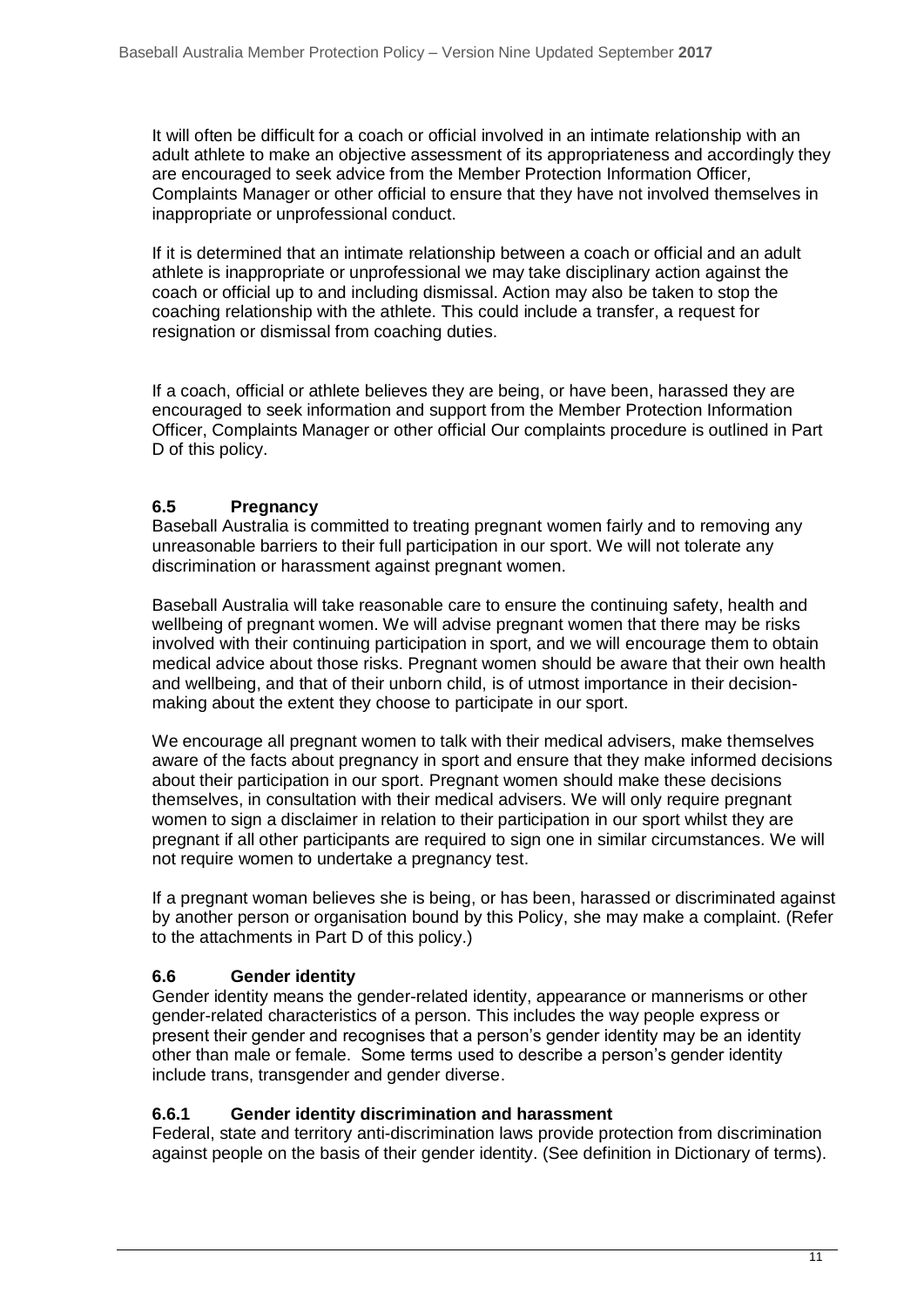Baseball Australia is committed to providing a safe, fair and inclusive sporting environment all where people can contribute and participate. We will not tolerate any unlawful discrimination or harassment of a person because of their gender identity.

All persons, regardless of gender identity, are entitled to be treated fairly and with dignity and respect at all times. We will not tolerate any unlawful discrimination or harassment of a person because of their gender identity. This includes discrimination or harassment of a person who is transgender or transsexual, who is assumed to be transgender or transsexual or has an association with someone who has or is assumed to be transgender or transsexual. (Refer to the attachments in Part D of this policy.)

We expect all people bound by this policy to act with sensitivity when a person is undergoing gender transition/affirmation.

If any person believes that they are being, or have been, harassed or discriminated against by another person or organisation bound by this policy because of their gender identity, they may make a complaint.

### **6.6.2 Participation in sport**

Baseball Australia recognises that excluding people from participating in sporting events and activities because of their gender identity may have significant implications for their health, wellbeing and involvement in community life. We are committed to l supporting participation in our sport on the basis of the gender with which a person identifies.

If issues of performance advantage arise, we will consider whether the established discrimination exceptions for participation in sport are relevant in the circumstances. Discrimination is unlawful unless an exception applies.

Baseball Australia is aware that the International Olympic Committee (IOC) has established criteria for selection and participation in the Olympic Games. Where a transgender person intends to compete at an elite level, we will encourage them to obtain advice about the IOC's criteria that may differ from the position we have taken.

Drug testing procedures and prohibitions also apply to people who identify as transgender. A person receiving treatment involving a Prohibited Substance or Method, as described on the World Anti-Doping Agency's Prohibited List, should apply for a standard Therapeutic Use Exemption.

### **6.6.3. Intersex status**

Federal anti-discrimination law, and some state and territory anti-discrimination laws, provide protection from discrimination against a person on the basis of their intersex status. (See Dictionary of terms).

Baseball Australia is committed to providing a safe, fair and inclusive sporting environment where all people can contribute and participate. We will not tolerate any unlawful discrimination or harassment of a person because of their intersex status.

### **6.7 Responsible service and consumption of alcohol**

Baseball Australia is committed to conducting sporting and social events in a manner that promotes the responsible service and consumption of alcohol.

 All Baseball Australia National Championships will be operated in accordance to the National Alcohol Policy.

Our policy is that: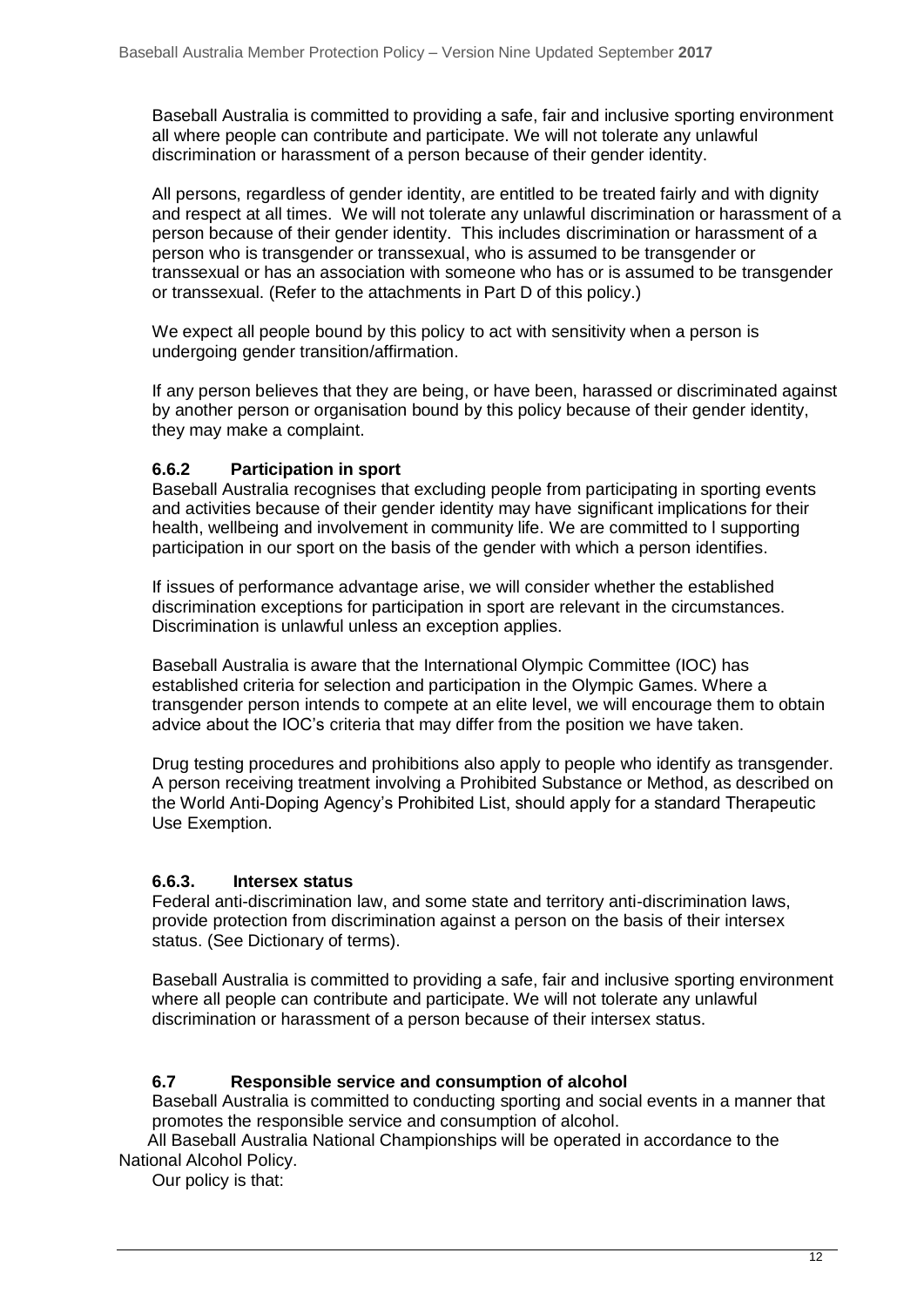- Alcohol will not be available or consumed at sporting events involving children and young people under the age of 18;
- Alcohol-free social events be provided for young people and families;
- Food and low-alcohol and non-alcoholic drinks be available at events we hold or endorse where alcohol is served;
- A staff member is present at events we hold or endorse where alcohol is served to ensure appropriate practices in respect of the consumption of alcohol are followed
- Safe transport options are promoted as part of any event we hold or endorse where alcohol is served.
- Total compliance to national and state government legislation

 All grassroots and all other competitions and events, not conducted by the National body but sanctioned by BA and conducted by States, Associations and Clubs are expected to have total compliance with national and state government legislation and operate within those guidelines

### **6.8 Smoke-free environment**

Baseball Australia is committed to providing a safe and healthy environment at all sporting and social events that we hold or endorse.

In General our policy is that:

- No smoking shall occur at or near sporting events involving children and young people under the age of 18. This policy shall apply to coaches, players, trainers, officials and volunteers;
- Social events shall be smoke-free, with smoking permitted at designated outdoor smoking areas; and
- Coaches, officials, trainers, volunteers and players will refrain from smoking while they are involved in an official capacity in our sport, both on and off the field.

### **6.9 Bullying**

Baseball Australia is committed to providing an environment that is free from bullying. We understand that bullying has the potential to result in significant negative consequences for an individual's health and wellbeing, and we regard bullying in all forms as unacceptable in our sport.

Bullying is characterised by repeated, unreasonable behavior directed at a person, or group of persons, that creates a risk to health and safety. Bullying behavior is that which a reasonable person in the circumstances would expect to victimise, humiliate, undermine, threaten, degrade, offend or intimidate a person. Bullying behavior can include actions of an individual or a group.

Whilst generally characterised by repeated behaviors, one-off instances can amount to bullying.

The following types of behavior, where repeated or occurring as part of a pattern of behavior, would be considered bullying:

- Verbal abuse including shouting, swearing, teasing, making belittling remarks or persistent unjustified criticism;
- Excluding or isolating a group or person;
- Spreading malicious rumours; or
- Psychological harassment such as intimidation.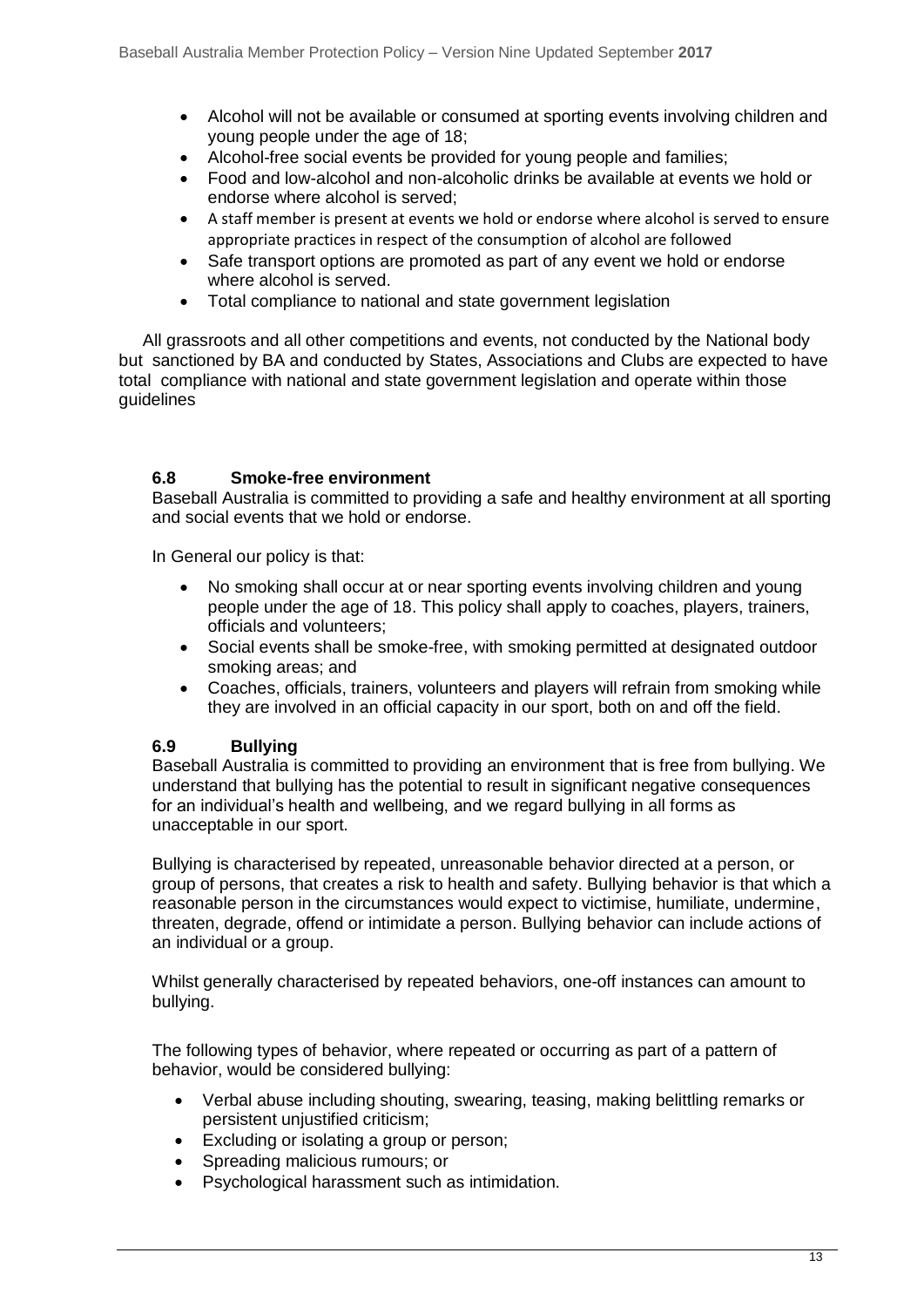Bullying includes cyber-bulling, which occurs through the use of technology. New technologies and communication tools, such as smart phones and social networking websites, have greatly increased the potential for people to be bullied though unwanted and inappropriate comments. Baseball Australia will not tolerate abusive, discriminatory, intimidating or offensive statements being made online. Frustration at a referee, teammate, coach or sporting body should never be communicated on social networking websites. These issues should instead be addressed – in a written or verbal statement or a complaint – to the relevant controlling club, league, association, State body or Baseball Australia. .

If any person believes they are being, or have been, bullied by another person or organisation bound by this policy, he or she may make a complaint. (Refer to the attachments in Part D of this policy.)

### **6.10 Social networking**

Baseball Australia, acknowledges the enormous value of social networking to promote our sport and celebrate the achievements and success of the people involved in our sport.

Social networking refers to any interactive website or technology that enables people to communicate and/or share content via the Internet. This includes social networking websites such as Facebook and Twitter.

We expect all people bound by this policy to conduct themselves appropriately when using social networking sites to share information related to our sport.

In particular, social media activity including, but not limited to, postings, blogs, status updates, and tweets:

- Must not contain material which is, or has the potential to be, offensive, aggressive, defamatory, threatening, discriminatory, obscene, profane, harassing, embarrassing, intimidating, sexually explicit, bullying, hateful, racist, sexist or otherwise inappropriate;
- Must not contain material which is inaccurate, misleading or fraudulent;
- Must not contain material which is in breach of laws, court orders, undertakings or contracts;
- Should respect and maintain the privacy of others; and
- Should promote the sport in a positive way.

### **7. Complaints procedures**

### **7.1 Handling complaints**

Baseball Australia aims to provide a simple, confidential and trustworthy procedure for resolving complaints based on the principles of procedural fairness.

Any person (a complainant) may report a complaint about a person, people or organisation bound by this policy (respondent) if they feel they have been discriminated against, harassed, bullied or there has been any other breach of this policy.

In the first instance, complaints should be reported to the Member Protection Information Officer at the level it occurred.

If a complaint relates to behavior or an incident that occurred at the:

• State level, or involves people operating at the state level, then the complaint should be reported to and handled by the relevant state association in the first instance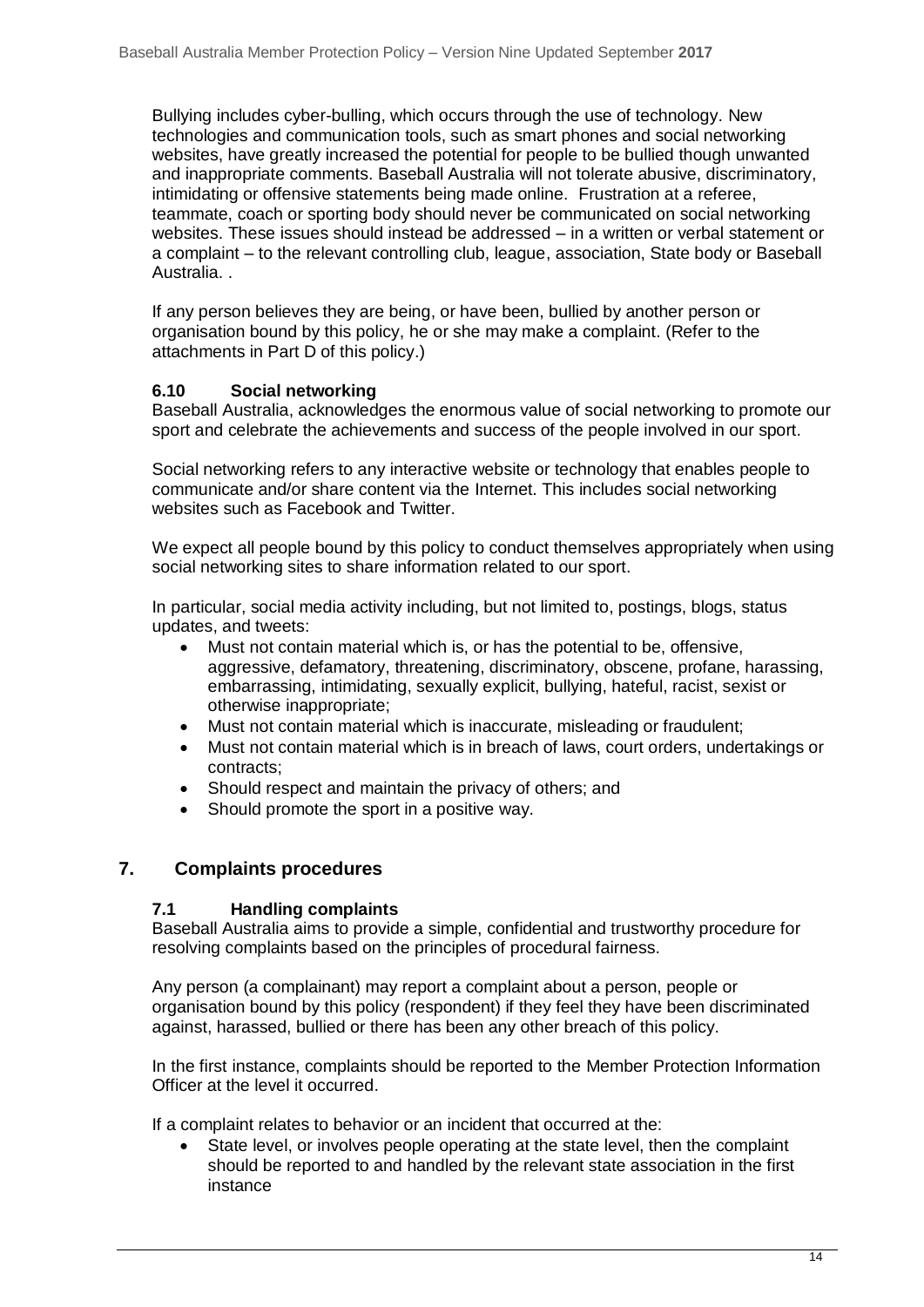- Association level, or involves people operating at the association level, then the complaint should be reported to and handled by the relevant association in the first instance.
- Club level, or involves people operating at the club level, then the complaint should be reported to and handled by the relevant club in the first instance

*Only matters that relate to, or which occurred at, the National level, as well as serious cases referred from the State, Association and Club level, will be dealt with by Baseball Australia.* 

A complaint may be handled informally or formally. The complainant may indicate his or her preferred option and the Member Protection Information Officer (MPIO) should consider whether that is an appropriate way to handle the particular complaint. For example, the law may require that the complaint/allegation be reported to an appropriate authority.

All complaints will be dealt with promptly, seriously, sensitively and confidentially. Our procedures for handling and resolving complaints are outlined in Attachment *(D1)*.

Individuals and organisations may also seek to have their complaint handled by an external agency under anti-discrimination, child protection, criminal or other relevant legislation.

### **7.2 Improper complaints and victimisation**

Baseball Australia aims to ensure that our complaints procedure has integrity and is free of unfair repercussions or victimisation against any person making a complaint.

We will take all necessary steps to make sure that people involved in a complaint are not victimised. Disciplinary measures may be undertaken in respect of a person who harasses or victimises another person for making a complaint or supporting another person's complaint.

If at any point in the complaint handling process the Member Protection Information Officer (MPIO*)* considers that a complainant has knowingly made an untrue complaint, or the complaint is malicious or inappropriately intended to cause distress to the respondent, the matter may be referred in writing to the Complaints Tribunal for review and appropriate action, including possible disciplinary action against the complainant.

### **7.3 Mediation**

Baseball Australia aims to resolve complaints quickly and fairly. Complaints may be resolved by agreement between the people involved with no need for disciplinary action.

Mediation is a confidential process that allows those involved in a complaint to discuss the issues or incident in question and come up with mutually agreed solutions. It may occur before or after the investigation of a complaint.

If a complainant wishes to resolve the complaint with the help of a mediator, the Member Protection Information Officer will, in consultation with the complainant, arrange for an independent mediator where possible. We *will not* allow lawyers to participate in the mediation process.

More information on the mediation process is outlined in Attachment (D2)

### **7.4** Complaints/ Appeals **Tribunals**

In accordance with Baseball Australia rules a Complaints Tribunal may be convened to hear a proceeding:

• Referred to it by CEO or other designated official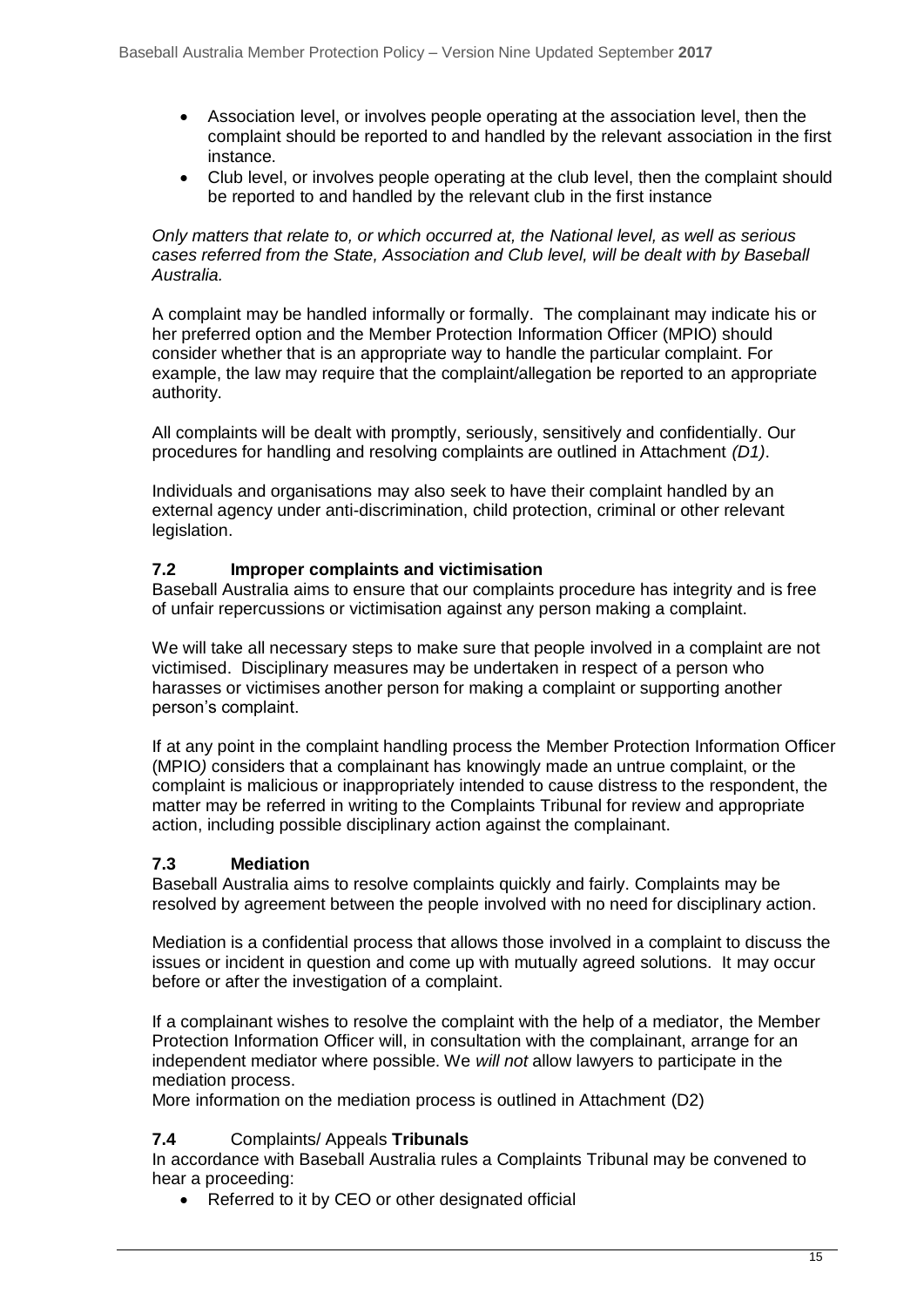- Referred to it or escalated by a state association because of the serious nature of the complaint, because it was unable to be resolved at the state level or because the policy of the state association directs it to be
- For an alleged breach of this policy.

Our Tribunal procedure is outlined in Attachment (D4)

A respondent may lodge an appeal to the Appeal Tribunal in respect of a Complaints Tribunal decision. The decision of the Appeal Tribunal is final and binding on the people involved. Our appeals process is outlined in Attachment (D4)

Every organisation bound by this policy will recognise and enforce any decision of a Complaints Tribunal or Appeal Tribunal under this policy.

### **8. What is a breach of this policy?**

It is a breach of this policy for any person or organisation bound by this policy to do anything contrary to this policy, including but not limited to:

- 8.1 breaching the codes of behavior (see Part B of this policy);
- 8.2 bringing the sport and/ or Baseball Australia into disrepute, or acting in a manner likely to bring the sport and/ or Baseball Australia into disrepute
- 8.3 failing to follow Baseball Australia's policies (including this policy) and our procedures for the protection, safety and well-being of children;
- 8.4 discriminating against, harassing or bullying (including cyber-bullying) any person;
- 8.5 victimising another person for making or supporting a complaint;
- 8.6 engaging in an inappropriate intimate relationship with a person that he or she supervises, or has influence, authority or power over;
- 8.7 verbally or physically assaulting another person, intimidating another person or creating a hostile environment within the sport;
- 8.8 disclosing to any unauthorized person or organisation any Baseball Australia information that is of a private, confidential or privileged nature;
- 8.9 making a complaint that they know to be untrue, vexatious, malicious or improper;
- 8.10 failing to comply with a penalty imposed after a finding that the individual or organisation has breached this policy; and
- 8.11 failing to comply with a direction given to the individual or organisation as part of a disciplinary process.

### **9. Disciplinary measures**

Baseball Australia may impose disciplinary measures on an individual or organisation for a breach of this policy.

Any disciplinary measure imposed will be:

- Fair and reasonable:
- Applied consistent with any contractual and employment rules and requirements;
- Be based on the evidence and information presented and the seriousness of the breach; and
- Be determined in accordance with our constituent documents, by-laws, this policy and/or the rules of the sport.

### **9.1 Individual**

Subject to contractual and employment requirements, if a finding is made by a Tribunal that an individual has breached this policy, one or more of the following forms of discipline may be imposed.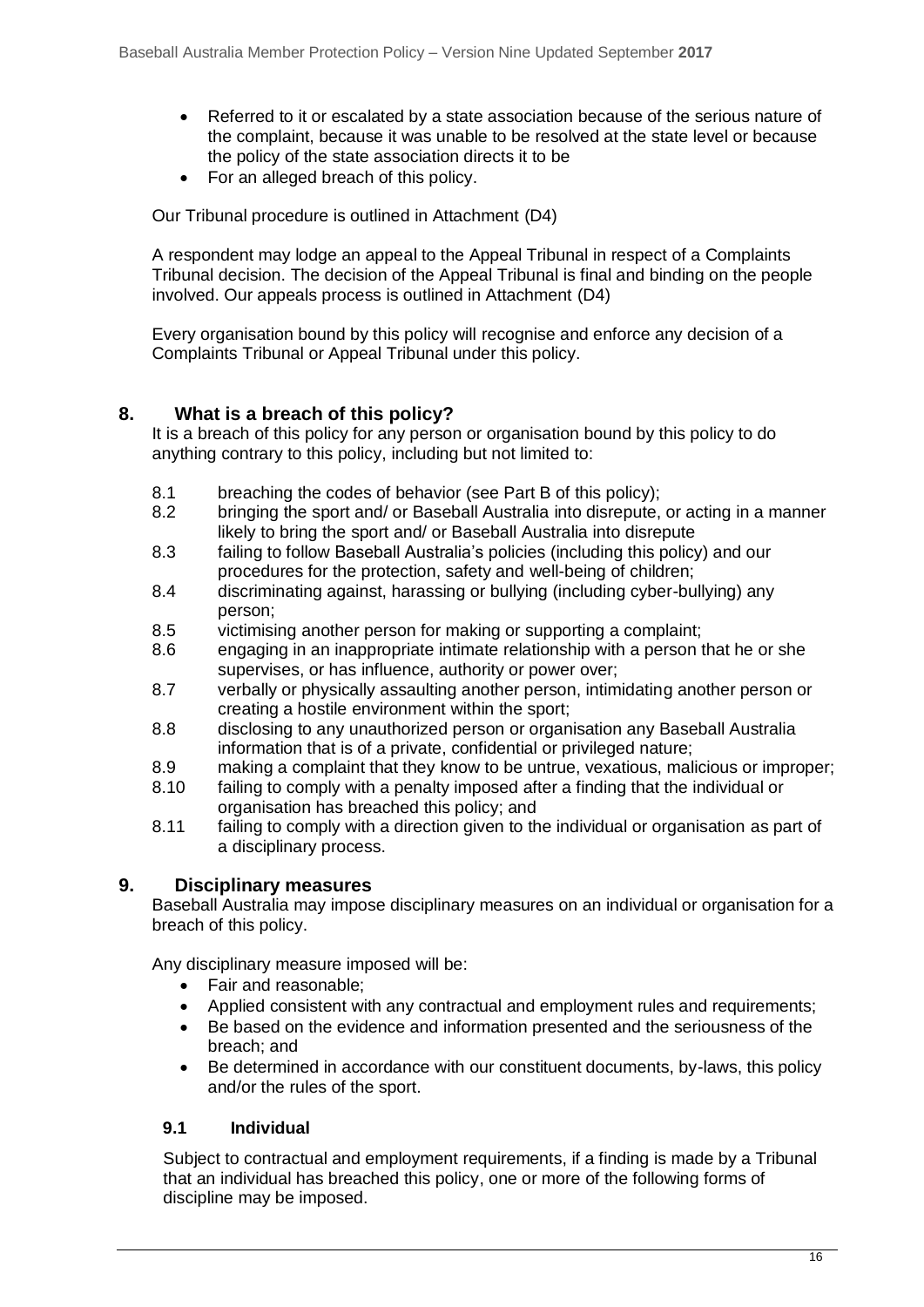- 9.1.1 a direction that the individual makes a verbal and/or written apology;
- 9.1.2 a written warning;
- 9.1.3 a direction that the individual attend counselling to address their behaviour;
- 9.1.4 a withdrawal of any awards, scholarships, placing's, records, achievements bestowed in any tournaments, activities or events held or sanctioned by Baseball Australia;
- 9.1.5 a demotion or transfer of the individual to another location, role or activity;
- 9.1.6 a suspension of the individual's membership or participation or engagement in a role or activity;
- 9.1.7 termination of the individual's membership, appointment or engagement;
- 9.1.8 a recommendation that Baseball Australia terminate the individual's membership, appointment or engagement;
- 9.1.9 in the case of a coach or official, a direction that the relevant organisation deregister the accreditation of the coach or official for a period of time or permanently;
- 9.1.10 a fine;
- 9.1.11 any other form of discipline that the Disciplinary Committee considers appropriate.

### **9.2 Organisation**

If a finding is made that *a* Baseball Australia member or affiliated organisation has breached its own or Disciplinary Committee may impose this Member Protection Policy, one or more of the following forms of discipline

- 9.2.1 a written warning;<br>9.2.2 a fine:
- a fine:
- 9.2.3 a direction that any rights, privileges and benefits provided to that organisation by the national body or other peak association be suspended for a specified period;
- 9.2.4 a direction that any funding granted or given to it by Baseball Australia cease from a specified date;
- 9.2.5 a direction that Baseball Australia and States cease to sanction events held by or under the auspices of that organisation;
- 9.2.6 a recommendation to Baseball Australia that its membership of Baseball Australia be suspended or terminated in accordance with the relevant constitution or rules;
- 9.2.7 any other forms of discipline that the national body or peak organisation considers reasonable and appropriate.

### **9.3 Factors to consider**

The form of discipline to be imposed on an individual or organisation will depend on factors, such as:

- The nature and seriousness of the breach
- If the person knew, or should have known, that the behavior was a breach of the policy
- The person's level of contrition
- The effect of the proposed disciplinary measures on the person, including any personal, professional or financial consequences
- If there have been any relevant prior warnings or disciplinary action
- The ability to enforce disciplinary measures if the person is a parent or spectator (even if they are bound by the policy)
- Any other mitigating circumstances.

### **10. Dictionary of terms**

This Dictionary sets out the meaning of words used in this policy and its attachments, without limiting the ordinary and natural meaning of the words. Further detail or definitions that are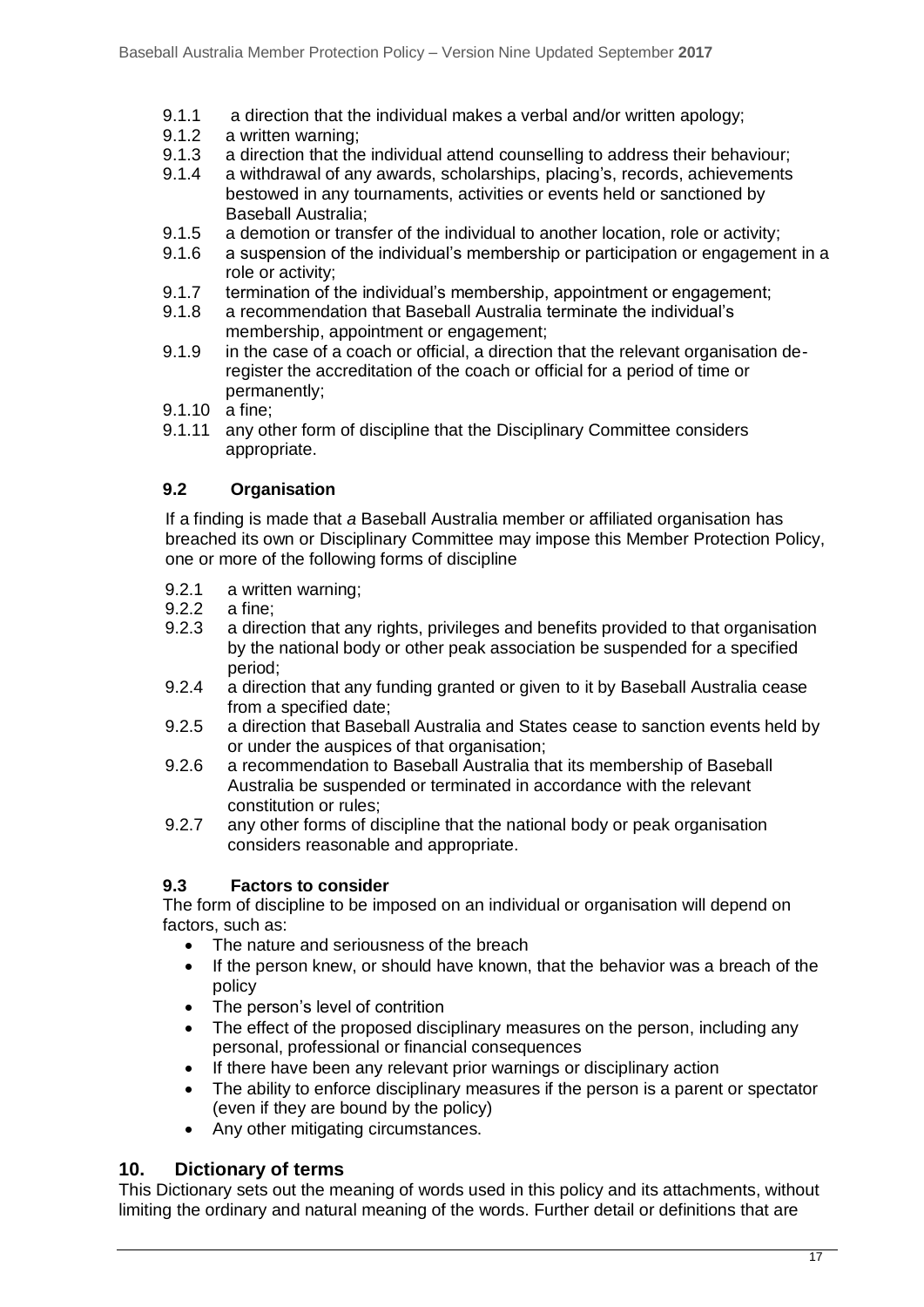specific to different states and territories can be sourced from the relevant child protection authorities or equal opportunity and anti-discrimination commissions.

**Abuse** is the violation of an individual's human or civil rights through the act or actions of another person or persons. Types of abuse include physical abuse, psychological or emotional abuse, sexual abuse, constraints and restrictive practices, financial abuse, legal or civil abuse and systemic abuse.

**Affiliated club** means *an independent entity recognised under Rule 3.1 of the ABF's Constitution to administer the sport of baseball in it particular State or Territory*

**Child** means a person who is under the age of 18.

**Child abuse** involves conduct, which puts a child at risk of harm and may include:

- **Physical abuse**, which occurs when a child has suffered, or is at risk of suffering, nonaccidental physical trauma or injury. This may include, but is not limited to, hitting, shaking or other physical harm; giving a child alcohol or drugs; or training that exceeds the child's development or maturity.
- **Sexual abuse**, which occurs when an adult, other child, or adolescent uses their power or authority to involve a child in a sexual activity or any other inappropriate conduct of a sexual nature (e.g. sexual intercourse, masturbation, oral sex, pornography, including child pornography, or inappropriate touching or conversations).
- **Emotional abuse**, which occurs when a child's social, emotional, cognitive or intellectual development is impaired or threatened. Emotional abuse can include, but is not limited to, emotional deprivation due to persistent rejection or criticism, hostility, teasing/bullying, humiliation, taunting, sarcasm, yelling, name-calling or placing unrealistic expectations on a child.
- **Neglect**, which occurs when a child's basic necessities of life are not met and their health and development are affected. Basic needs include food, water, shelter, adequate clothing, personal hygiene, timely provision of medical treatment and adequate supervision.

**Complaint** means a complaint made under clause *[7]* of this policy

**Complainant** means the person making a complaint.

**Complaint handler/manager** means the person appointed under this policy to investigate a complaint.

**Discrimination** occurs when someone is treated (or is proposed to be treated) unfairly or less favorably than another person in the same or similar circumstances because of one of the personal characteristics covered by anti-discrimination laws. This is known as direct discrimination. Indirect discrimination occurs when there is (or is proposed) an unreasonable requirement, condition or practice that seems to treat everyone equally, but which has or is likely to have the effect of disadvantaging persons with a personal characteristic covered by anti-discrimination laws.

In Australia, it is against the law to discriminate against someone because of:

- Age
- Sex or gender
- Gender identity
- Intersex status
- Race, colour, descent, national or ethnic origin, nationality, ethno-religious origin, immigration
- Disability, mental and physical impairment
- Family/carer responsibilities, status as a parent or carer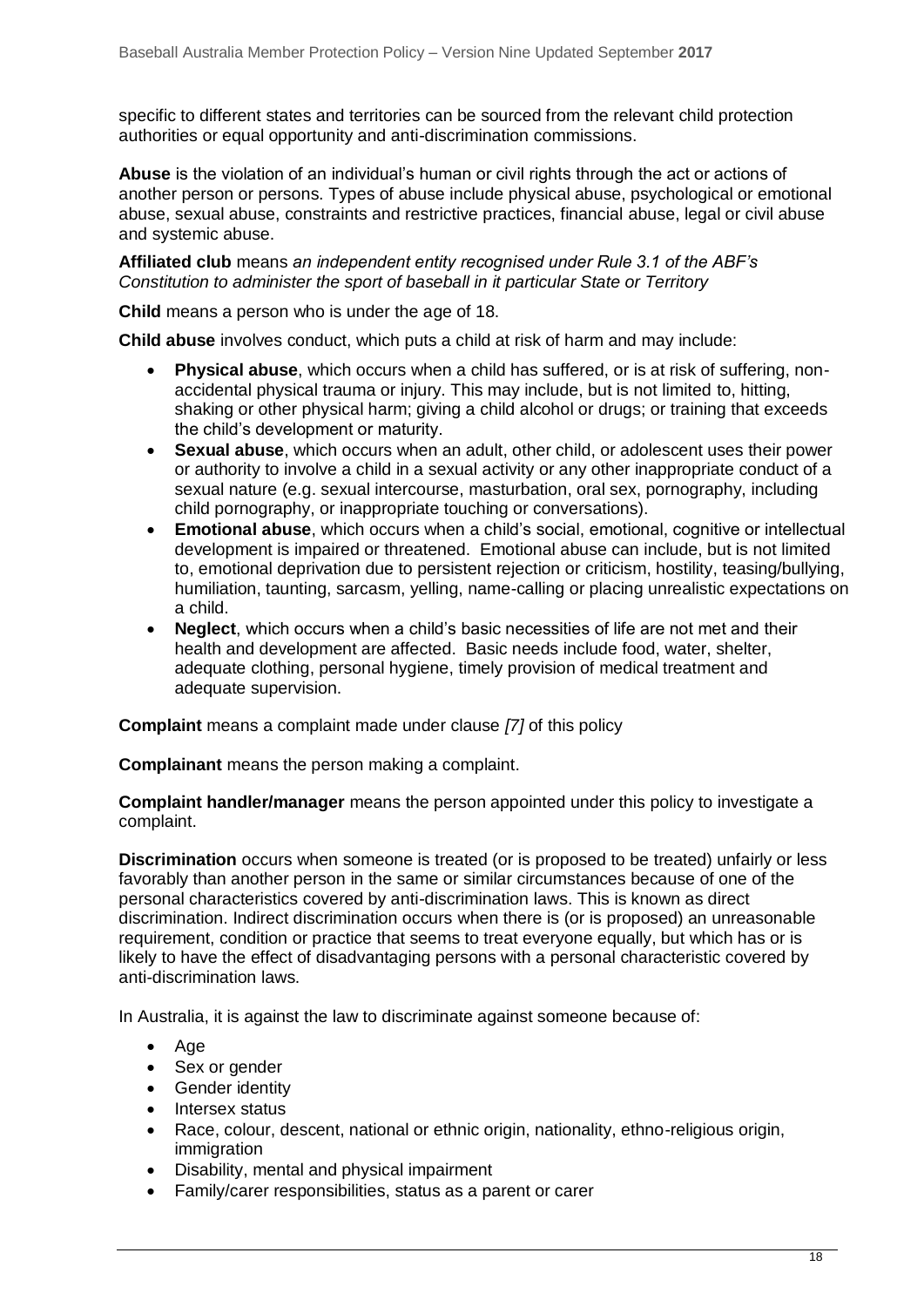- Marital status
- Pregnancy, potential pregnancy, breastfeeding
- Sexual orientation and gender identity
- Physical features
- Irrelevant medical record
- Irrelevant criminal record, spent convictions
- Political beliefs or activities
- Religion, religious beliefs or activities
- National extraction or social origin
- Lawful sexual activity
- Profession, trade, occupation or calling
- Member of association or organisation of employees or employers, industrial activity, trade union activity
- Defense service
- Personal association with someone who has, or is assumed to have, any of the above characteristics

Examples of discrimination are available on the Play by the Rules website: [www.playbytherules.net.au/legal-stuff/discrimination](http://www.playbytherules.net.au/legal-stuff/discrimination)

Some exceptions to state, territory and federal anti-discrimination law apply, including exceptions for sporting activities, such as:

- Holding a competitive sporting activity for a specific age or age group (e.g. only those who are under the age of 15 years);
- Excluding people on the basis of their 'excluding people on the basis of their sex and/or gender identity status from participation in a competitive sporting activity where the strength, stamina or physique of competitors is relevant to the specific activity (note that this does not apply to activity by children who are under the age of 12 years); and
- Not selecting a participant if the person's disability means he or she is not reasonably capable of performing the actions reasonably required for that particular sporting activity.

**Harassment** is any type of unwelcome behavior, which has the effect of offending, humiliating or intimidating the person harassed. Unlawful harassment can be based on any of the personal characteristics covered by anti-discrimination law, such as a person's race, sex, pregnancy, marital status or sexual orientation (see the list under "Discrimination").

Public acts of racial hatred, which are reasonably likely to offend, insult, humiliate or intimidate, are also prohibited. This applies to spectators, participants or any other person who engages in such an act in public. Some states and territories also prohibit public acts that vilify people on other grounds such as homosexuality, gender identity, HIV/AIDS, religion and disability (see also "Vilification").

### **Member** means *a member for the time being of the ABF index Part lll of the ABF's Constitution*

**Member Protection Information Officer** means a person appointed by us to be the first point of contact for a person reporting an issue or a complaint under, or a breach of, this policy.

### **Procedural fairness** requires that:

The respondent knows the full details of what is being said against him or her and they have the opportunity to respond;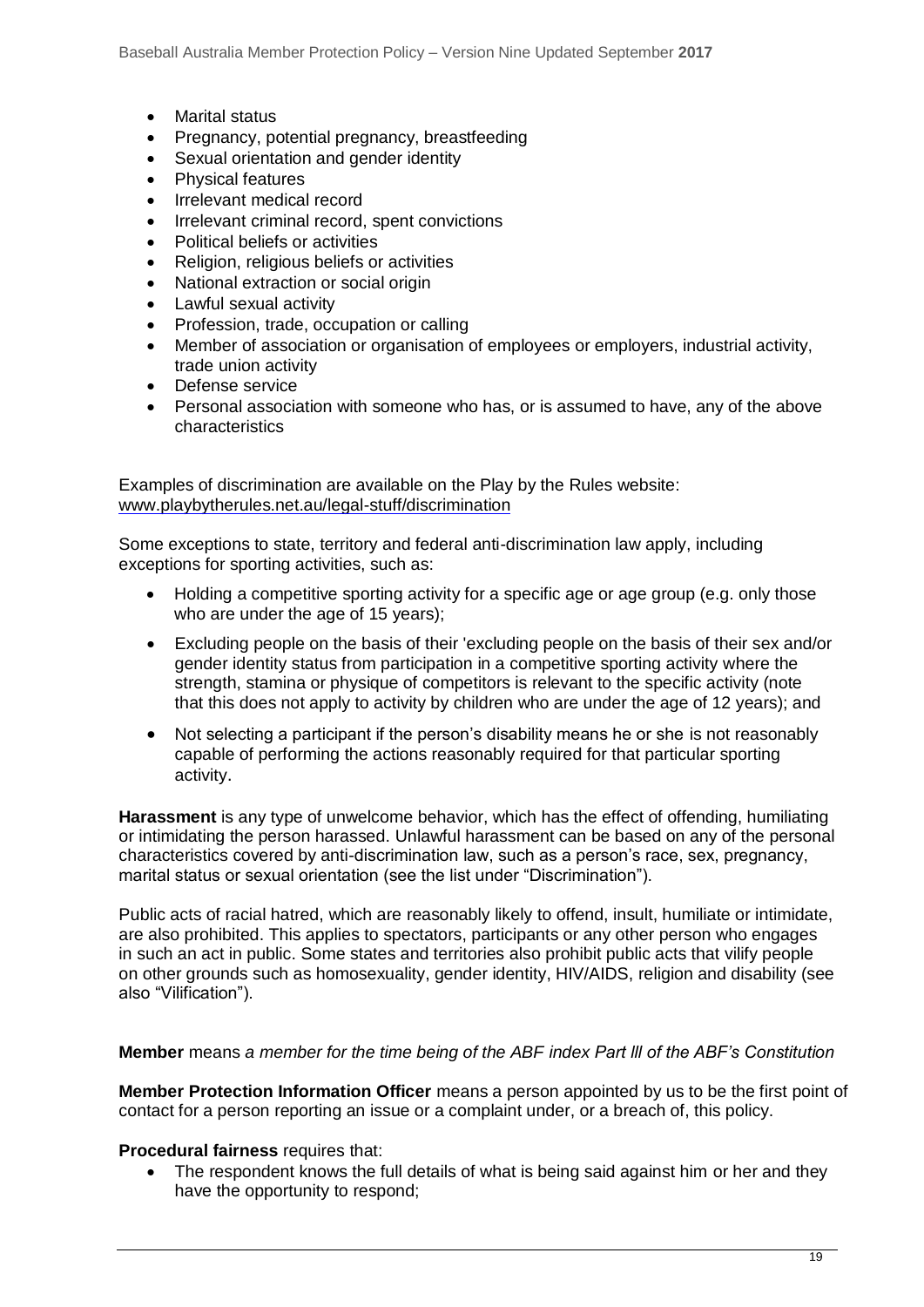- No person may judge their own case; and
- The decision-maker(s) must be unbiased, fair and just.

**Police check** means a national criminal history record check conducted as a pre-employment, pre-engagement or current employment background check on a person.

**Policy, policy and this policy** mean this Member Protection Policy.

**Respondent** means the person whose behavior is the subject of the complaint.

**Role-specific codes of conduct (or behavior)** means standards of conduct required of people holding certain roles in our organisation (e.g. coaches, officials, umpires).

**Sexual harassment** means unwelcome behavior of a sexual nature, which could reasonably be expected to make a person feel, humiliated, intimidated or offended. Sexual harassment can take many different forms and may include unwelcome physical contact, verbal comments, jokes, propositions, and displays of pornographic or offensive material or other behavior that creates a sexually hostile environment. Sexual harassment does not have to be intentional.

**Sexual offence** means a criminal offence involving sexual activity or acts of indecency. Because of differences under state and territory laws, this can include but is not limited to:

- Rape
- Indecent assault
- Sexual assault
- Assault with intent to commit sexual acts
- Incest
- Sexual penetration of child under the age of 16 years
- Indecent act with child under the age of 16 years
- Sexual relationship with child under the age of 16 years
- Sexual offences against people with impaired mental functioning
- Abduction and detention
- Procuring sexual penetration by threats or fraud
- Procuring sexual penetration of child under the age of 16 years
- **Bestiality**
- Soliciting a child under the age of 16 years to take part in an act of sexual penetration, or an indecent act
- Promoting or engaging in acts of child prostitution
- Obtaining benefits from child prostitution
- Possession of child pornography
- Publishing child pornography and indecent articles.

**Transgender '**Transgender' is an umbrella term that refers to a person whose gender identity is different to their physical sex as recorded at birth. Transitioning refers to the process where a transgender person commences living as a member of another sex**.** This is sometimes referred to as the person 'affirming' their gender because transitioning means they start living in what they identify as their true gender. For people who are transitioning/affirming their gender, having their identity fully recognised in all areas of life is a crucial part of the experience of living as their affirmed gender.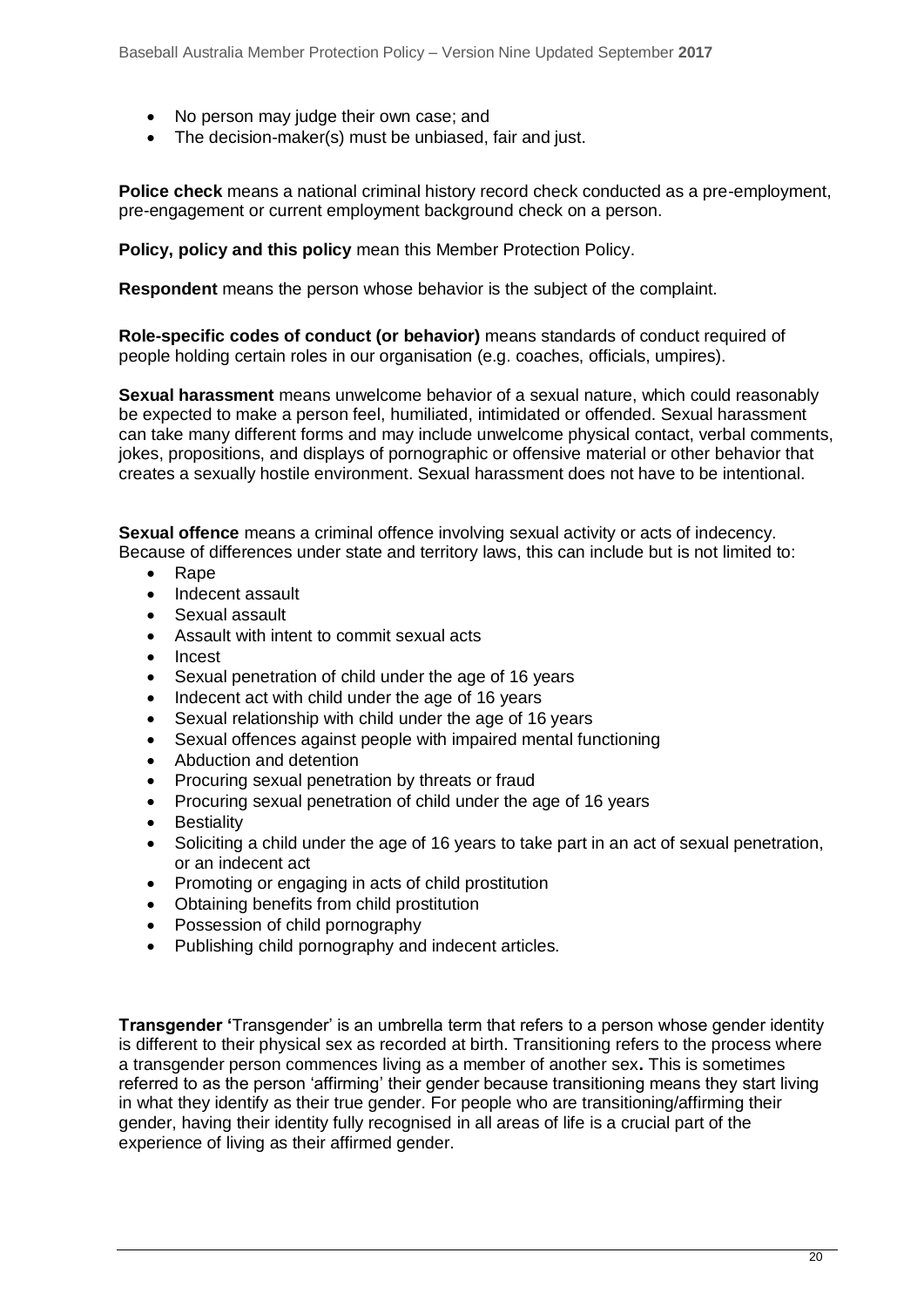**Sexual orientation:** The term 'sexual orientation' refers to a person's emotional or sexual attraction to another person, including, amongst others, the following identities: heterosexual, gay, lesbian, bisexual, pansexual, asexual or same-sex attracted.

**Gender identity:** The term 'gender identity' refers to a person's deeply held internal and individual sense of gender.

**Gender expression**: The term 'gender expression' refers to the way in which a person externally expresses their gender or how others perceive them.

**Intersex:** The term 'intersex' refers to people who have genetic, hormonal or physical characteristics that are not exclusively 'male' or 'female'. A person who is intersex may identify as male, female, and intersex or as being of indeterminate sex.

**Victimization** means treating someone unfairly or unfavorably, or threatening to do so, because that person has, or intends to, pursue their right to make any complaint, including a complaint under government legislation (e.g. anti-discrimination legislation) or under this policy, or for supporting another person to make complaint.

**Vilification** means behavior that occurs in public, which incites hatred towards, serious contempt for, or revulsion or severe ridicule of a person or group of people because that person or persons have a particular personal characteristic. Anti-discrimination laws in Australia make it unlawful to vilify a person or group of persons on the basis of race, religion, homosexuality, transgender status and HIV/AIDS status.

*NOTE:* Additional obligations may apply under relevant/applicable state or territory antidiscrimination laws.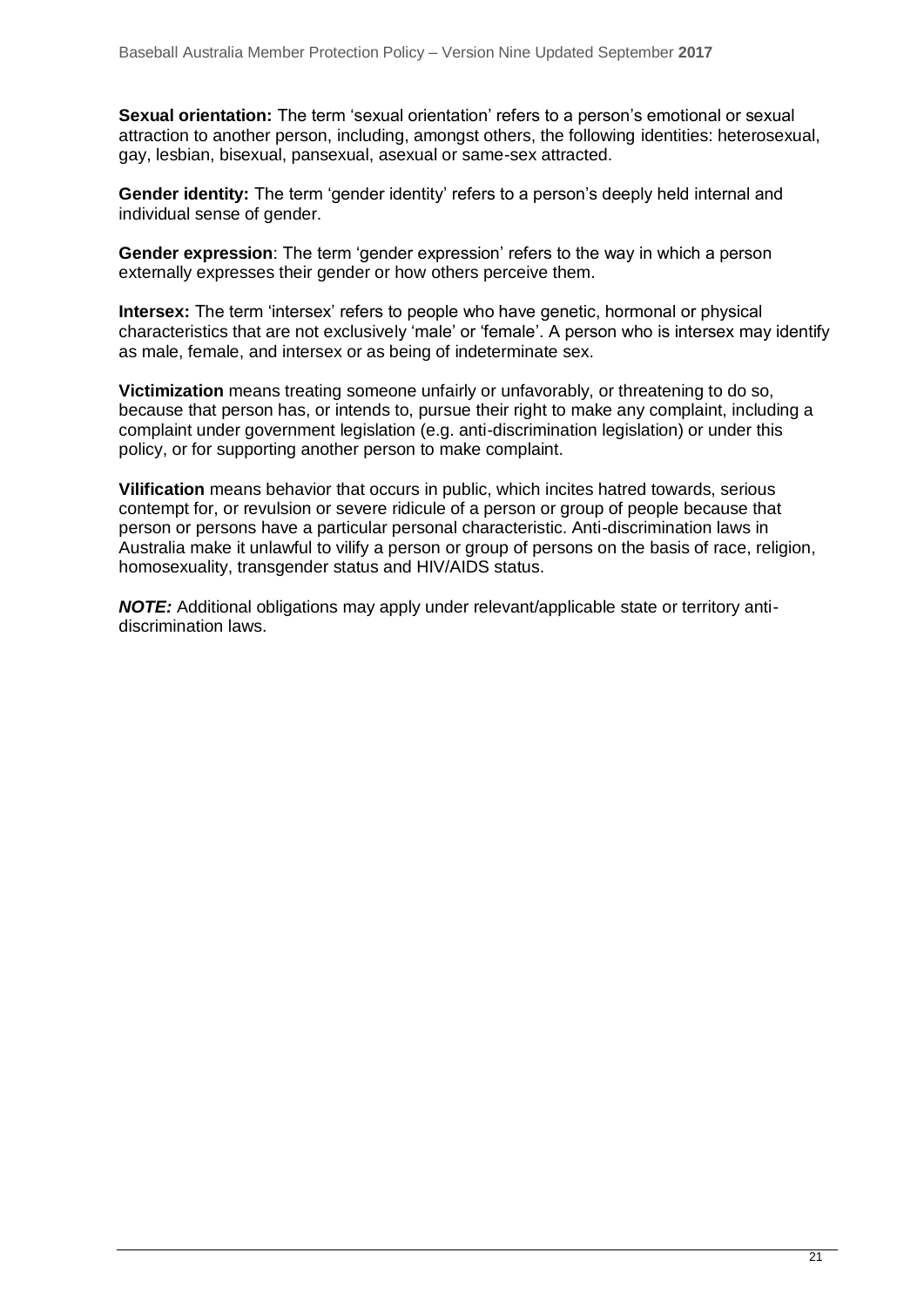# **PART B**: **CODES OF BEHAVIOUR**

We seek to provide a safe, fair and inclusive environment for everyone involved in our organisation and in our sport.

To achieve this, we require certain standards of behavior by players/athletes, coaches, officials, administrators, parents/guardians (of child participants) and spectators.

Our codes of behaviour are underpinned by the following core values.

- To act within the rules and spirit of our sport.
- To display respect and courtesy towards everyone involved in our sport and prevent discrimination and harassment.
- To prioritize the safety and well-being of children and young people involved in our sport.
- To encourage and support opportunities for participation in all aspects of our sport.

### **ATTACHMENTS**

- B1. Player Code of Behaviour –
- B2. Coach Code of Behaviour
- B3. Official Code of Behaviour
- B4. Administrator Code of Behaviour
- B5. Parent Code of Behaviour

Codes of Behaviour are not binding on non-members, such as parent/guardians and spectators, unless they have signed the code or another document in which they agree to be bound by the code.

Baseball Australia would encourage state associations and individual clubs to seek that all parents, coaches, officials, administrators and other relevant persons sign an agreement to be bound by this policy and/or any code of behavior.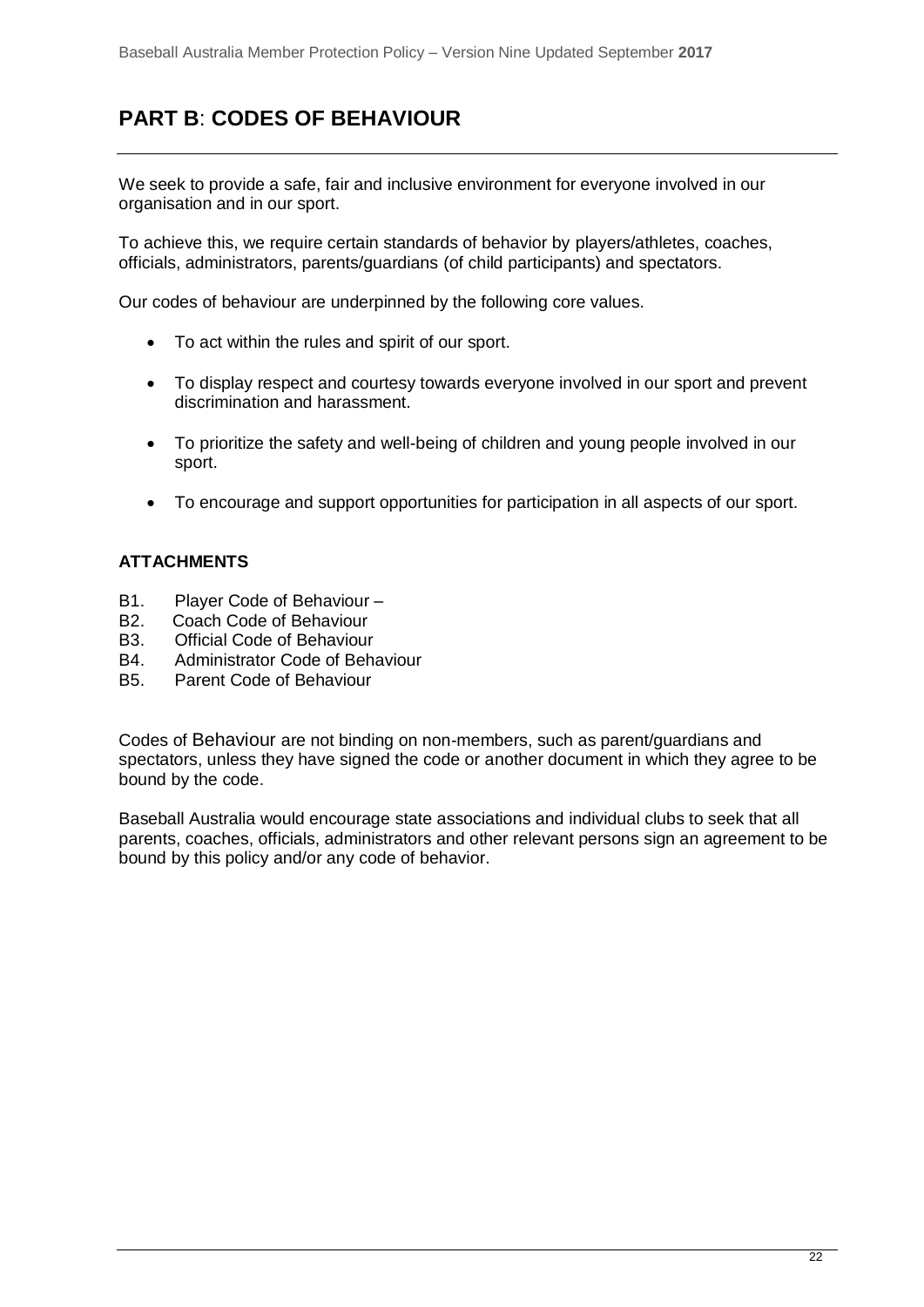# **PART C: EMPLOYMENT SCREENING / WORKING WITH CHILDREN CHECK REQUIREMENTS**

We are committed to providing a safe environment for children. As part of this, we will recruit staff and volunteers who do not pose a risk to children.

Employment screening and Working with Children Checks can involve criminal history checks, signed declarations, referee checks and other appropriate checks that assess a person's suitability to work with children and young people.

Working with Children Check laws are currently in place in New South Wales, Queensland, Western Australia, Victoria, the Northern Territory, the Australian Capital Territory, and South Australia. Working with Children Check laws are currently being introduced in Tasmania.

Baseball Australia including our state associations and clubs, will meet the requirements of the relevant state or territory Working with Children Check laws.

Individuals travelling with children and young people to another state or territory in a workrelated capacity must comply with the screening requirements of that particular state or territory.

### **ATTACHMENTS**

- Attachment C1: Screening requirements (for Tasmania)
- Attachment C2: Member Protection Declaration
- Attachment C3: Working with Children Check requirements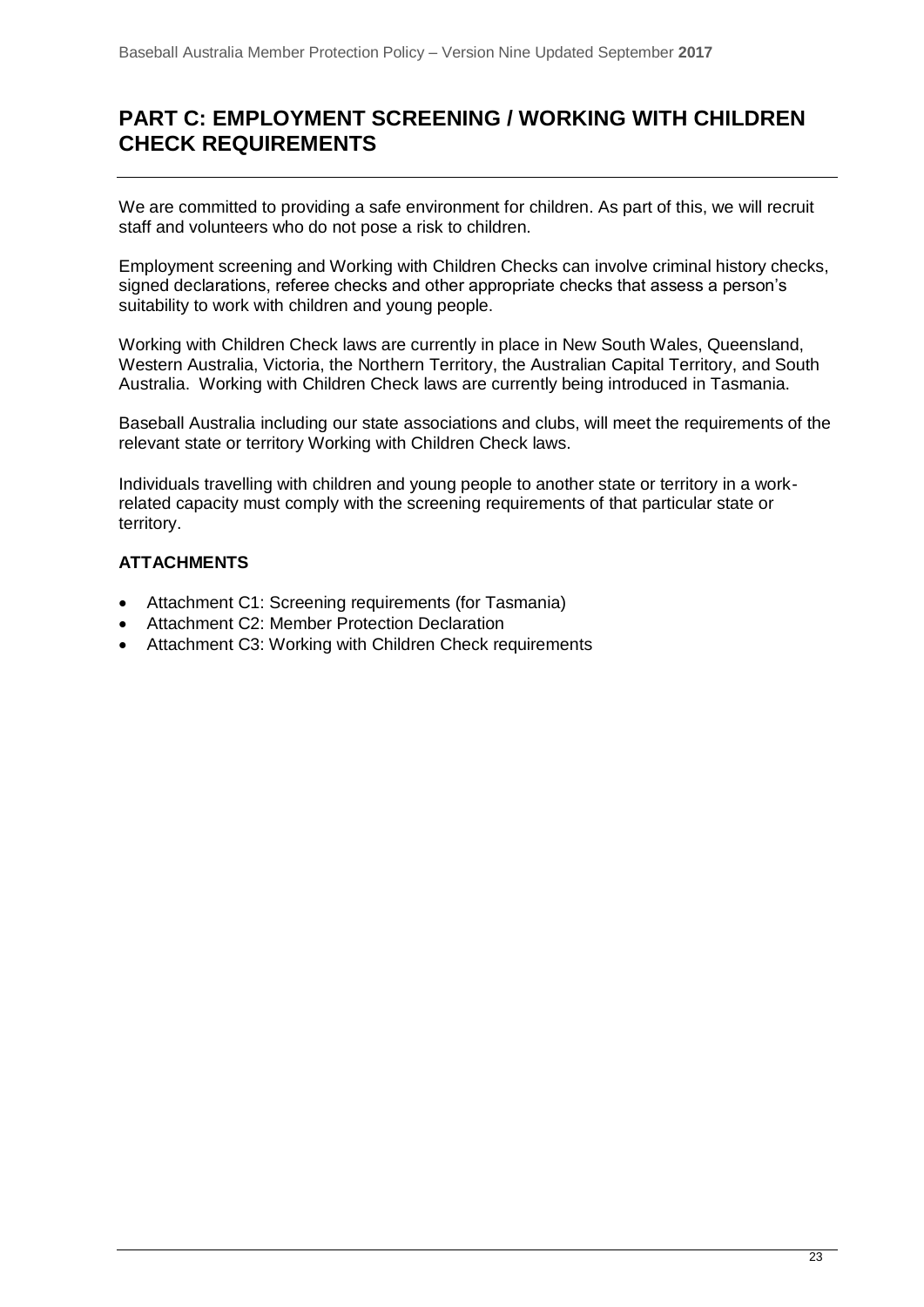# **PART D: COMPLAINT HANDLING PROCEDURES**

We will deal with all complaints in a fair, timely and transparent manner. All complaints will be treated seriously.

We will provide individuals with an informal and informal process to resolve the matter, along with access to an external complaint handling body, based on the nature of the complaint and our rules and regulations.

We also provide an appeals process for those matters.

We will maintain confidentiality where possible and as provided in this policy and seek to ensure that no one is victimised for making, supporting or providing information about a complaint.

### **ATTACHMENTS**

- Attachment D1: Complaints procedure
- Attachment D2. Mediation
- Attachment D3. Investigation procedure
- Attachment D4. Tribunal procedure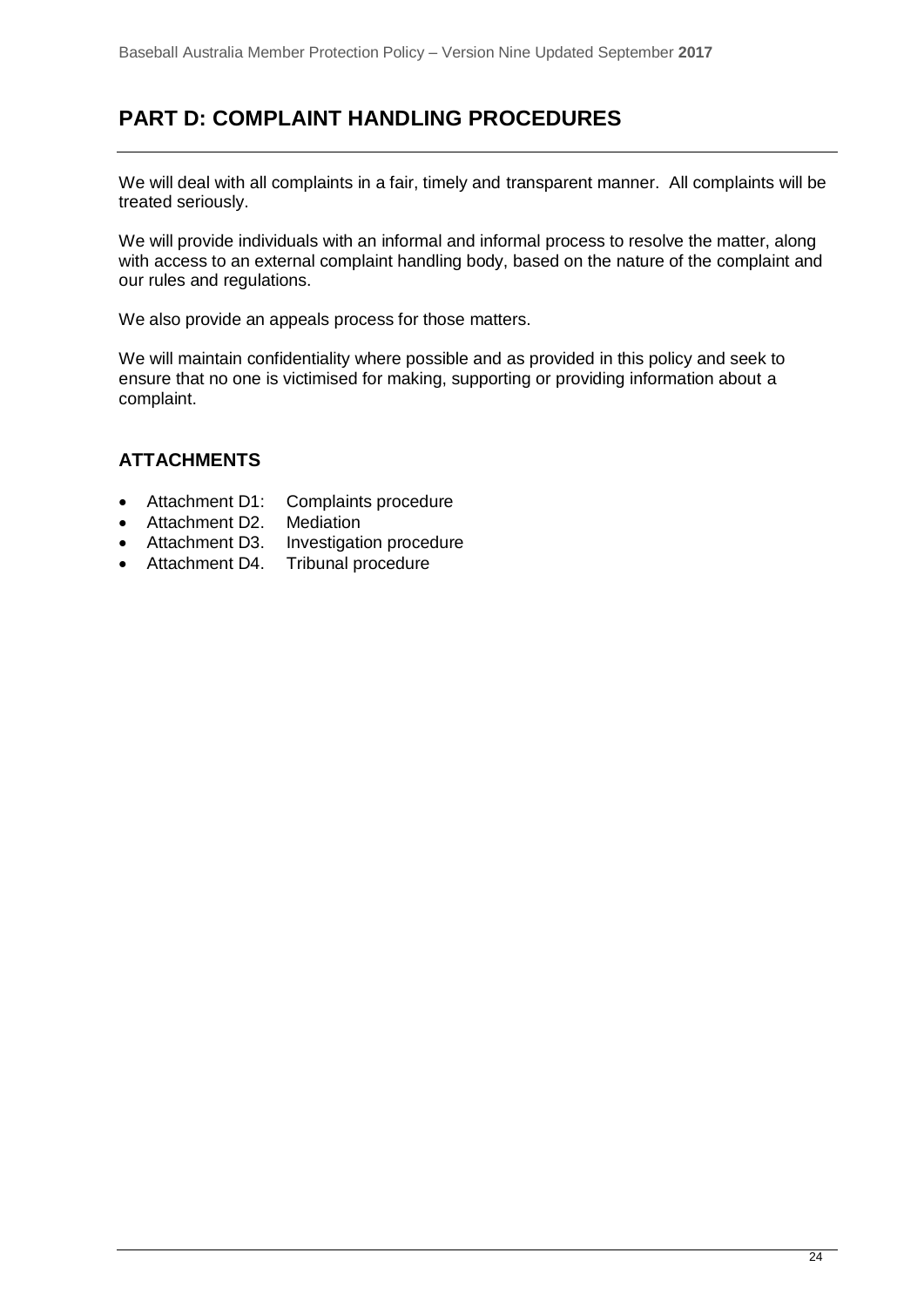# **PART E: REPORTING REQUIREMENTS AND DOCUMENTS/FORMS**

We will ensure that all the complaints we receive, both formal and informal, are properly documented. This includes recording how the complaint was resolved and the outcome of the complaint.

This information, and any additional records and notes, will be treated confidentially (subject to disclosure required by law or permitted under this policy) and stored in a secure place.

We will treat any allegation of child abuse or neglect promptly, seriously and with a high degree of sensitivity.

We will ensure that everyone who works with our organisation in a paid or unpaid capacity understands how to appropriately receive and record allegations of child abuse and neglect and how to report those allegations to the relevant authorities in their state or territory.

# **ATTACHMENTS**<br>• Attachment E1:

- Record of informal complaint
- Attachment E2: Record of formal complaint
- Attachment E3: Handling an allegation of child abuse
- Attachment E4: Confidential record of child abuse allegation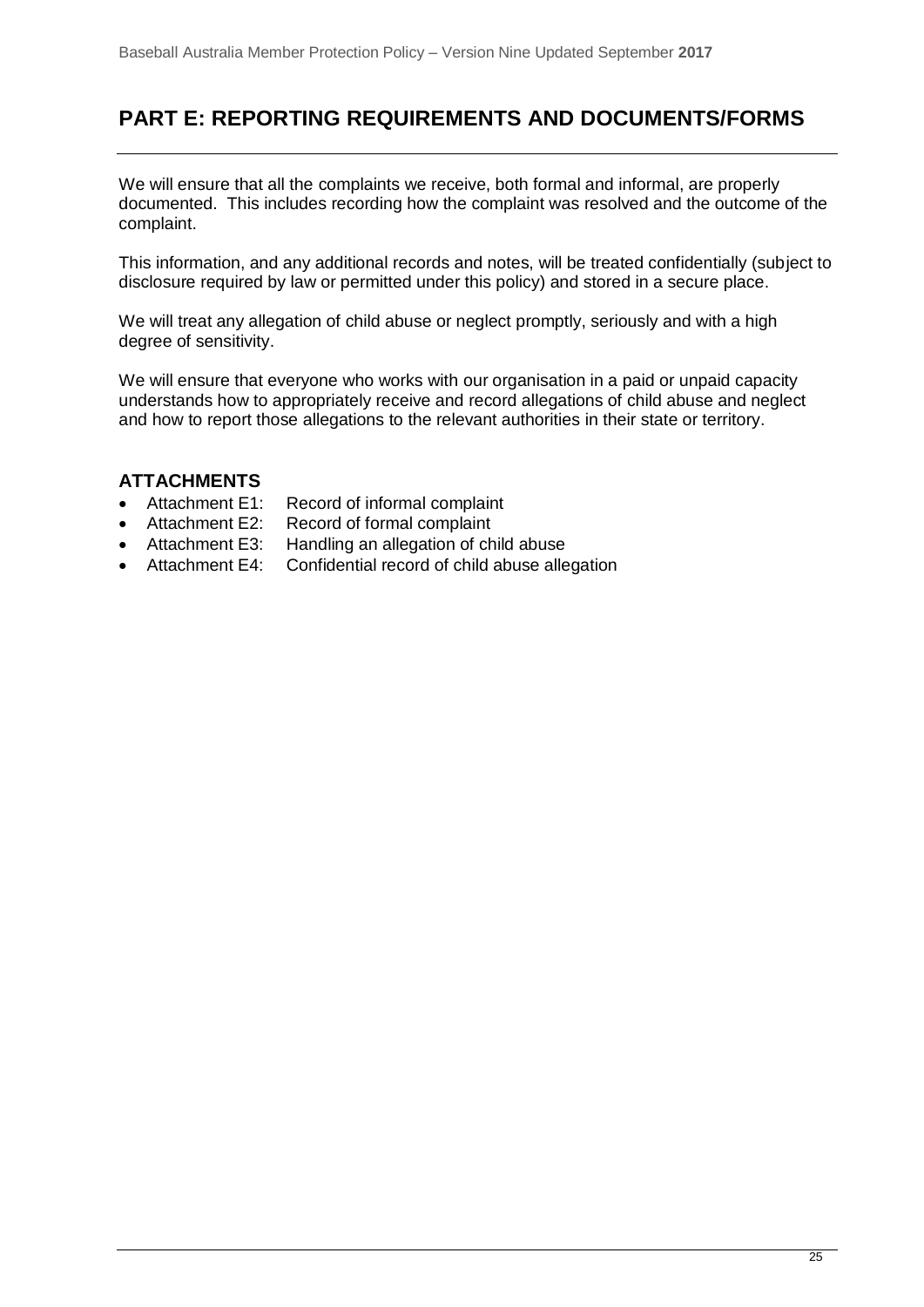# **Attachment B1:**

# **PLAYER CODE OF BEHAVIOUR**

- I will always play by the rules
- I will never argue with an official. If I disagree with a decision I will inform the captain, coach or manager during a break or after the competition  $\frac{1}{2}$  will control my temper.
- I understand that verbal abuse of officials and sledging other players and deliberately distracting or provoking an opponent are not acceptable or permitted behaviours in any sport
- I will work equally hard for myself and/or my team
- I will be a good sport and applaud all good plays whether they are made by my team or the opposition
- I will treat all players in my sport as I like to be treated.<sup>[17]</sup> will not bully or take unfair advantage of another competitor I will cooperate with my coach, team mates and opponents
- I will display modesty in victory and graciousness in defeat
- I will participate for my own enjoyment and benefit, not just to please parents and coaches
- I will not arrive at the venue intoxicated or drink alcohol at junior matches
- I will respect the rights, dignity and worth of all participants regardless of their gender, ability, cultural background or religion
- I will thank the opposition and officials at the end of the game
- I will comply with all policies and procedures from Baseball Australia, State, Association and my Club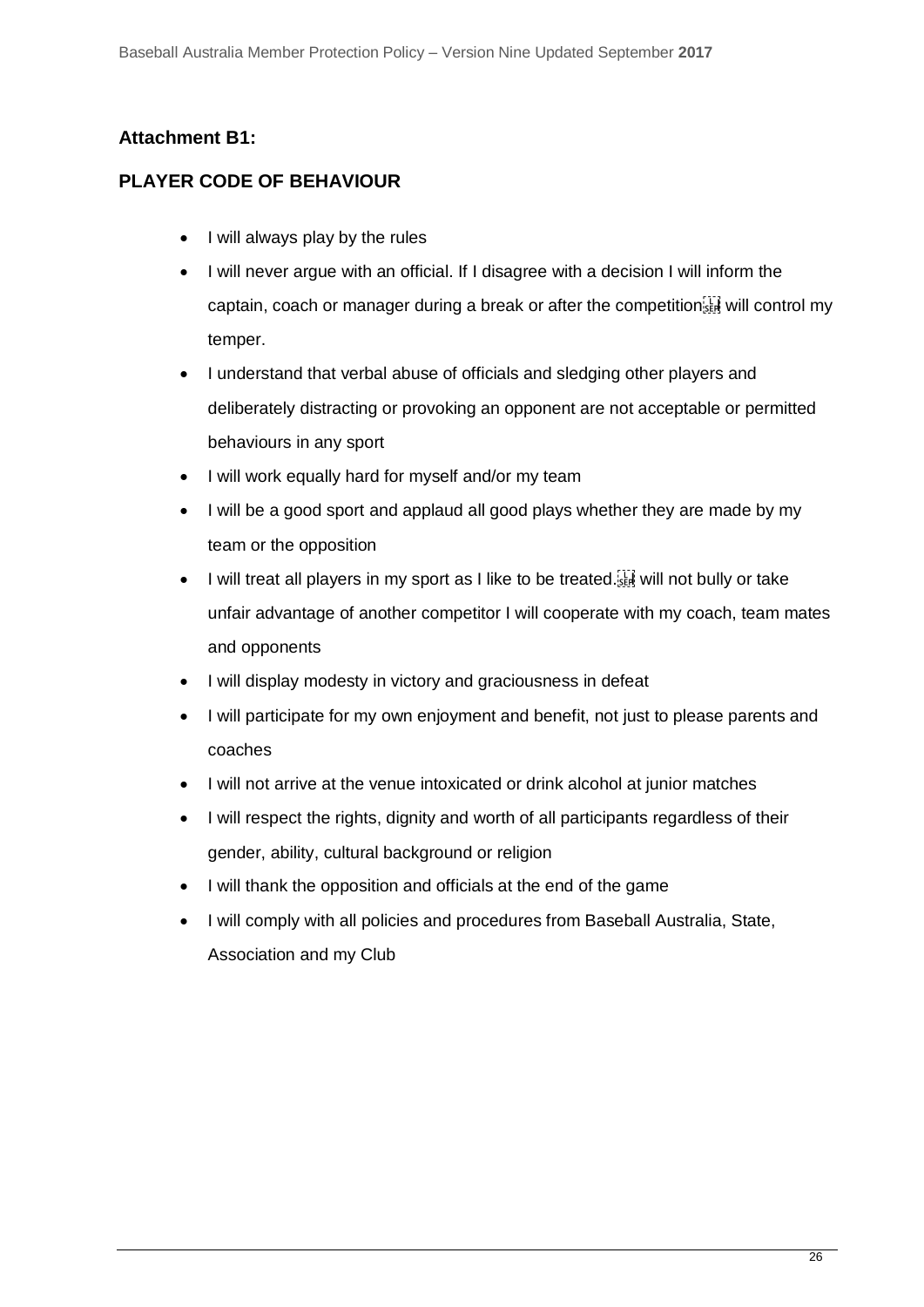# **Attachment B2:**

# **COACH CODE OF BEHAVIOUR**

- I will remember that players participate for enjoyment and winning is only part of the fun
- I will never ridicule or yell at players for making a mistake or not winning
- I will be reasonable in my demands on players' time, energy and enthusiasm
- I will operate within the rules and spirit of the game and teach my players to do the same<sup>[17]</sup> will ensure that the time players spend with me is a positive experience. All players are deserving of equal attention and opportunities
- I will avoid overplaying the talented players and understand that the average players need and deserve equal time<sup>[17]</sup> will not use bad language nor will I harass players, officials, spectators or other coaches
- I will ensure that equipment and facilities meet safety standards and are appropriate to the age and ability of all players<sup>[1]</sup> will display control, respect and professionalism to all involved with the sport including opponents, referees, coaches, officials, administrators, the media, parents and spectators. I will encourage my players to do the same.
- I will show concern and caution toward sick and injured players and follow the advice of a physician when determining whether an injured player is ready to recommence training or competition<sup>[1]</sup> will obtain appropriate qualifications and keep up to date with the latest coaching practices and the principles of growth and development of young players
- I will not arrive at the venue intoxicated or drink alcohol at junior matches it will respect the rights, dignity and worth of all people involved in the game, regardless of their gender, ability or cultural background.
- I will adhere to all policies and procedure from Baseball Australia, State, Association and my Club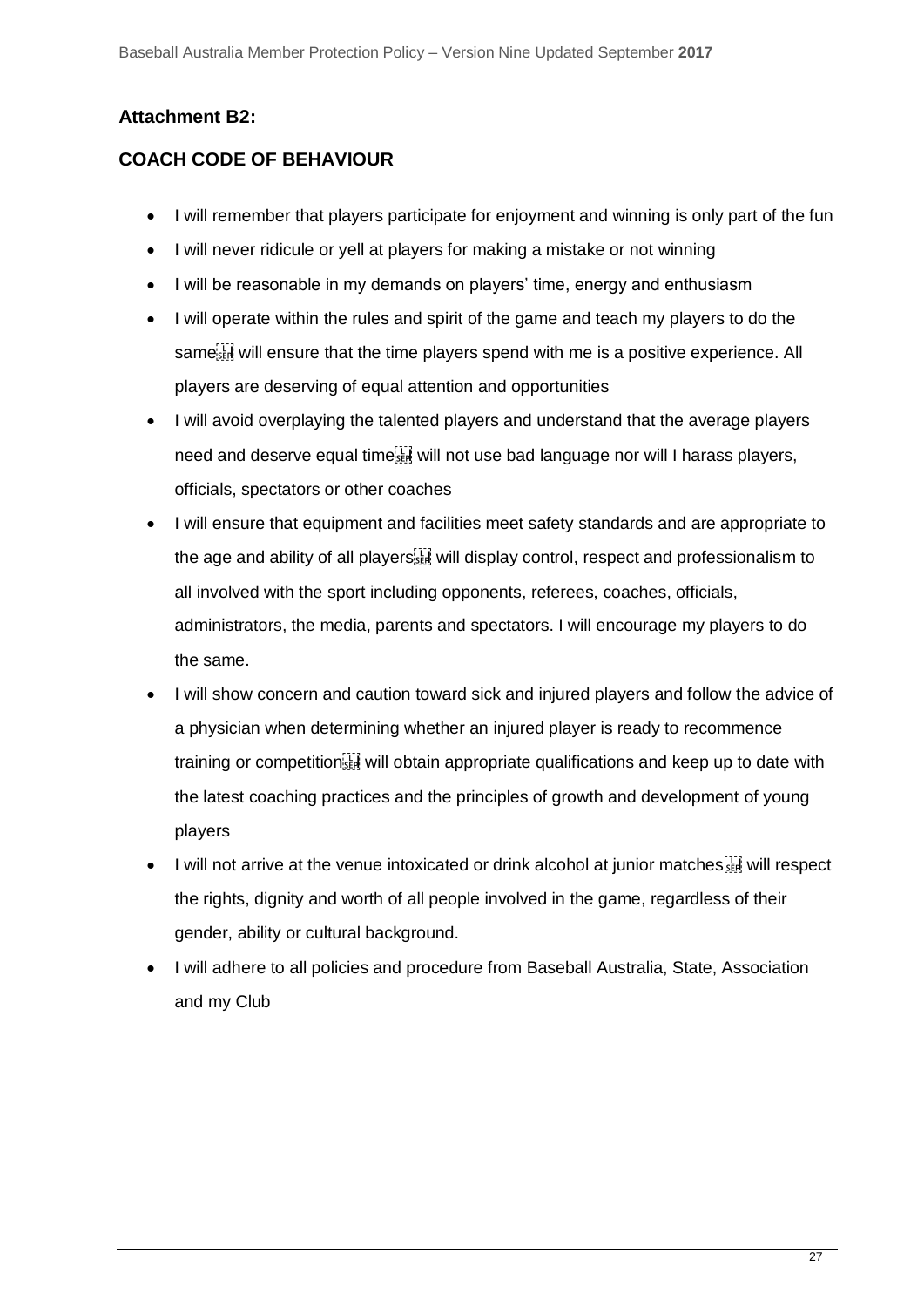# **Attachment B3:**

# **OFFICIAL CODE OF BEHAVIOUR**

- I will place the safety and welfare of players above all else  $\frac{1}{15}$
- I will show concern and caution towards sick and injured players **SEPI**
- I will give all players a 'fair go' regardless of their gender, ability, cultural background or religion sep
- I will be impartial, consistent, objective and courteous when making decisions  $\frac{17}{35}$
- I will accept responsibility for my actions and decisions  $\frac{1}{100}$
- $\bullet$  I will condemn unsporting behaviour and promote respect for the  $\frac{1}{2}$  m dividuality of players see
- I will avoid any situations which may lead to or be construed as a  $\frac{1}{356}$  conflict of interest  $\frac{17}{356}$
- $\bullet$  I will be a positive role model in behaviour and personal appearance  $\frac{1}{32}$  and ensure my comments are positive and supportive  $\left[\frac{1}{2E}\right]$
- I will be a good sport as I understand that actions speak louder than  $\frac{1}{3}$  words  $\frac{1}{3}$
- I will always respect, remain loyal to and support other officials  $\overline{\mathbb{G}}$
- $\bullet$  I will keep up to date with the latest 'Rules of the Game', trends and  $\frac{1}{32}$  principles of their application<sup>[11]</sup>
- I will refrain from any form of personal abuse towards players or other  $\frac{17}{3500}$  ficials  $\frac{17}{3500}$
- I will refrain from any form of sexual harassment towards players or  $\frac{17}{320}$  ther officials  $\frac{17}{322}$
- I will not arrive at the venue intoxicated or drink alcohol at junior  $\frac{1}{360}$  ames  $\frac{1}{360}$
- I will respect the rights, dignity and worth of all people involved in the suggame, regardless of their gender, ability or cultural background.
- $\bullet$  I will adhere to all policies and procedures of Baseball Australia, State,  $\frac{1}{2}$ Association and my Club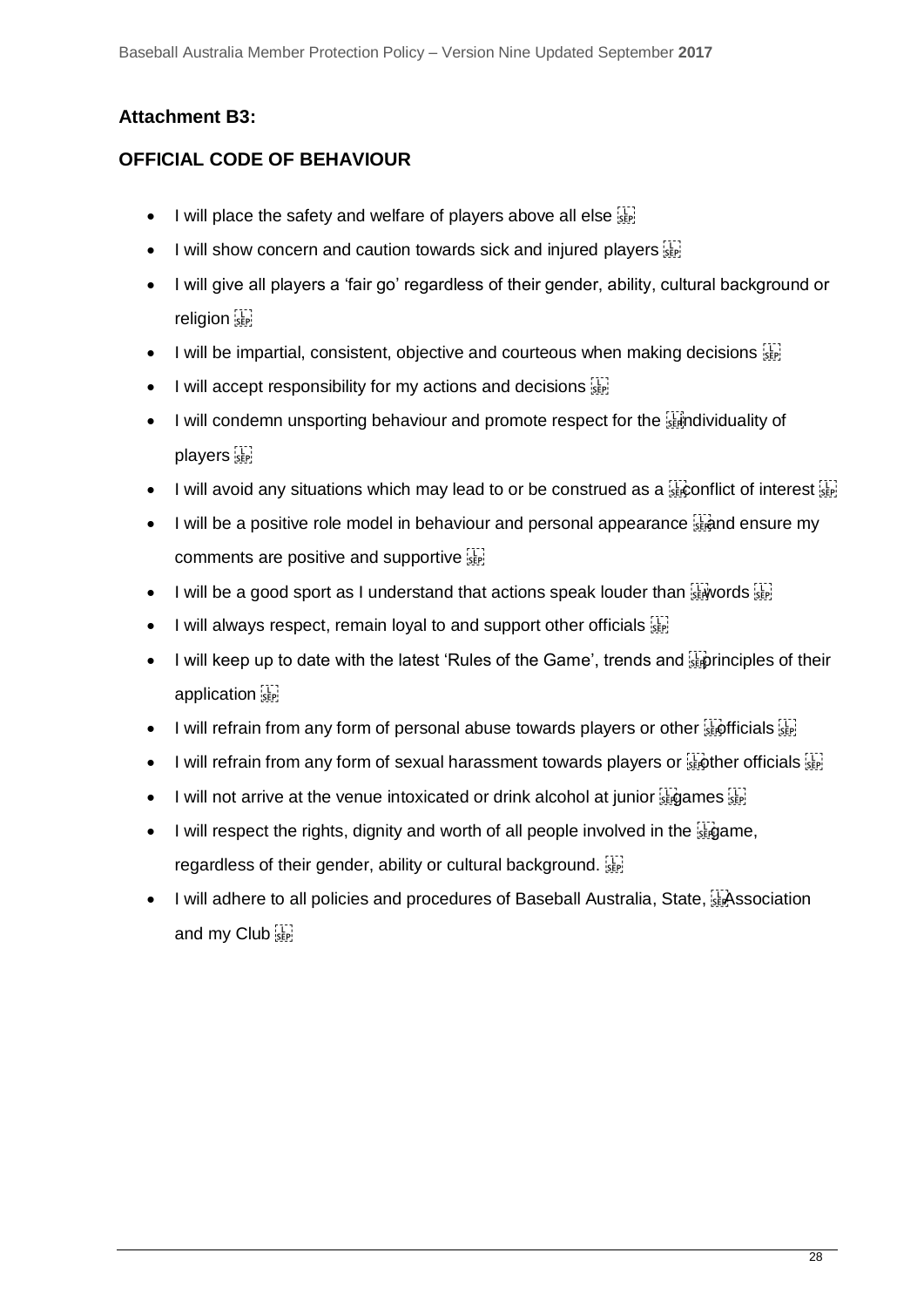# **Attachment B4:**

# **ADMINISTRATOR CODE OF BEHAVIOUR**

- I will provide opportunities for players to be involved in planning, leadership, evaluation and decision-making related to their activity
- I will create pathways for players to participate not just as a player but also as a coach, referee, administrator etc
- I will ensure that rules, equipment, length of games and training schedules are modified to suit the age, ability and maturity level of players
- I will ensure quality supervision and instruction for players (
- I will remember that players participate for their enjoyment and (benefit. I will not over emphasise awards
- I will help coaches and officials highlight appropriate behaviour and (skill development, and help to improve the standards of coaching and (officiating (
- I will ensure that everyone involved in sport emphasises fair play, and (not winning at all costs  $\overline{(\ }$
- I will distribute a code of conduct to players, coaches, officials and (parents and encourage them to follow it (
- I will not arrive at the venue intoxicated or drink alcohol at junior (matches (
- I will not allow the unlawful supply of alcohol at training, games or club (functions (
- I will not use bad language, nor will I harass players, coaches, officials (or spectators (
- I will respect the rights, dignity and worth of all people involved in the (game, regardless of their gender, ability or cultural background (
- I will promote adherence to all policies and procedures of Baseball (Australia, State, Association and my Club. (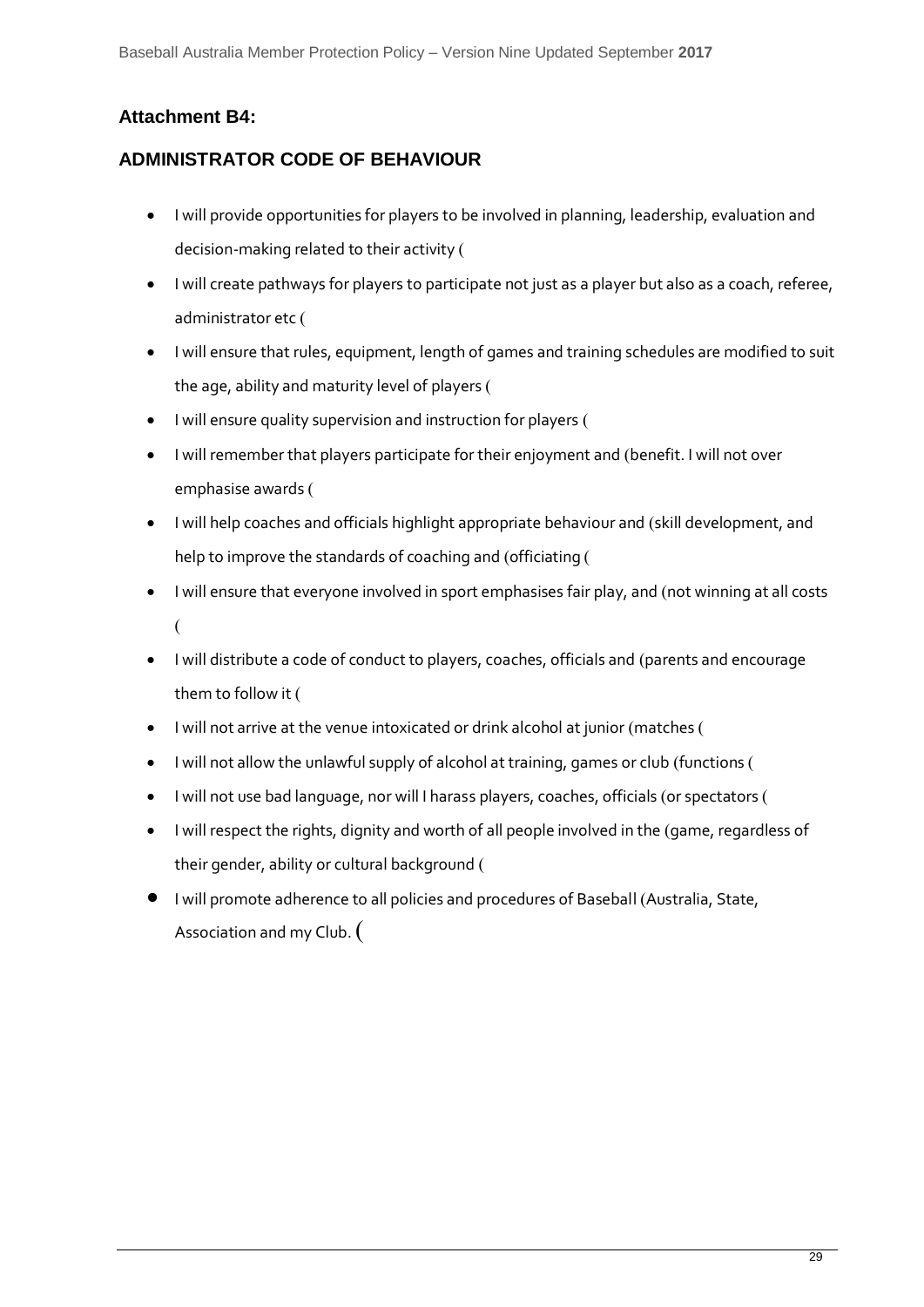# **Attachment B5:**

# **PARENT CODE OF BEHAVIOUR**

- I won't pressure my child in any way I know that this is their game not mine  $\frac{177}{35}$
- I will not use bad language, nor will I harass players, coaches, officials or other spectators [17]
- I will encourage my child to play within the rules and respect officials' and coaches' decisions no matter what  $\sum_{s \in P_1}$
- I will teach my child to respect the efforts of their opponents  $\frac{17}{155}$
- I will remember that children learn best by example so I will applaud  $\frac{17}{580}$ od plays/performances by both my child's team and their  $\frac{1}{1500}$  pponents  $\frac{1}{1500}$
- I will give positive comments that motivate and encourage continued  $\frac{1}{2}$  ffort  $\frac{1}{2}$
- I will focus on my child's efforts and performance not the score  $\frac{1}{15}$
- $\bullet$  I will thank the coaches, officials and other volunteers who give their  $\frac{1}{3}$  me to conduct the event for my child
- I will help when asked by a coach or official  $\frac{1}{15E}$
- I won't criticise or ridicule my child's performance after the game  $\frac{117}{35}$
- I will not arrive at the venue intoxicated or drink alcohol at junior  $\frac{1}{1200}$  atches  $\frac{1}{1200}$
- I will respect the rights, dignity and worth of all people involved in the **Figame**, regardless of their gender, ability or cultural background.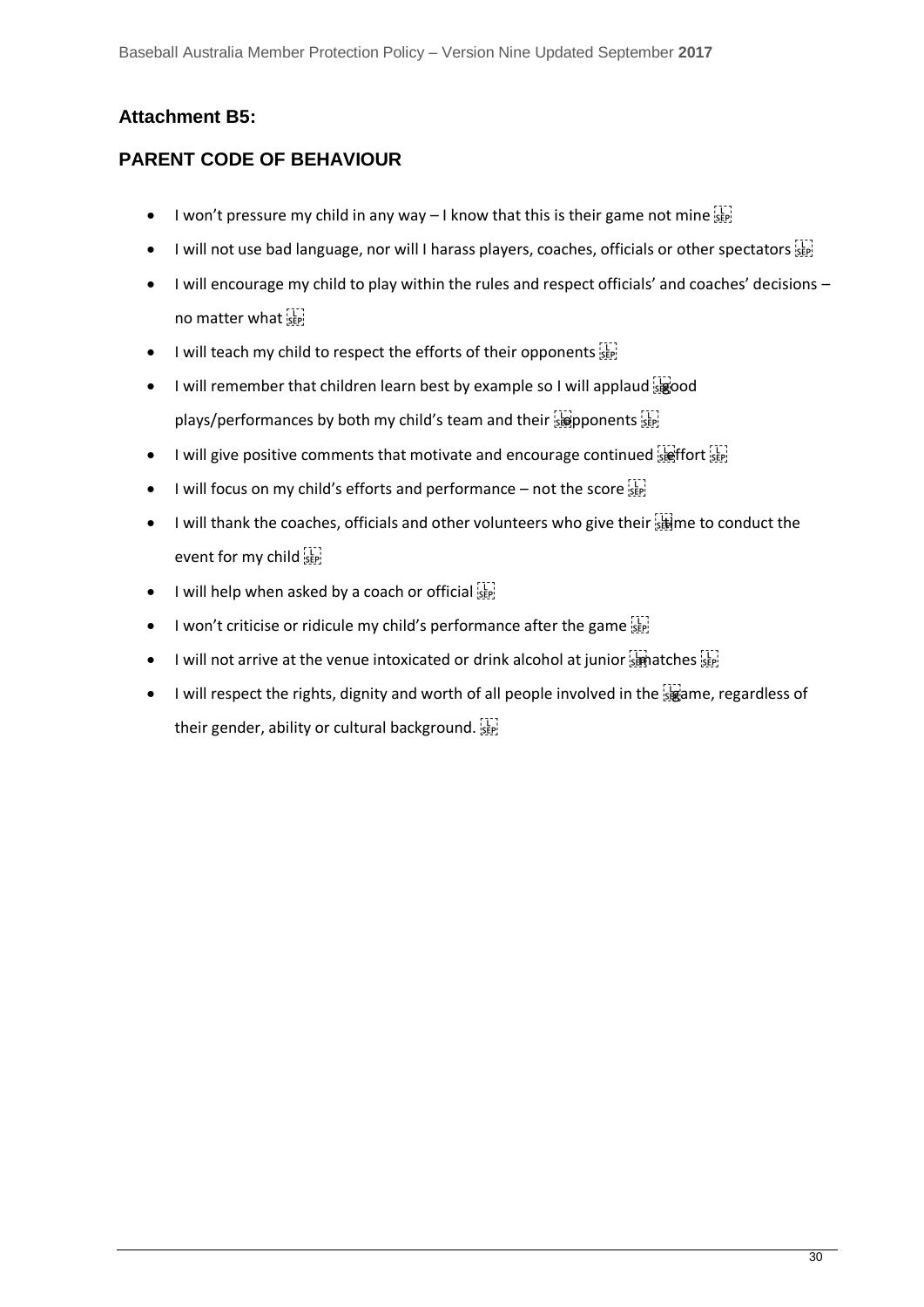# **Attachment C1: EMPLOYMENT SCREENING REQUIREMENTS**

*Tasmania only. All other States and Territories refer to C3*

Under the *Registration to Work with Vulnerable People Act 2013* (Tas) it will be mandatory for all people working or volunteering in the sport and recreation sector in Tasmania to hold a Working with Children Registration by 1 April 2015.

\_\_\_\_\_\_\_\_\_\_\_\_\_\_\_\_\_\_\_\_\_\_\_\_\_\_\_\_\_\_\_\_\_\_\_\_\_\_\_\_\_\_\_\_\_\_\_\_\_\_\_\_\_\_\_\_\_\_\_\_\_\_\_\_\_\_\_\_\_\_\_\_\_

This attachment explains the procedures we will use up until 1 April 2015 to screen the people associated with our organisation who work, coach or have regular unsupervised contact with children and young people under the age of 18 years. We require our state associations and clubs to follow this procedure.

- 1. We will identify all positions where people work, coach or have regular unsupervised contact with children and young people under the age of 18 years.
- 2. Before a person is offered such a position, we will ask him or her to complete a Member Protection Declaration *("*MPD") (see *[Attachment C2]*).
- 3. If a person is unable to provide a MPD, or if he or she cannot satisfactorily answer the questions in the MPD, we will ask that person to provide an explanation. We will then make an assessment about the person's suitability to work with children and young people. If we are not satisfied of the person's suitability to work with children and young people, we will not appoint them to the position.
- 4. Where possible, we will check a person's referees (verbal or written) about his or her suitability for the position.
- 5. We will ask each person to sign a consent form for a national police check and explain why our policy requires a police check to be undertaken.
- 6. If a person does not agree to a national police check, we will make an assessment about his or her suitability to work with children and young people.
- 7. If the national police check indicates that a "relevant offence" has been recorded, we will ask the person to provide an explanation. We will then make an assessment about the person's suitability to work with children and young people. If we are not satisfied of the person's suitability to work with children and young people, we will not appoint them to the position.
- 8. We will protect the privacy of each person who undertakes the screening process and keep all information we obtain strictly confidential.
- 9. We will return all the information collected as part of the screening process (e.g. completed MPD forms, national police checks and referee reports) to the relevant person if he or she is not appointed to the position. Alternatively, all records will be destroyed within 28 days of the date of the decision or the expiry of any appeal period unless, within that time, the person requests the documents to be returned to him or her. The records of all people appointed to our organisation will be kept on file in a secure location.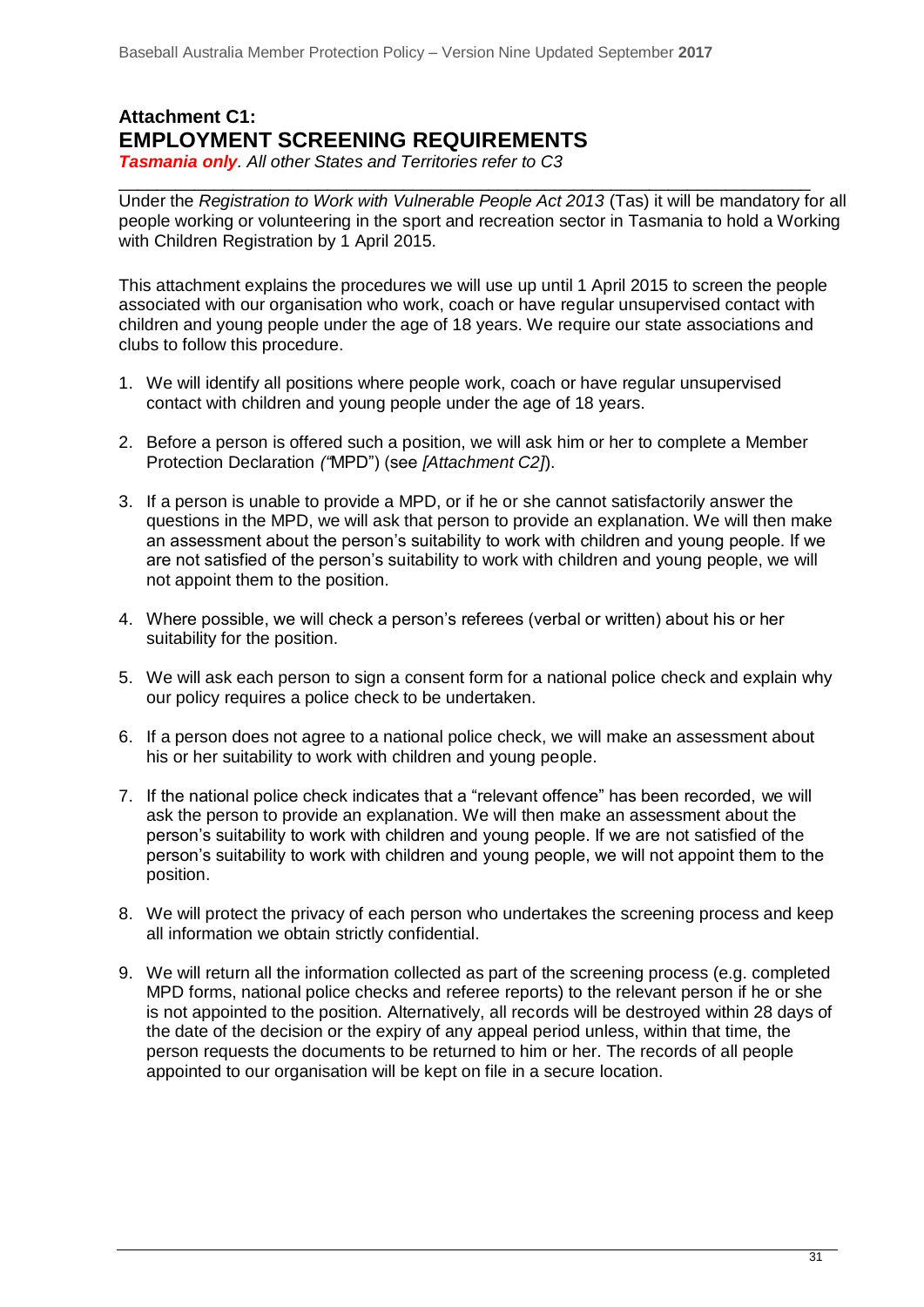# **Attachment C2: MEMBER PROTECTION DECLARATION**

Baseball Australia has a duty of care to all those associated with our organisation and to the individuals and organisations to whom this policy applies. It is a requirement of our *National*  Member Protection Policy that we check the background of each person who works, coaches or has regular unsupervised contact with children and young people under the age of 18 years.

I ……………………………………………………….. (name) of ………………………………….

.……………………………………………………………….. (address) born ……/……/……………

### Sincerely declare:

- 1. I do not have any criminal charge pending before the courts.
- 2. I do not have any criminal convictions or findings of guilt for sexual offences, offences related to children or acts of violence *or* narcotics.
- 3. I have not had any disciplinary proceedings brought against me by an employer, sporting organisation or similar body involving child abuse, sexual misconduct or harassment, other forms of harassment or acts of violence or narcotics
- 4. I am not currently serving a sanction for an anti-doping rule violation under an Australian Sports Anti-Doping Authority (ASADA) approved anti-doping policy applicable to me.
- 5. I will not participate in, facilitate or encourage any practice prohibited by the World Anti-Doping Agency Code or any other ASADA approved anti-doping policy applicable to me.
- 6. To my knowledge, there is no other matter that Baseball Australia may consider to constitute a risk to its members, employees, volunteers, athletes or reputation by engaging me.
- 7. I will notify the *CEO* of the organisation/s engaging me immediately upon becoming aware that any matter set out above has changed.

Declared in the state/territory of ……………………………………….………………………….

on …….../……./……….(date) Signature ………………………………………………………….

### **Consent of parent/guardian (on behalf of a person under the age of 18 years)**

I have read and understood the declaration provided by my child. I confirm and warrant that the contents of the declaration provided by my child are true and correct in every particular.

Name: ……………………………………………….…….

Signature: …………………………………………………

Date: ………………………………………. …………….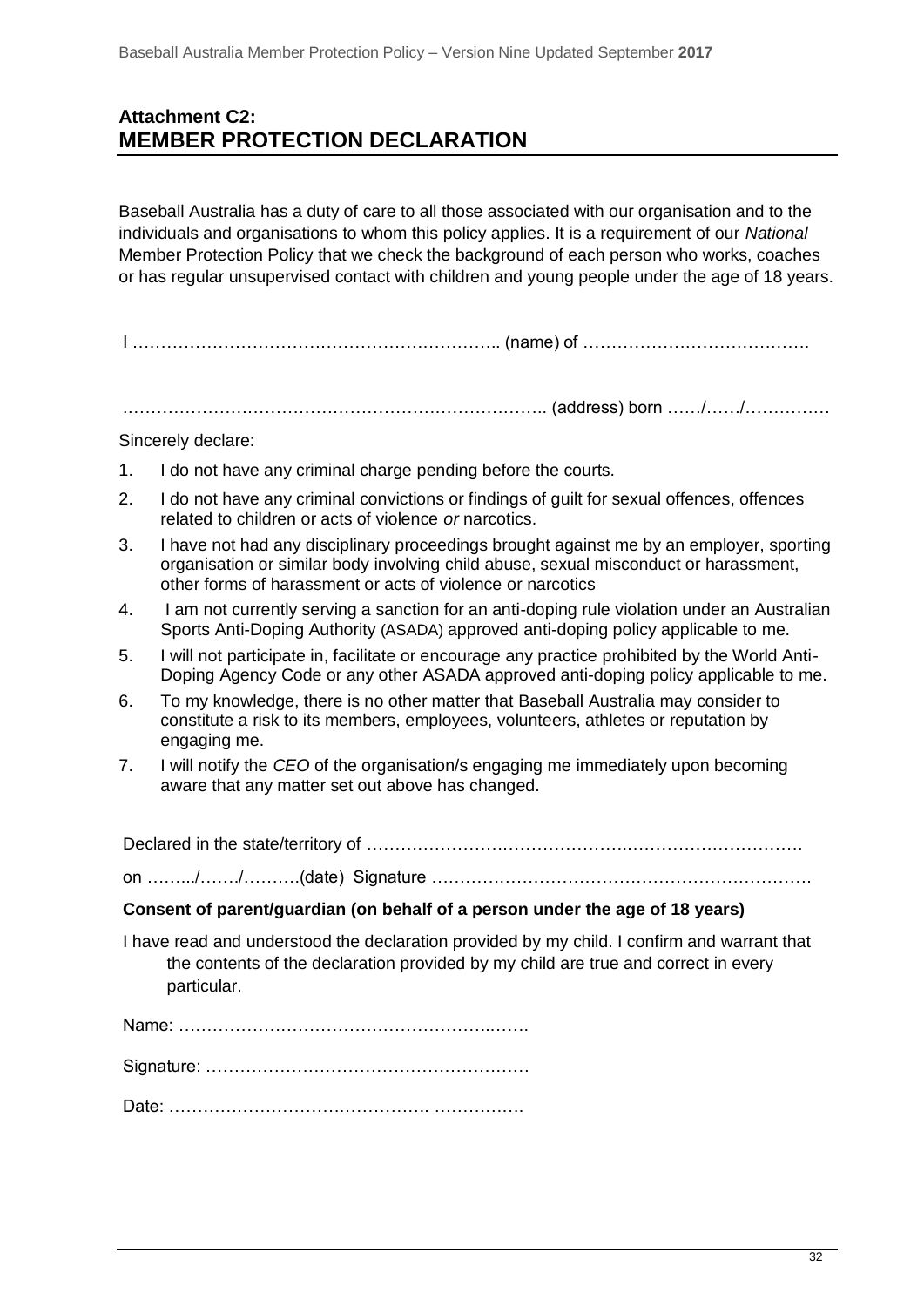# **Attachment C3: WORKING WITH CHILDREN CHECK REQUIREMENTS**

Working with Children Checks aim to create a child-safe environment and to protect children and young people involved in our sport from physical and sexual harm.

They assess the suitability of people to work with children and young people and can involve:

- Criminal history checks;
- Signed declarations;
- Referee checks: and
- Other relevant background checks to assess a person's suitability to work with children and young people.

Working with Children Check requirements vary across Australia. [Fact Sheets](http://www.playbytherules.net.au/legal-stuff/child-protection/child-protection-laws-explained/screening) for each state and territory are available on the Play by the Rules website: [www.playbytherules.net](http://www.playbytherules.net/)

Detailed information, including the forms required to complete a Working with Children Check, are available from the relevant agencies in each state and territory.

### **Australian Capital Territory**

Contact the Office of Regulatory Services Website: www.ors.act.gov.au/community/working\_with\_vulnerable\_people\_wwyp Phone: 02 6207 3000

### **New South Wales**

Contact the Office of the Children's Guardian Website: [www.kidsguardian.nsw.gov.au/](http://www.kidsguardian.nsw.gov.au/)check Phone: 02 9286 7276

### **Northern Territory**

Contact the Northern Territory Screening Authority Website: [www.workingwithchildren.nt.gov.au](http://www.workingwithchildren.nt.gov.au/) Phone: 1800 SAFE NT (1800 723 368)

### **Queensland**

Contact the Public Safety Business Agency about the "Blue Card" system. Website: [www.ccypcg.qld.gov.au](http://www.ccypcg.qld.gov.au/) Phone: 1800 113 611

### **South Australia**

Contact the Department for Education and Child Development for information Website: [www.families](http://www.families/) .sa.gov.au/child safe Phone: 08 8463 6468. National Police Check: [www.police.sa.gov.au/services-and-events/apply-for-a-police-record](http://www.police.sa.gov.au/services-and-events/apply-for-a-police-record-check)[check](http://www.police.sa.gov.au/services-and-events/apply-for-a-police-record-check) DCSI Child Related Work Screening: http://www.dcsi.sa.gov.au/services/screening

### **Tasmania**

Contact the Department of Justice about the working with children registration system that is being phased in Website: [www.justice.tas.gov.au/working\\_with\\_children](http://www.justice.tas.gov.au/working_with_children) Phone: 1300 13 55 13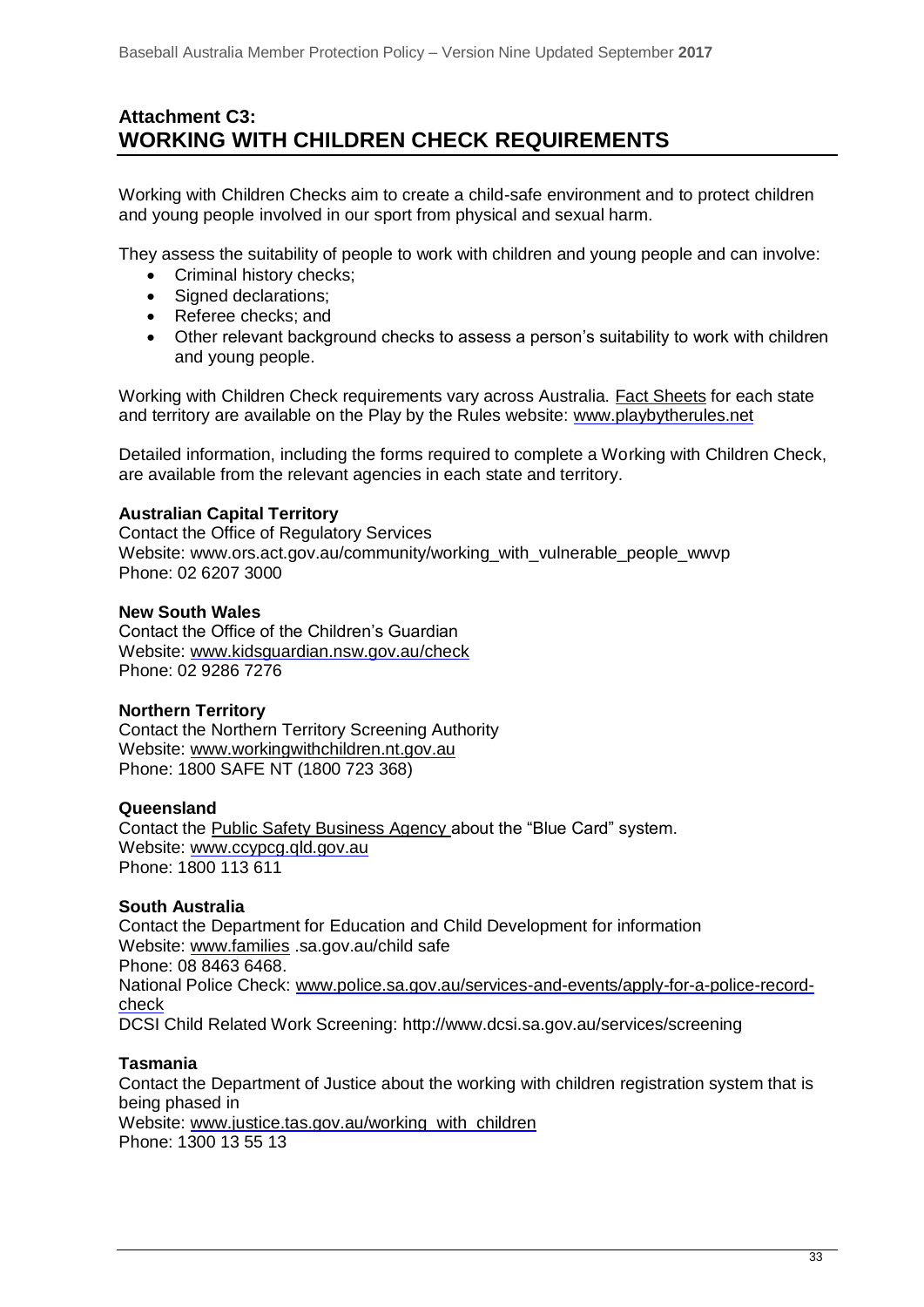### **Victoria**

Contact the Department of Justice Website: [www.workingwithchildren.vic.gov.au](http://www.workingwithchildren.vic.gov.au/) Phone: 1300 652 879

### **Western Australia**

Contact the Department for Child Protection Website: [www.checkwwc.wa.gov.au](http://www.checkwwc.wa.gov.au/) Phone: 1800 883 979

### **Travelling to other states or territories**

It is important to remember that when travelling to other states or territories, representatives of sporting organisations must comply with the legislative requirements of that particular state or territory.

In certain jurisdictions, temporary, time limited exemptions from working with children checks may be available for interstate visitors with a Working with Children Check in their home state.

The laws providing interstate exemptions are not consistent across Australia.

If an employee or volunteer for your organisation is travelling interstate to do work that would normally require a working for children check, you will need to check the relevant requirements of that state or territory.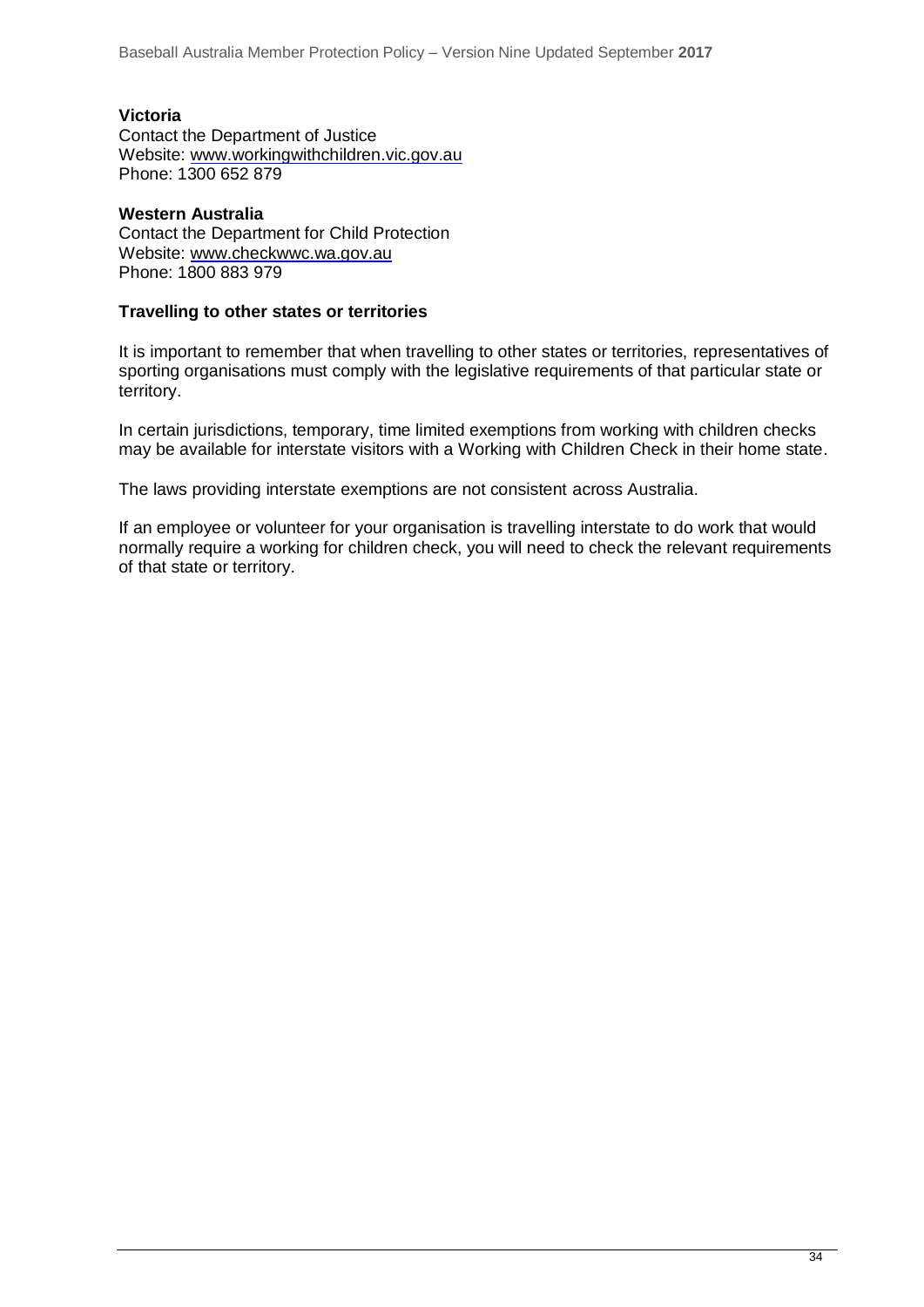# **Attachment D1: COMPLAINTS PROCEDURE**

Baseball Australia is committed to supporting people associated with our sport to make and resolve any complaints they may have in a fair, timely and effective way.

We will endeavour to deal with complaints on a confidential basis. We will not provide information about the complaint to another person without the complainant's consent, except if the law requires us disclose this information or it is necessary to properly deal with the complaint. To ensure fairness for everyone involved, we will provide the full details of the complaint to the person or people against whom the complaint has been made and ask for their response. As a result, it may be difficult for us to resolve complaints made anonymously.

We will provide informal and formal procedures to deal with complaints. Individuals and organisations can also make complaints to external organisations under anti-discrimination, child protection and other relevant laws.

### **Informal approaches**

### **Step 1: Talk with the other person** (if safe, reasonable and appropriate)

If you feel confident and comfortable to do so, you can approach the other person to discuss the issues and try and resolve the problem directly.

### **Step 2: Contact a Member Protection Information Officer**

We encourage you to talk with one of our Member Protection Information Officers (MPIOs) if:

- Step 1 (above) is not appropriate;
- You are not sure how to handle the problem by yourself;
- You want to talk confidentially with someone and find out what options are available to address your concern; or
- The concern continues after you approached the other person.

### The MPIO will:

- Ask how you would like your concern to be resolved and if you need support
- Seek to provide different options for you to address your concern
- Act as a support person, if you wish
- Refer you to an appropriate person (e.g. a mediator) to help you address your concern, if appropriate
- Inform the relevant government authorities and/or police, if required by law to do so
- Where possible and appropriate, maintain confidentiality.

### **Step 3: Decide how to address your concern**

After talking with the MPIO you may decide:

- There is no problem:
- The problem is minor and you do not wish to take the matter forward;
- To try and resolve the problem yourself, with or without a support person;
- To resolve the problem with the help of someone impartial, such as a mediator; or
- To resolve the matter through a formal process.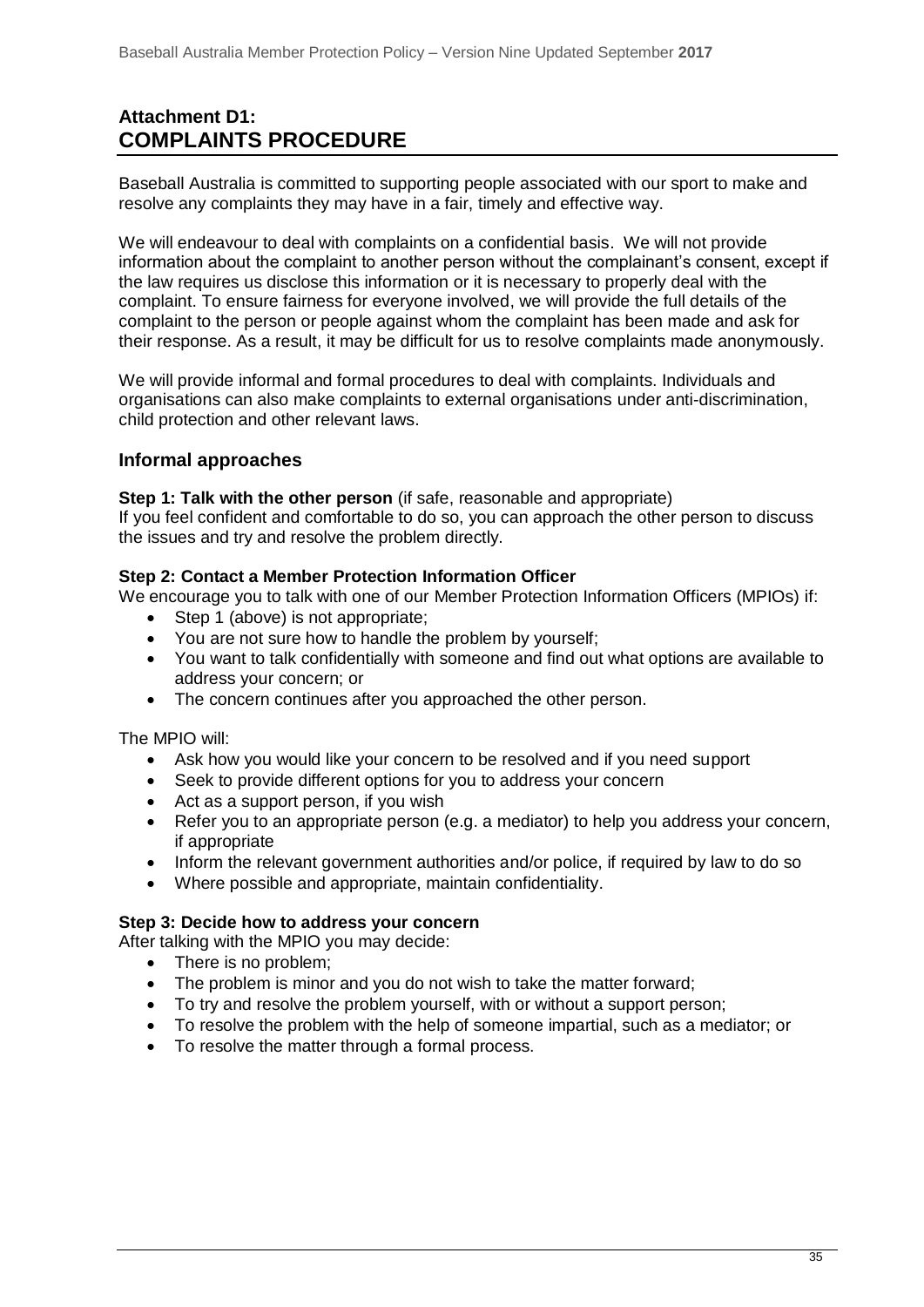## **Formal approaches**

### **Step 4: Making a formal complaint**

If it is not possible or appropriate to resolve your complaint through an informal process, you may:

- Make a formal complaint in writing to the *CEO,*  Or
- Approach a relevant external agency, such as an anti-discrimination or equal opportunity commission, for advice and assistance.

After receiving a formal complaint, and based on the material you provide, the CEO will decide whether:

- He or she is the most appropriate person to receive and handle the complaint;
- The nature and seriousness of the complaint requires a formal resolution procedure;
- To refer the complaint to mediation;
- To appoint a person to investigate the complaint;
- To refer the complaint to a tribunal hearing;
- To refer the matter to the police or other appropriate authority; and/or
- To implement any interim arrangements that will apply until the complaint process is completed.

In dealing with your formal complaint, the CEO will take into account:

- Whether he or she has had any personal involvement in the circumstances and if so, whether it is appropriate someone else should handle the complaint:
- Your wishes, and the wishes of the respondent, regarding how the complaint should be handled;
- The relationship between you and the respondent (e.g. an actual or perceived power imbalance between you and the respondent);
- Whether the facts of the complaint are in dispute; and
- The urgency of the complaint, including the possibility that you might face further unacceptable behavior while the complaint process is underway.

If the *CEO* is the appropriate person to handle the complaint, he or she will, where appropriate and/or necessary:

- Provide the information received from you to the other person(s) involved and ask for a response;
- Decide if there is enough information to determine whether the matter alleged in your complaint did or did not occur; and/or
- Determine what, if any, further action to take, including referring the matter for investigation or disciplinary action in accordance with this policy.

### **Step 5: Investigating the complaint**

In some cases, an investigation may be required to determine the facts surrounding the complaint. Our investigations procedure is outlined in *[Attachment D3].* 

Following the investigation, a written report will be provided to Complaints Tribunal

- If the complaint is referred to mediation, we will follow the steps outlined in [*Attachment D2]* or as agreed by you, the respondent and the mediator.
- If the complaint is referred to a tribunal hearing, the hearing will be conducted according to the steps outlined in *[Attachment D4]*.
- If the complaint is referred to the police or another external agency, we will endeavor to provide all reasonable assistance required by the police or the agency.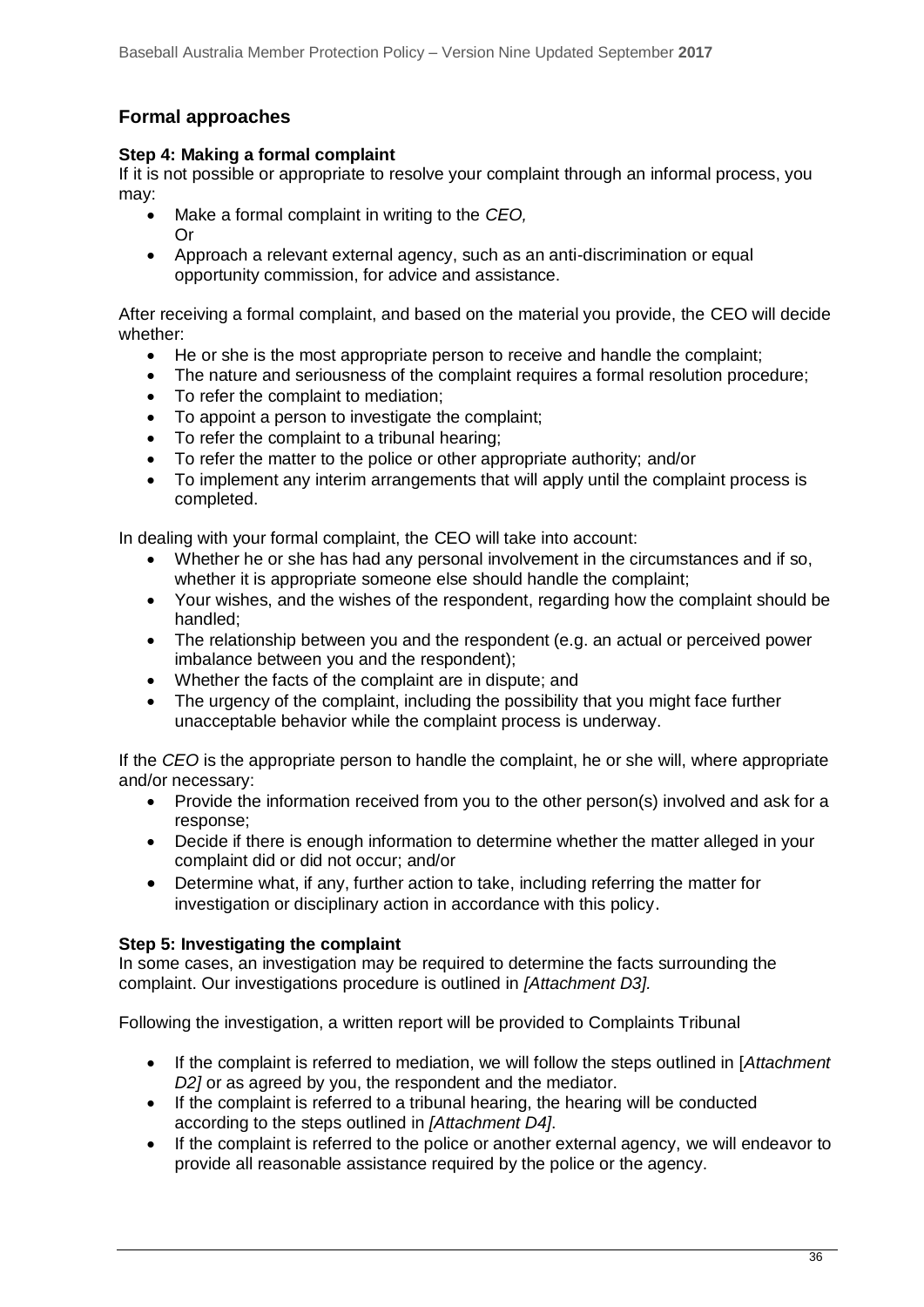*Any costs incurred by us relating to the complaint process set out in this policy (e.g. investigation, mediation and/or a tribunal hearing) are to be met by the complainant, unless otherwise stated.*

### **Step 6: Reconsidering a complaint or appealing a decision**

If the matter is referred to mediation and is not resolved at mediation, you may request that *CEO* reconsider the complaint in accordance with Step 3.

In accordance with Baseball Australia rules you or the respondent(s) may also appeal a decision made at a tribunal hearing. The grounds and process for appeals are set out in *[Attachment D4].*

### **Step 7: Documenting the resolution**

The *CEO* will record the complaint, the steps taken to resolve it and the outcome. This information will be stored in a confidential and secure place. If the complaint was dealt with at the state/district level, the state association will store the information. If the matter is of a serious nature, or if it was dealt with at the national level, the information will be stored by Baseball Australia and a copy stored by the state association.

### **Approaching external organisations**

If you feel that you have been harassed or discriminated against, you can seek advice from your state or territory anti-discrimination or equal opportunity commission. There is no obligation to make a formal complaint. However, if the commission advises you that the issues appear to be within its jurisdiction, you may choose to lodge a formal complaint with the commission.

The commission may investigate your complaint. The commission may also attempt to conciliate the complaint on a confidential basis. If this fails, or if it is not appropriate, the complaint may go to a formal hearing. The tribunal will make a finding and decide what action, if any, will be taken.

If you do lodge a complaint with the commission, an appropriate person from our organisation (e.g. an MPIO) will be available to support you during the process. You may also wish to have a legal representation, particularly if the complaint goes to a formal hearing.

**Contact details for the state and territory anti-discrimination and equal opportunity commissions** are available on the Play by the Rules website: http://www.playbytherules.net.au/resources/quick-reference-quide.

Serious incidents, such as assault or sexual assault, should be reported to the police.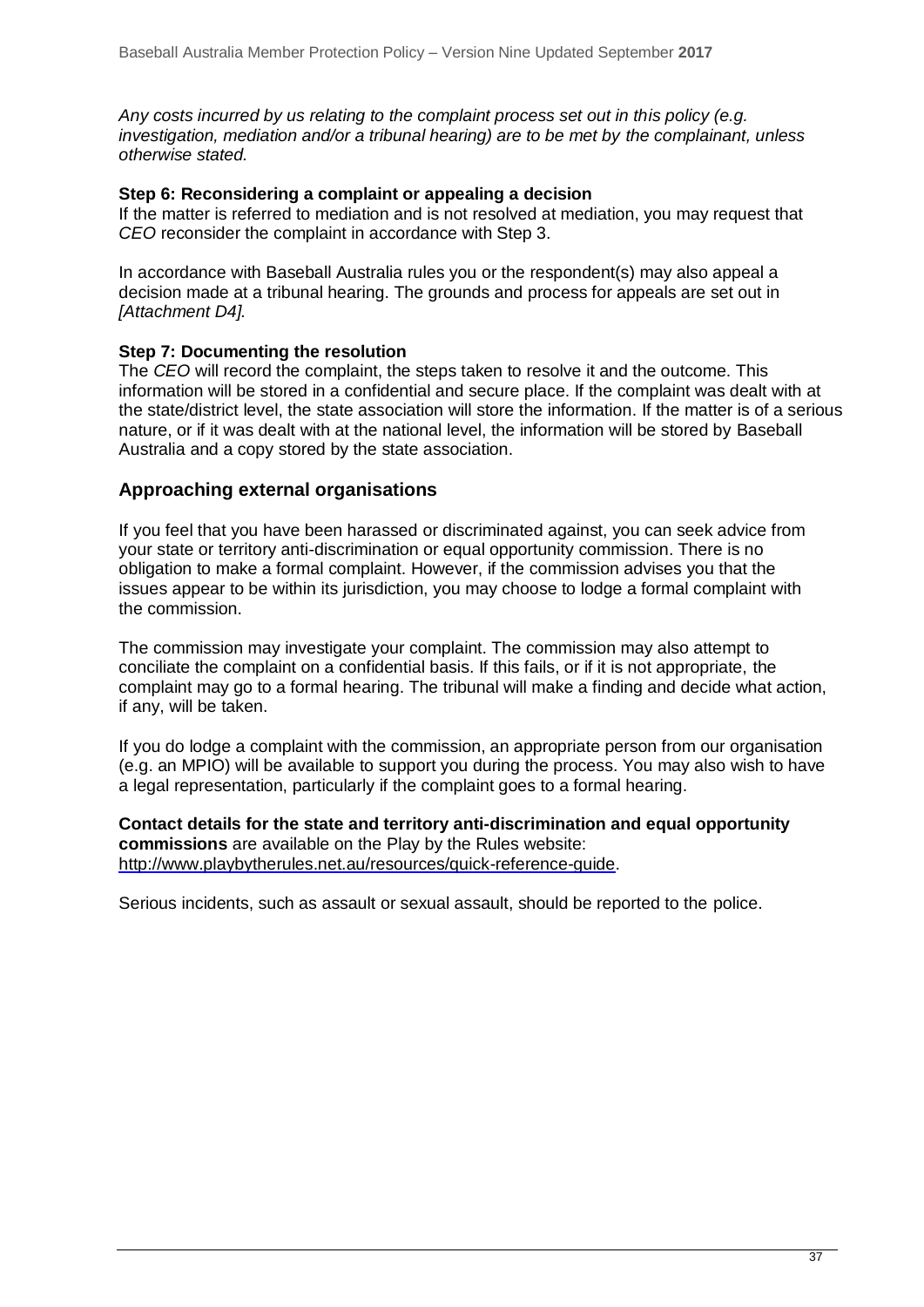# **Attachment D2: MEDIATION**

Mediation is a process that seeks to resolve complaints with the assistance of an impartial person – the mediator.

The mediator does not decide who is right or wrong and does not tell either side what they must do. Instead, he or she helps those involved to discuss the issues and seeks to facilitate a mutually agreeable solution.

Our approach to mediation follows the steps set out below*.*

- 1. The MPIO will appoint an appropriate mediator to help resolve the complaint. This will be done under the direction of Baseball Australia and in consultation with the complainant and the respondent(s). The mediator will be an independent person in the context of the complaint, however this does not preclude a person with an association with Baseball Australia acting as mediator.
- 2. The mediator will talk with the complainant and respondent(s) about how the mediation will take place and who will participate. At a minimum, the mediator will prepare an agenda of issues to be discussed.
- 3. All issues raised during mediation will be treated confidentially. We also respect the rights of the complainant and the respondent(s) to pursue an alternative process if the complaint is not resolved.
- 4. If the complaint is resolved by mediation, where appropriate the mediator may seek to ensure the parties execute a document that sets out the agreement that has been reached. The complainant and the respondent(s) will sign this agreement. We expect the parties involved to respect and comply with the terms of the agreement.
- 5. If the complaint is not resolved by mediation, the complainant may:
	- write to *CEO* to request that the *CEO* reconsider the complaint; and
	- Approach any relevant external agency, such as an anti-discrimination or equal opportunity commission, to resolve the matter.

We recognise that there are some situations where mediation may not be appropriate, including:

- When the people involved have completely different versions of the incident;
- When one or both parties are unwilling to attempt mediation;
- When there is a real or perceived power imbalance between the people involved:
- Matters that involve serious allegations.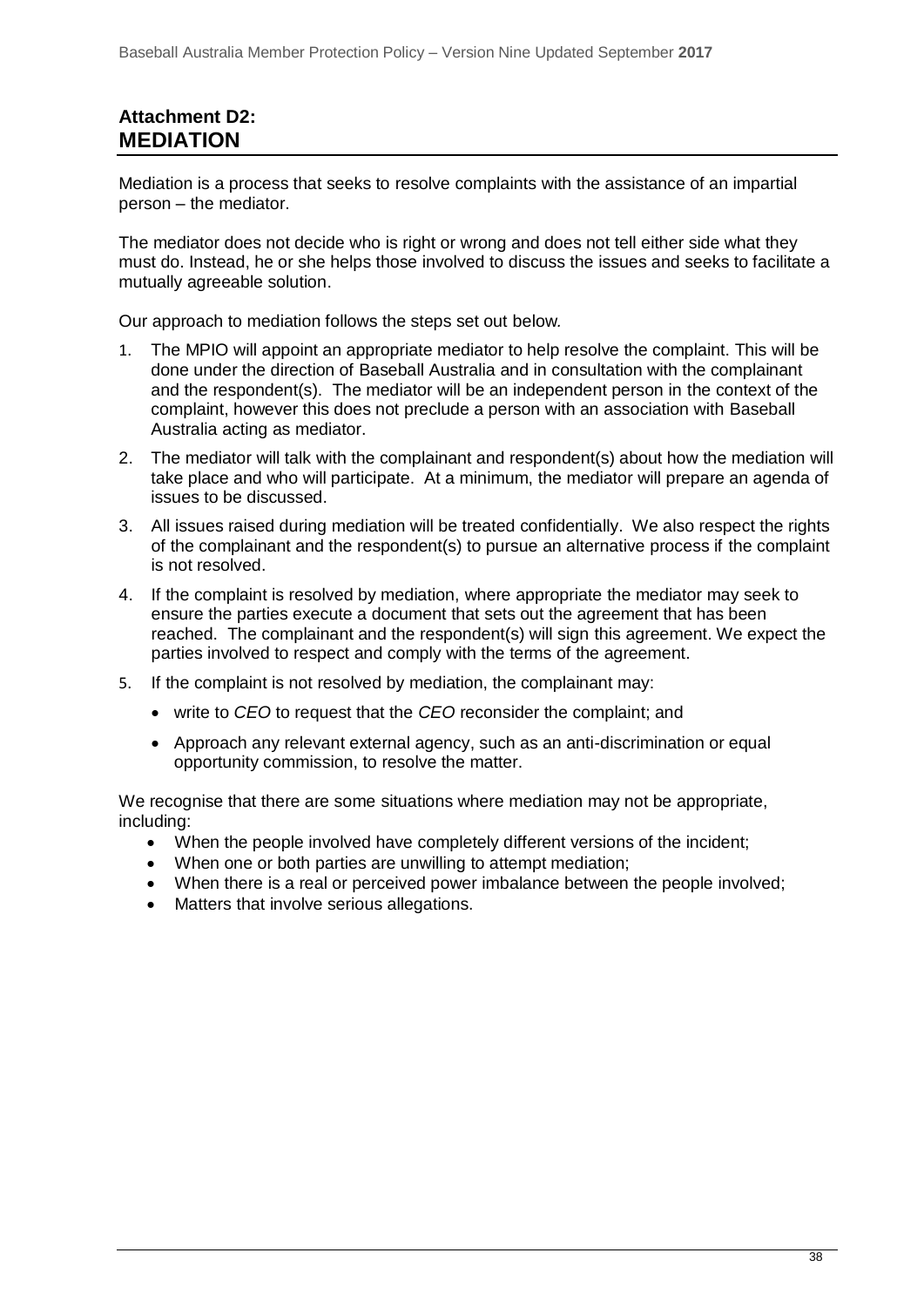# **Attachment D3: INVESTIGATION PROCESS**

There will be times when a complaint will need to be investigated and information gathered.

An investigation helps determine the facts relating to the incident, if requested, recommendations as to possible findings and next steps.

Any investigation we conduct will be fair to all people involved. An unbiased person will undertake the investigation process.

If we decide that a complaint should be investigated, we will follow the steps outlined below.

- 1. We will provide a written brief to the investigator that sets out the terms of engagement and his or her roles and responsibilities.
- 2. The investigator may:
	- Interview the complainant and record the interview in writing;
	- Provide full details of the complaint to the respondent(s) so that they can respond
	- Interview the respondent(s) to allow them to answer the complaint and record the interview in writing;
	- Obtain statements from witnesses and collect other relevant evidence;
	- Make a finding as to whether the complaint is:
		- **Substantiated** (there is sufficient evidence to support the complaint)
		- **EXEDENTIFIELD** Inconclusive (there is insufficient evidence either way);
		- **Unsubstantiated** (there is sufficient evidence to show that the complaint is unfounded);
		- **Mischievous, vexatious or knowingly untrue.**
	- Provide a report to Complaints Tribunal documenting the complaint, the investigation process, the evidence,) and, if requested, any findings and recommendations.
- 3. We will provide a report to the complainant and the respondent(s) documenting the complaint, the investigation process and summarizing key points from the investigation.
- 4. The complainant and the respondent(s) will be entitled to support throughout this process from their chosen support person or adviser (e.g. MPIO).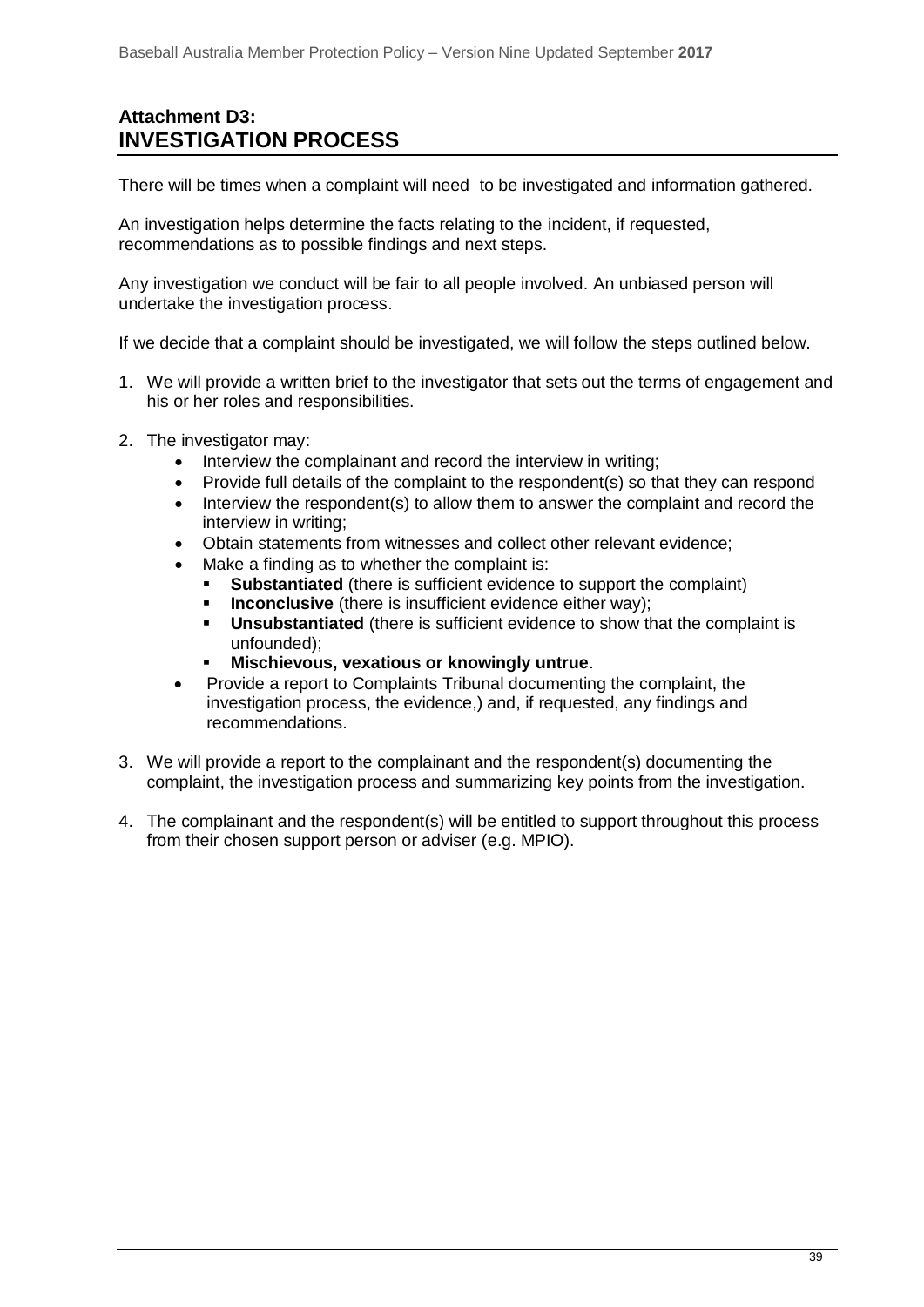# **Attachment D4: TRIBUNAL PROCEDURES**

We will follow the steps set out below to hear formal complaints made under our Member Protection Policy.

### **Preparing for a Tribunal hearing**

- 1. A Tribunal panel will be established, according to the rules set out in our constituent documents, rules and by-laws, to hear a complaint that has been referred to it by *the CEO,*
- 2. The number of Tribunal panel members required to be present throughout the hearing will be *three (3)*
- 3. The Tribunal panel members will be provided with a copy of all the relevant correspondence, reports or information received and sent by MPIO relating to the complaint/allegations.
- 4. The Tribunal hearing will be held as soon as practicable. However, adequate time must be provided for the respondent(s) to prepare for the hearing.
- 5. The MPIO will inform the respondent(s) in writing that a Tribunal hearing will take place. The notice will outline:
	- That the person has a right to appear at the Tribunal hearing to defend the complaint/allegations;
	- The details of the complaint and of all allegations, as well as the provision or clause of any policy, rule or regulation that has allegedly been breached;
	- The date, time and venue of the Tribunal hearing;
	- That verbal and/or written submissions can be presented at the Tribunal hearing;
	- That witnesses may attend the Tribunal hearing to support the position of the respondent/s;
	- An outline of any possible sanctions that may be imposed if the complaint is found to be true;
	- That legal representation will not be allowed.

*A support person at a Tribunal hearing may assist the respondent. For example, where the respondent is a minor, he or she should have a parent or guardian present. However a person cannot be a support person if he or she has been admitted to the practice as a lawyer or worked as a trainee lawyer.* A copy of any investigation report findings will be provided to the respondent(s).

- 6. The MPIO will notify the complainant in writing that a Tribunal hearing will take place. The notice will outline:
	- That the person has a right to appear at the Tribunal hearing to support their complaint;
	- The details of the complaint, including any relevant rules or regulations the respondent is accused of breaching;
	- The date, time and venue of the Tribunal hearing;
	- That verbal and/or written submissions can be presented at the Tribunal hearing;
	- That witnesses may attend the Tribunal hearing to support the complainant's position;
	- That legal representation will not be allowed.

*The respondent may be assisted by a support person at a Tribunal hearing. For example, where the respondent is a minor, he or she should have a parent or guardian present.*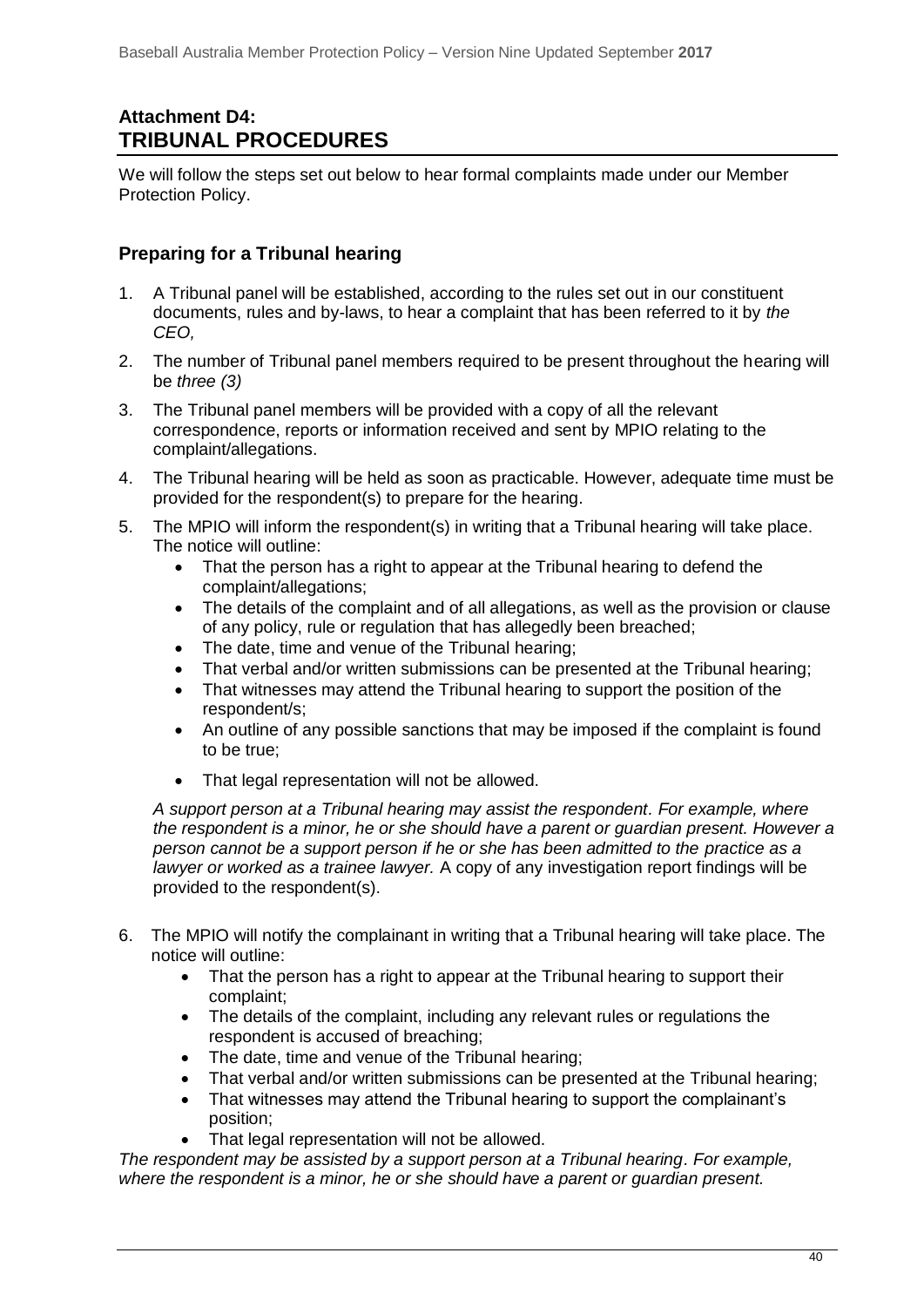*However, a person cannot be a support person if he or she has been admitted to practice as a lawyer or worked as a trainee lawyer.*

A copy of the investigation report findings will be provided to the complainant.

- 7. If the complainant believes the details of the complaint are incorrect or insufficient, he or she should inform the *MPIO* as soon as possible so that the respondent(s) and members of the Tribunal panel can be properly informed of the complaint.
- 8. If possible, the Tribunal panel should include at least one person with knowledge or experience of the relevant laws/rules (e.g. anti-discrimination).

### **Tribunal hearing procedure**

- 9. The following people will be allowed to attend the Tribunal hearing:
	- Tribunal panel members:
	- The respondent(s);
	- The complainant;
	- Any witnesses called by the respondent(s);
	- Any witnesses called by the complainant;
	- Any parent/guardian or support person required supporting the respondent or the complainant.
- 10. If the respondent(s) is not present at the set hearing time and the Tribunal chairperson considers that no valid reason has been presented for this absence, the Tribunal hearing will continue subject to the chairperson being satisfied that all Tribunal notification requirements have been met.
- 11. If the Tribunal chairperson considers that there is a valid reason for the non-attendance of the respondent(s), or the chairperson does not believe the Tribunal notification requirements have been met, then the Tribunal hearing will be rescheduled to a later date.
- 12. If the Tribunal chairperson wishes to reschedule the Tribunal hearing date, the Tribunal chairperson will inform the *MPIO* of the need to reschedule the hearing and the MPIO will arrange for the Tribunal to be reconvened.
- 13. The Tribunal chairperson will read out the complaint asks each respondent if he or she understands the complaint and if he or she agrees or disagrees with the complaint.
- 14. If the respondent agrees with the complaint, he or she will be asked to provide any evidence or witnesses that should be considered by the Tribunal when determining any sanctions.
- 15. If the respondent disagrees with the complaint, the complainant will be asked to describe the circumstances that lead to the complaint being made.
	- Reference may be made to brief notes.
	- The complainant may call witnesses.
	- The respondent may question the complainant and any witnesses.
- 16. The respondent will then be asked to respond to the complaint.
	- Reference may be made to brief notes.
	- The respondent may call witnesses.
	- The complainant may ask questions of the respondent and any witnesses.
- 17. The complainant and respondent(s) may be present when evidence is presented to the Tribunal hearing. Witnesses may be asked to wait outside the hearing until they are required.
- 18. The Tribunal may:
	- Consider any evidence, and in any form, that it deems relevant;
	- Ask questions of any person giving evidence;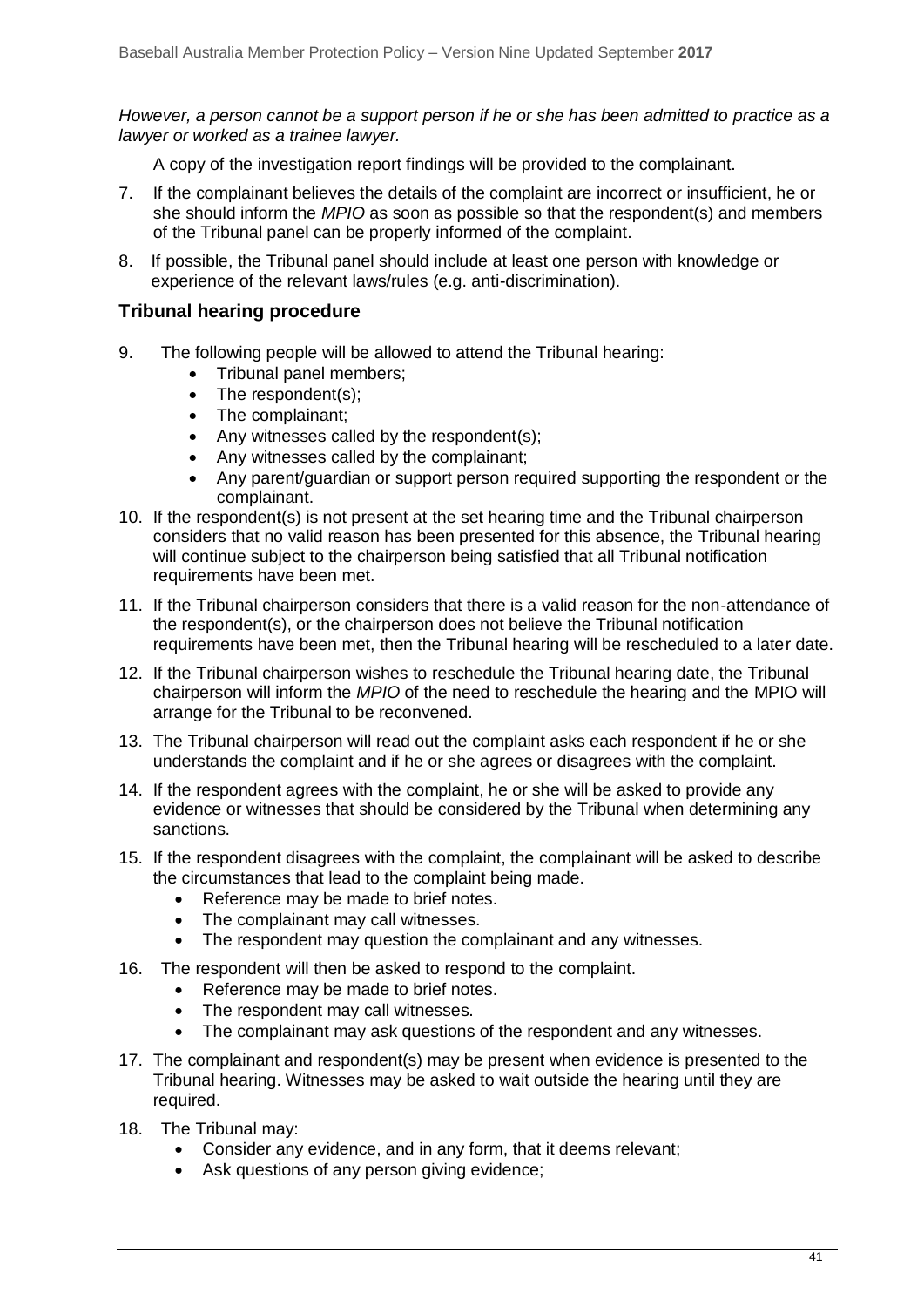- Limit the number of witnesses (including limiting witnesses to those persons who only provide new evidence);
- Require (to the extent it has power to do so) the attendance of any witness it deems relevant; and
- Act in an inquisitorial manner in order to establish the truth of the issue/complaint before it.
- 19. Video evidence, if available, may be presented. Arrangements for the viewing of this evidence must be made entirely by the person(s) wishing to offer this type of evidence.
- 20. If the Tribunal panel considers that at any time during the hearing there is any unreasonable or intimidatory behavior from anyone, the Tribunal chairperson may deny further involvement of that person in the hearing.
- 21. After all the evidence has been presented, the Tribunal will make its decision in private. The Tribunal must decide whether the complaint has, on the balance of probabilities, been substantiated.
- 22. All Tribunal decisions will be by majority vote.
- 23. The Tribunal chairperson may announce the decision of the Tribunal at the conclusion of the hearing. Alternatively, he or she may reserve the decision of the Tribunal at the conclusion of the hearing and deliver the decision at a later time.
- 24. The respondent(s) will have the opportunity to make submissions to the Tribunal in relation to any sanctions that may be imposed.
- 25. Within 48 hours of the Tribunal delivering its decision, the Tribunal chairperson will:
	- Forward a notice of the Tribunal's decision to the *MPIO* including details of any sanction imposed.
	- Forward a letter reconfirming the Tribunal's decision to the respondent(s), including any sanction imposed. The letter should also outline the process and grounds for an appeal, if allowed.
- 26. The Tribunal does not need to provide written reasons for its decision.

### **Appeals procedure**

- 27. A complainant or a respondent(s) may lodge with Baseball Australia an appeal in relation to the decision of a Tribunal*]*, on one or more of the following grounds:
	- 27.1 that a denial of procedural fairness has occurred;
	- 27.2 that the sanction imposed are unjust and/or unreasonable;
	- 27.3 that the decision was not supported by the information/evidence provided at the mediation or to the Tribunal Hearing;

This process addresses appeals which relate directly to a breach of the provisions of this policy and does not authorize a person to lodge with Baseball Australia an appeal from a State Disciplinary tribunal or other body in relation to other matters.

28A person wanting to appeal must lodge with the CEO within twenty-one (21) days of the decision being made:

28.1 a letter setting out the grounds of his or her appeal, how it arises in relation to a breach of this policy and substantiating the merits of the appeal

28.2 a copy of the decision the subject to the proposed appeal.

An appeal fee of \$350 shall be included with the letter of intention to appeal.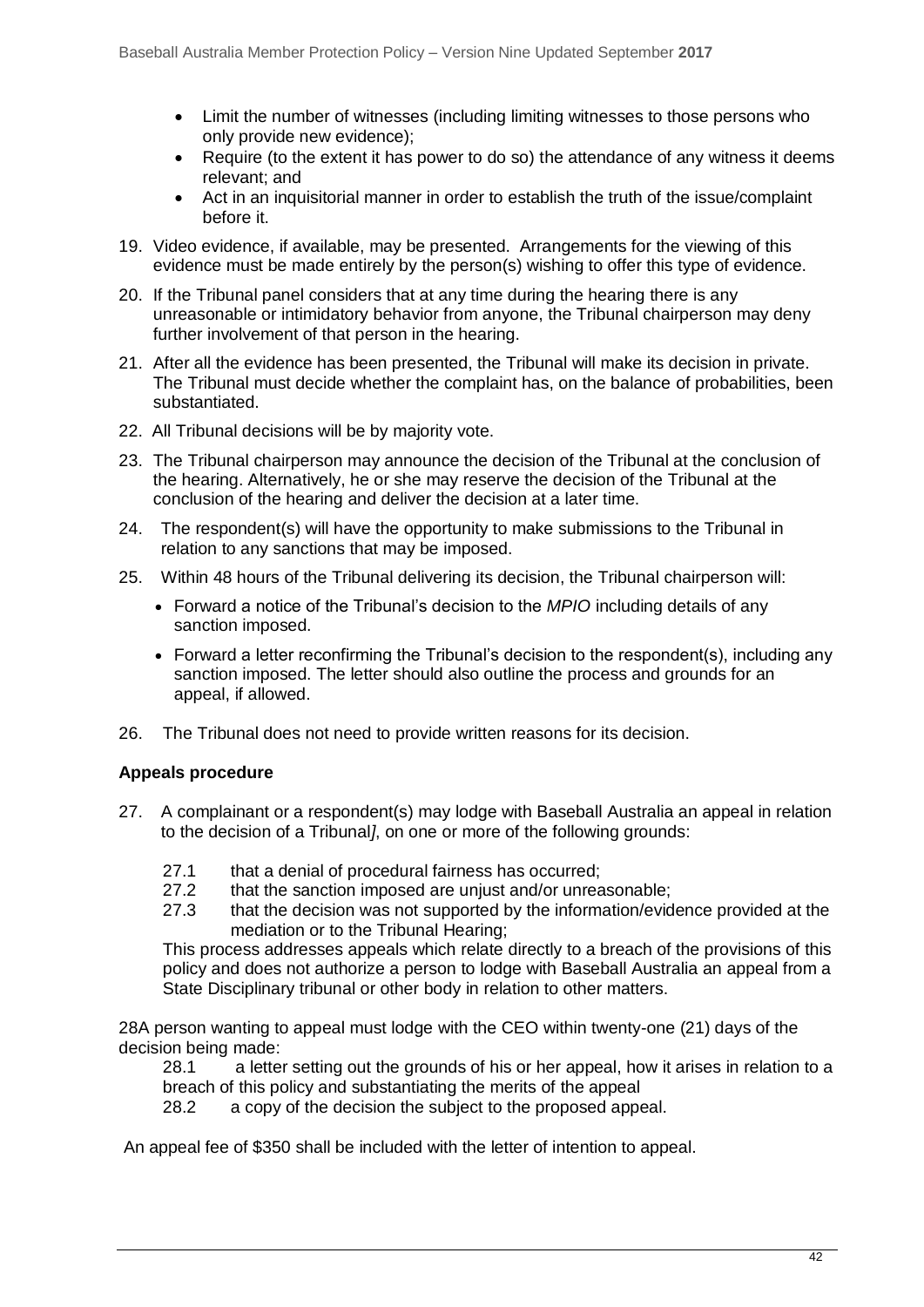- 29. If the letter of appeal is not received by the CEO within twenty-one (21) days of the decision being made, the right of appeal will lapse. If the letter of appeal is received but the appeal fee is not received within this time, the appeal will also lapse.
- 30. The letter of appeal and the copy of the Tribunal's decision will be forwarded to the Appeals Committee to review and to decide whether there are reasonably arguable grounds to justify the continuation of and hearing of the appeal. The Chairperson of the Appeals Committee may seek the provision of further information from a person or body if he or she believes that information is reasonably required to make an informed decision.
- 31. If the appellant has not shown that the grounds of appeal are reasonably arguable, then the appeal will be rejected. The appellant will be notified in writing, including the reasons for the decision. The appeal fee will be forfeited.
- 32. If the appellant has shown that the grounds of appeal are reasonably arguable, the appeal will be accepted and l, an Appeals Tribunal with different members will be convened to hear and determine the appeal*,* and the appeal fee will be refunded.
- 33. The Tribunal hearing procedure shall be followed for the Appeal Tribunal.
- 34. The decision of the Appeal Tribunal will be final and binding.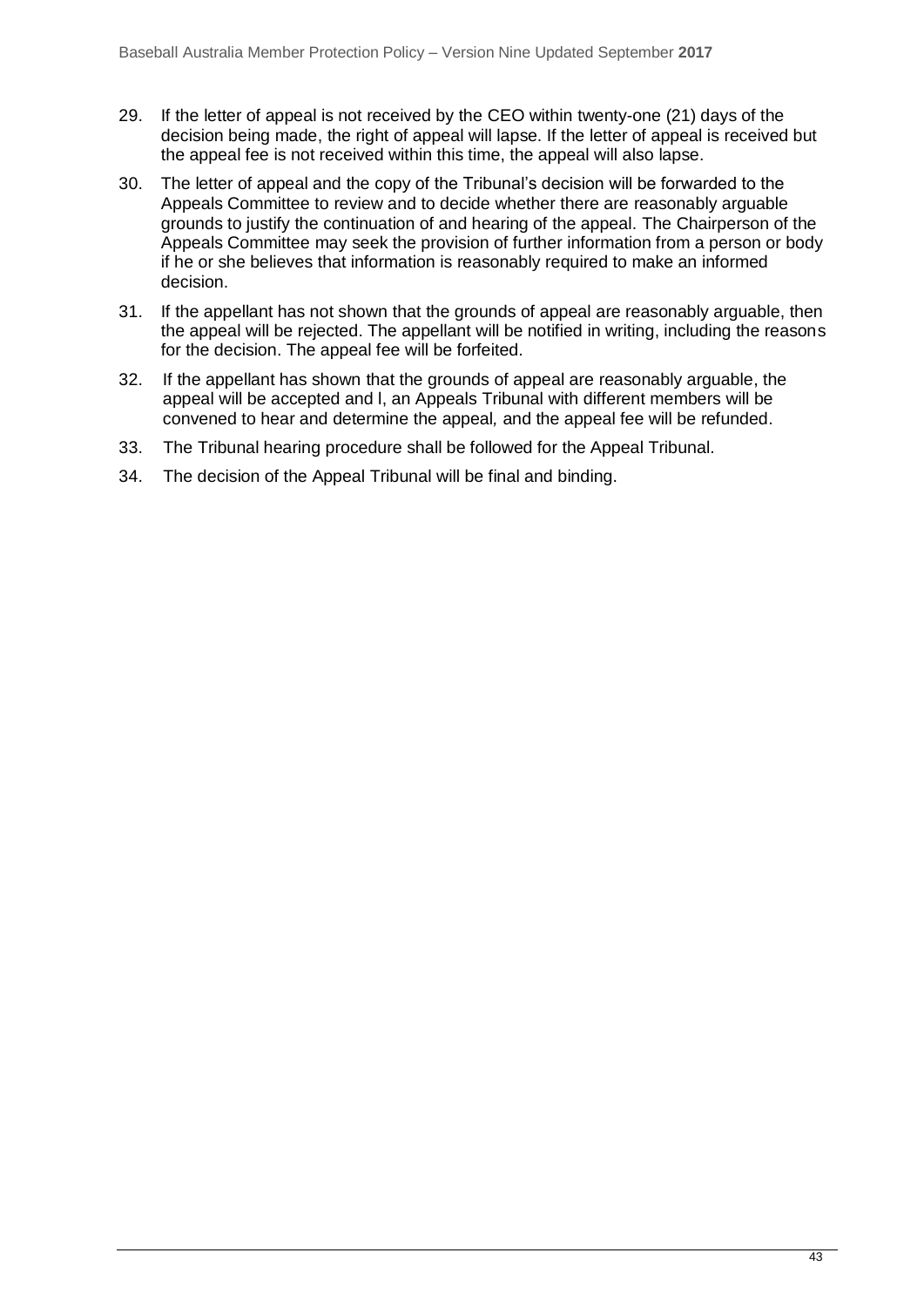# **Attachment E1: RECORD OF INFORMAL COMPLAINT**

| Name of person receiving<br>complaint                                        |                                                                                                           |                     |                                                                         | Date:<br>$\prime$<br>$\prime$ |
|------------------------------------------------------------------------------|-----------------------------------------------------------------------------------------------------------|---------------------|-------------------------------------------------------------------------|-------------------------------|
| Complainant's Name                                                           |                                                                                                           |                     |                                                                         |                               |
|                                                                              | □ Over 18                                                                                                 |                     | □ Under 18                                                              |                               |
| Role/status                                                                  | Administrator (volunteer)<br>□ Athlete/player<br>□ Coach/Assistant Coach<br>□ Employee (paid)<br>Official |                     | $\Box$ Parent<br>□ Spectator<br><b>Support Personnel</b><br>Other<br>П. |                               |
| When/where did the<br>incident take place?                                   |                                                                                                           |                     |                                                                         |                               |
| What are the facts relating<br>to the incident, as stated by<br>complainant? |                                                                                                           |                     |                                                                         |                               |
| What is the nature of the                                                    | □ Harassment<br>or                                                                                        | Discrimination      |                                                                         |                               |
| complaint?<br>(category/basis/grounds)                                       | □ Sexual/sexist                                                                                           | □ Selection dispute |                                                                         | □ Coaching methods            |
|                                                                              | Sexuality                                                                                                 | □ Personality clash |                                                                         | □ Verbal abuse                |
| Tick more than one box if<br>necessary                                       | Race<br>- 1                                                                                               | □ Bullying          |                                                                         | □ Physical abuse              |
|                                                                              | Religion                                                                                                  | Disability          |                                                                         | □ Victimisation               |
|                                                                              | Pregnancy                                                                                                 | □ Child Abuse       |                                                                         | □ Unfair decision             |
|                                                                              | Other                                                                                                     |                     |                                                                         |                               |
| What does the complainant<br>want to happen to resolve<br>the issue?         |                                                                                                           |                     |                                                                         |                               |
| What other information has<br>the complainant provided?                      |                                                                                                           |                     |                                                                         |                               |
| What is the complainant<br>going to do now?                                  |                                                                                                           |                     |                                                                         |                               |

**This record and any notes must be kept confidential and secure.** If the issue becomes a formal complaint, this record is to be given to *the CEO*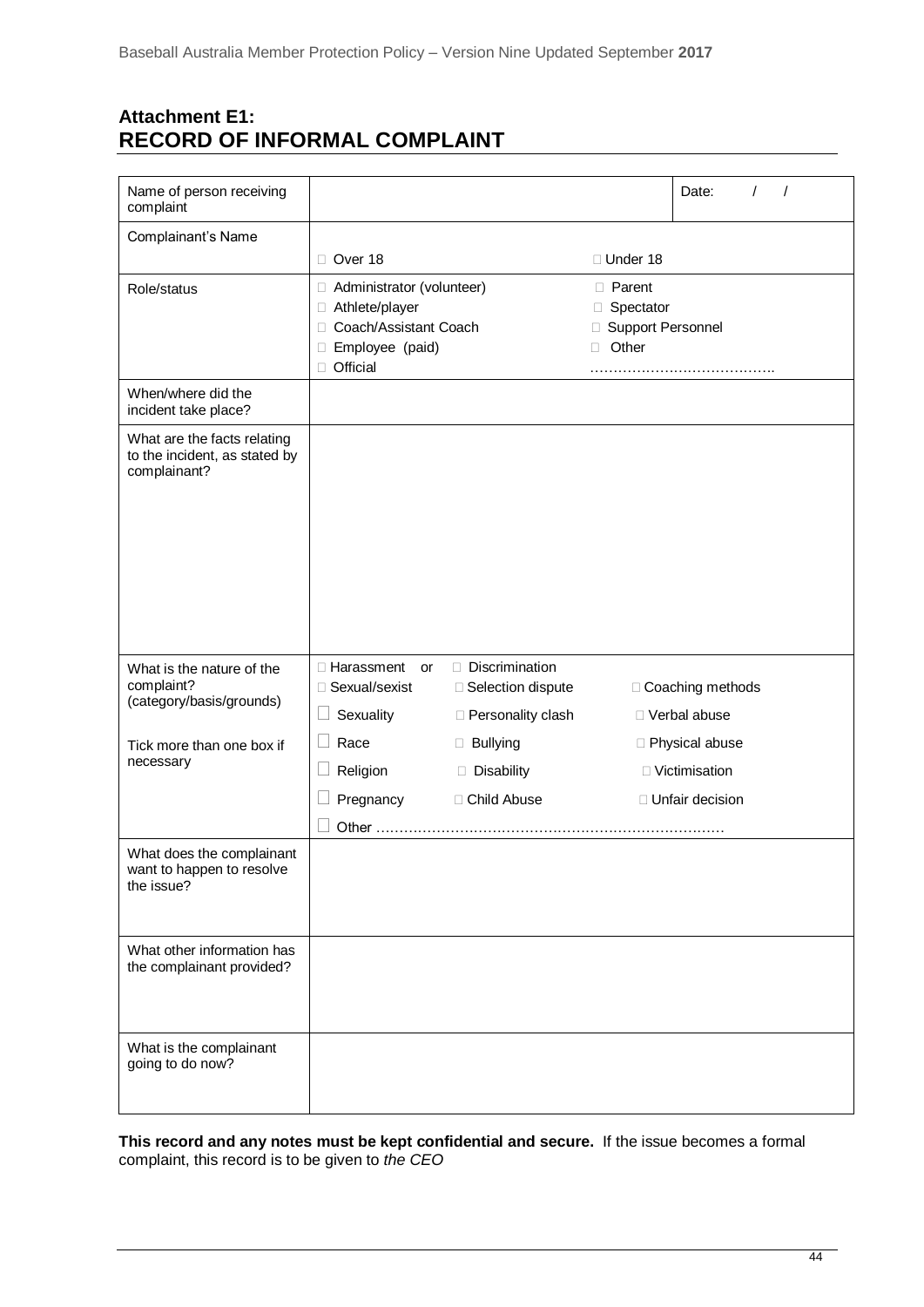# **Attachment E2: RECORD OF FORMAL COMPLAINT**

| Complainant's Name                                      |                                                                                                                                |                                                                       |                   | Date Formal Complaint                                                      |
|---------------------------------------------------------|--------------------------------------------------------------------------------------------------------------------------------|-----------------------------------------------------------------------|-------------------|----------------------------------------------------------------------------|
|                                                         | □ Over 18                                                                                                                      | □ Under 18                                                            |                   | Received:<br>$\prime$                                                      |
| Complainant's contact<br>details                        | Phone:<br>Email:                                                                                                               |                                                                       |                   |                                                                            |
| Complainant's<br>role/position                          | Administrator (volunteer)<br>Athlete/player<br>⊔<br>Coach/Assistant Coach<br>Ш<br>Employee (paid)<br>Ц<br>Official<br>□        |                                                                       | □ Parent<br>Other | Spectator<br><b>Support Personnel</b>                                      |
| Name of person<br>complained about<br>(respondent)      | Over 18<br>L                                                                                                                   |                                                                       | $\Box$ Under 18   |                                                                            |
| Respondent's<br>role/position                           | □ Administrator (volunteer)<br>Athlete/player<br>$\Box$<br>Coach/Assistant Coach<br>⊔<br>Employee (paid)<br>□<br>Official<br>L |                                                                       | □ Parent<br>Other | Spectator<br><b>Support Personnel</b>                                      |
| Location/event of alleged<br>incident                   |                                                                                                                                |                                                                       |                   |                                                                            |
| Description of alleged<br>incident                      |                                                                                                                                |                                                                       |                   |                                                                            |
| Nature of complaint<br>(category/basis/grounds)         | □ Harassment<br>or<br>□ Sexual/sexist                                                                                          | Discrimination<br>$\Box$<br>□ Selection dispute                       |                   | □ Coaching methods                                                         |
| Tick more than one box<br>if necessary                  | Sexuality<br>Race<br>Religion<br>Pregnancy                                                                                     | □ Personality clash<br>$\Box$ Bullying<br>Disability<br>□ Child Abuse |                   | □ Verbal abuse<br>□ Physical abuse<br>□ Victimisation<br>□ Unfair decision |
| Methods (if any) of<br>attempted informal<br>resolution |                                                                                                                                |                                                                       |                   |                                                                            |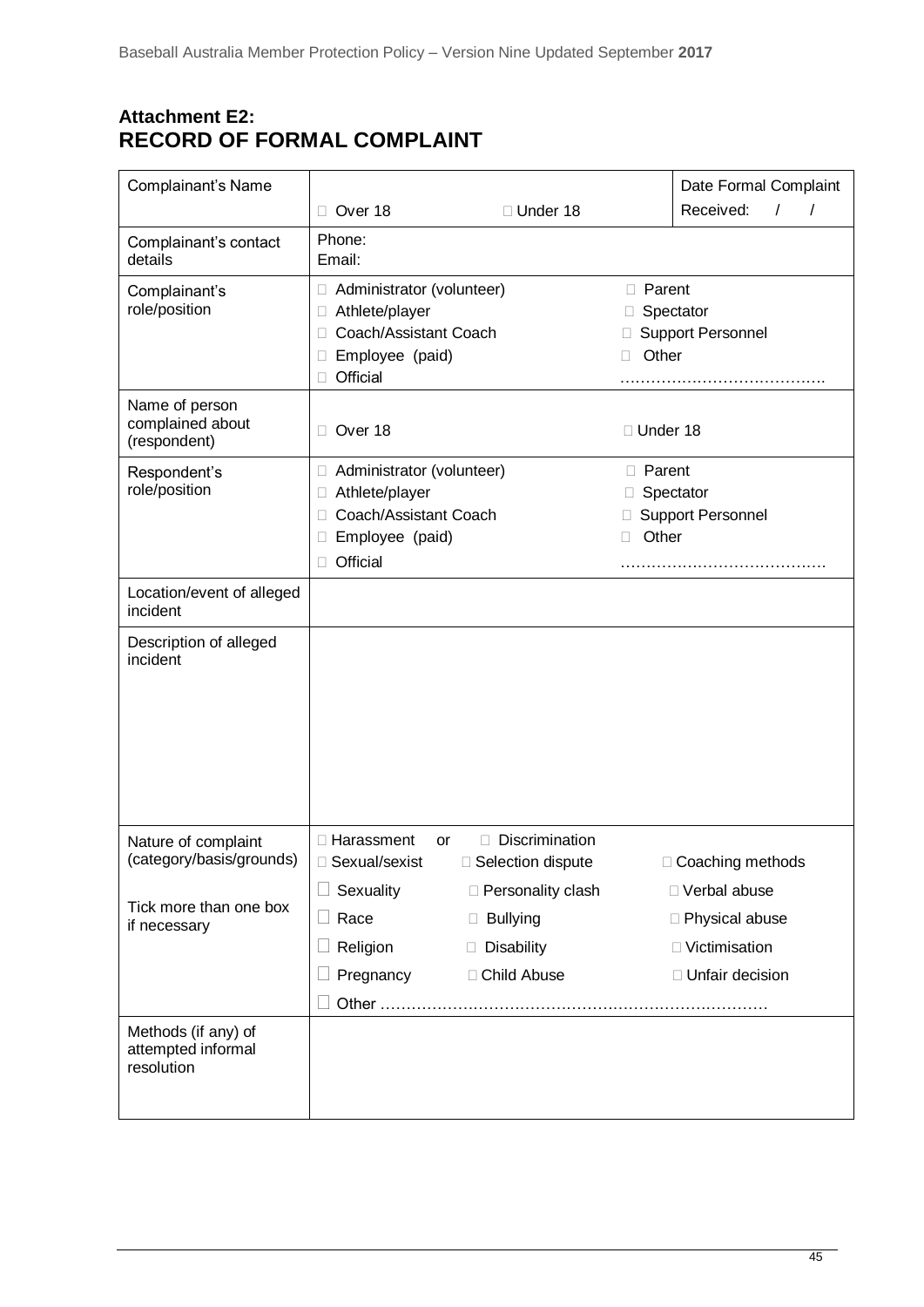| Formal resolution<br>procedures followed |                                                  |
|------------------------------------------|--------------------------------------------------|
| (outline)                                |                                                  |
|                                          |                                                  |
|                                          |                                                  |
| If investigated:                         | Finding                                          |
|                                          |                                                  |
| If heard by Tribunal:                    | Decision                                         |
|                                          |                                                  |
|                                          | Action recommended                               |
|                                          |                                                  |
| If mediated:                             | Date of mediation:                               |
|                                          | Both/all parties present                         |
|                                          | Agreement                                        |
|                                          |                                                  |
|                                          | Any other action taken                           |
|                                          |                                                  |
| If decision was appealed                 | Decision                                         |
|                                          |                                                  |
|                                          | Action recommended                               |
|                                          |                                                  |
| Resolution                               | $\Box$ Less than 3 months to resolve             |
|                                          | Between $3 - 8$ months to resolve                |
|                                          | More than 8 months to resolve                    |
| Completed by                             | Name:                                            |
|                                          | Position:<br>Signature:<br>Date<br>$\frac{1}{2}$ |
| Signed by:                               | Complainant:                                     |
|                                          | Respondent:                                      |
|                                          |                                                  |

**This record and any notes must be kept confidential and secure.** If the complaint is of a serious nature, or if it is taken to and/or dealt with at the national level, the original record must be provided to Baseball Australia and a copy kept with the organisation where the complaint was first made.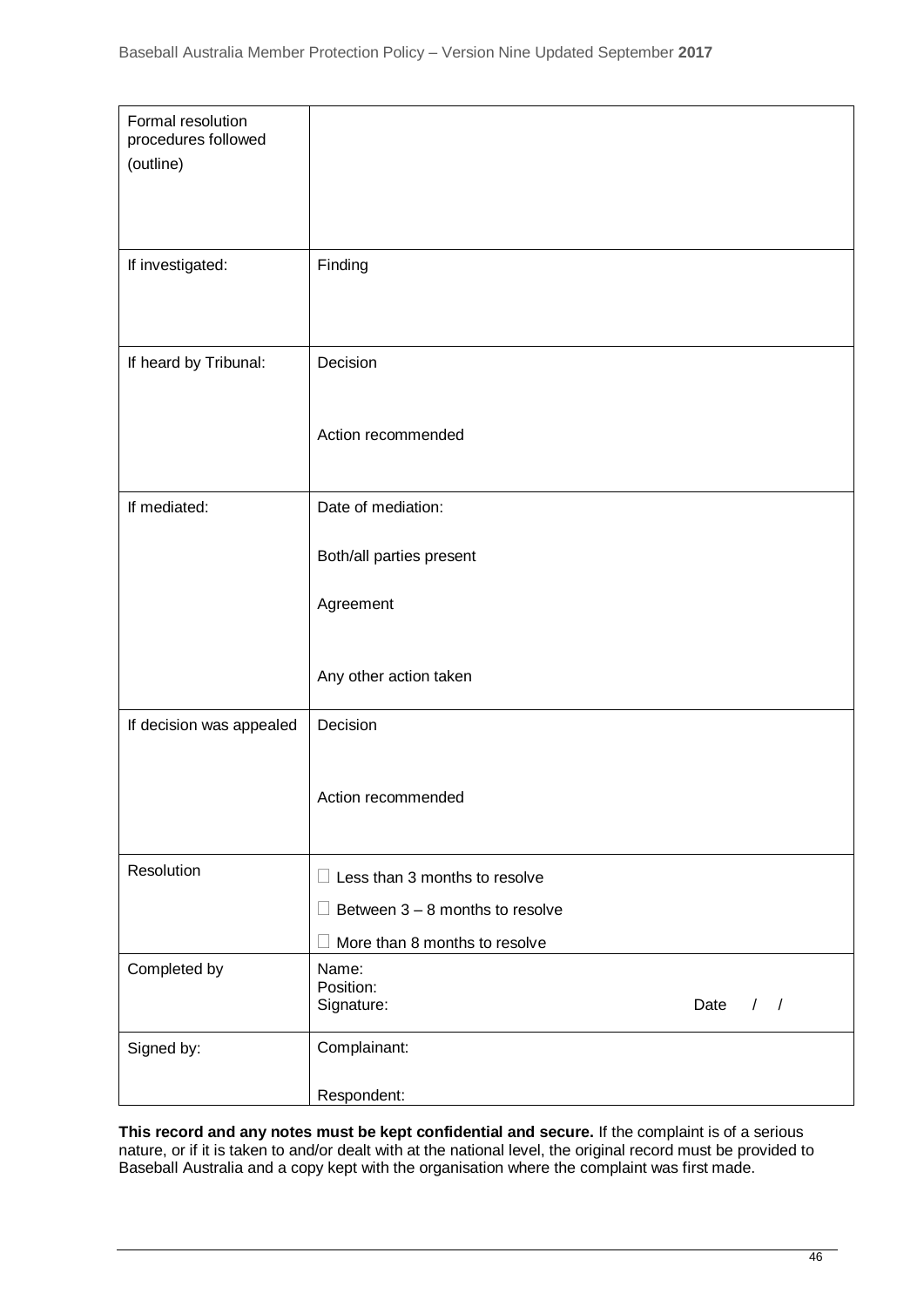# **Attachment E3: PROCEDURE FOR HANDLING ALLEGATIONS OF CHILD ABUSE**

**If you believe a child is in immediate danger or a life-threatening situation**, **contact the Police immediately on 000**.

Fact sheets on reporting allegations of child abuse in different states and territories are available at [www.playbytherules.net.au](http://www.playbytherules.net.au/)

We will treat any allegation of child abuse or neglect promptly, seriously and with a high degree of sensitivity.

All people working with Baseball Australia in a paid or unpaid capacity have a duty to report any concerns to the appropriate authorities, following the steps outlined below.

### **Step 1: Receive the allegation**

If a child or young person rises with you an allegation of child abuse or neglect that relates to them or to another child, it is important that you listen, stay calm and be supportive.

| Do                                                                                   | Don't                                                                                           |
|--------------------------------------------------------------------------------------|-------------------------------------------------------------------------------------------------|
| Make sure you are clear about what the child<br>has told you                         | Do not challenge or undermine the child                                                         |
| Reassure the child that what has occurred is<br>not his or her fault                 | Do not seek detailed information, ask leading<br>questions or offer an opinion.                 |
| Explain that other people may need to be<br>told in order to stop what is happening. | Do not discuss the details with any person<br>other than those detailed in these<br>procedures. |
| Promptly and accurately record the<br>discussion in writing.                         | Do not contact the alleged offender.                                                            |

### **Step 2: Report the allegation**

- Immediately report any allegation of child abuse or neglect, or any situation involving a child at risk of harm, to the police and/or the relevant child protection agency. You may need to make a report to both.
- Contact the relevant child protection agency or police for advice if there is **any** doubt about whether the allegation should be reported.
- If the allegation involves a person to whom this policy applies, then also report the allegation to the CEO of Baseball Australia so that he or she can manage the situation.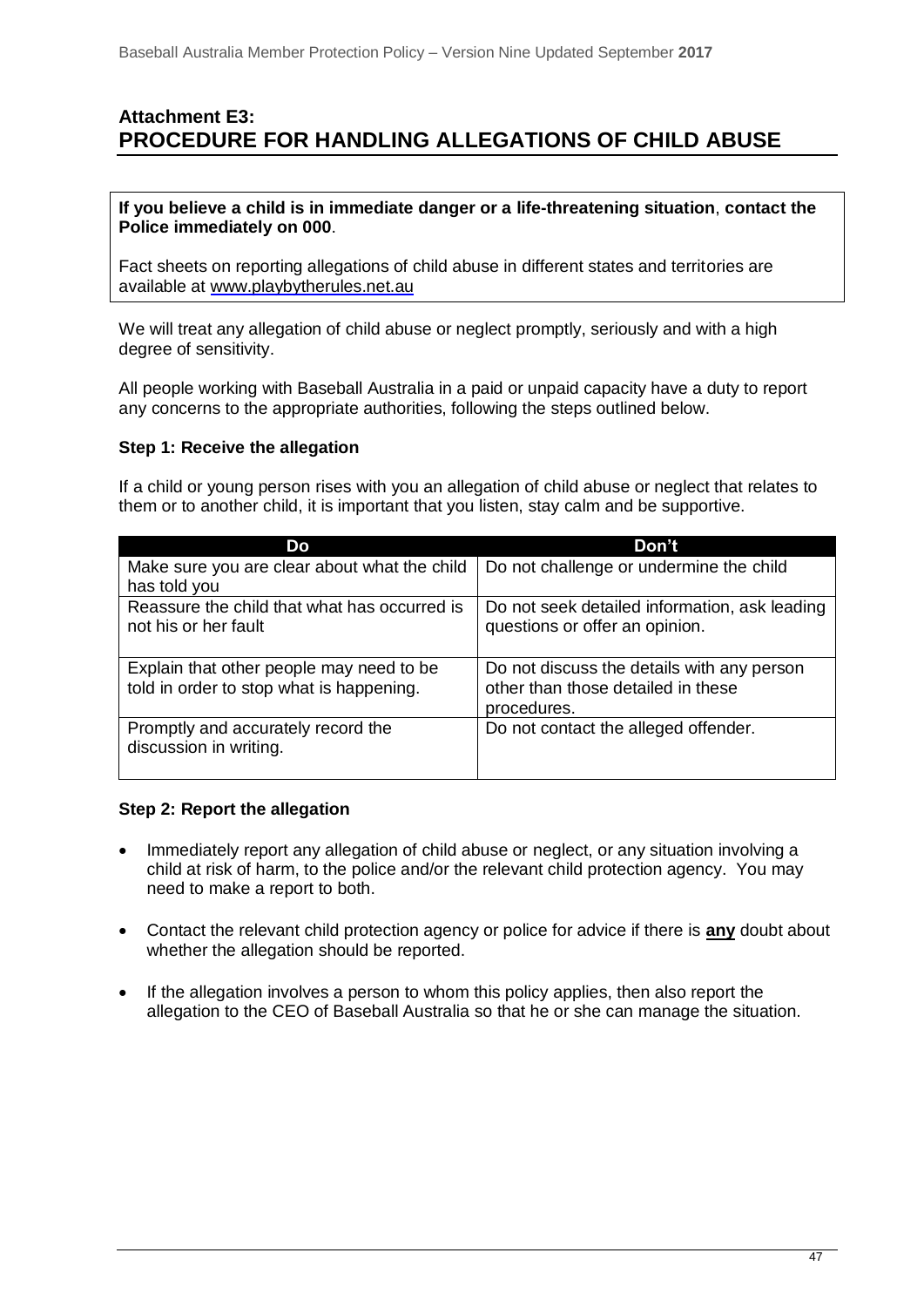### **Step 3: Protect the child and manage the situation**

- The *CEO* will assess the immediate risks to the child and take interim steps to ensure the child's safety and the safety of any other children. This may include redeploying the alleged offender to a position where there is no unsupervised contact with children, supervising the alleged offender or removing/suspending him or her until any investigations have been concluded. Legal advice should be sought before any interim steps are made if the person is an employee of Baseball Australia.
- The *CEO* will consider what services may be most appropriate to support the child and his or her parent/s.
- The *CEO* will consider what support services may be appropriate for the alleged offender.
- The *CEO* will seek to put in place measures to protect the child and the alleged offender from possible victimisation and gossip.

### **Step 4: Take internal action**

- At least three different investigations could be undertaken to examine allegations that are made against a person to whom this policy applies, including:
	- A criminal investigation (conducted by the police)
	- A child protection investigation (conducted by the relevant child protection agency)
	- A disciplinary or misconduct inquiry/investigation (conducted by Baseball Australia).
- Baseball Australia will assess the allegations and determine what action should be taken in the circumstances. Depending on the situation, action may include considering whether the alleged offender should return to his or her position, be dismissed, banned or suspended or face other disciplinary action.
- If disciplinary action is undertaken, we will follow the procedures set out in *Clause 9* of our Member Protection Policy.
- Where required we will provide the relevant government agency with a report of any disciplinary action we take.
- **Contact details for advice or to report an allegation of child abuse**

| <b>Australian Capital Territory</b>                                                            |                                                                                                                              |
|------------------------------------------------------------------------------------------------|------------------------------------------------------------------------------------------------------------------------------|
| <b>ACT Police</b><br>Non-urgent police assistance<br>Ph: 131 444<br>www.afp.gov.au             | Office for Children, Youth and Family Services<br>www.dhcs.act.gov.au/ocyfs/services/care_and_protection<br>Ph: 1300 556 729 |
| <b>New South Wales</b>                                                                         |                                                                                                                              |
| New South Wales Police<br>Non-urgent police assistance<br>Ph: 131 444<br>www.police.nsw.gov.au | Department of Family and Community Services<br>www.community.nsw.gov.au<br>Ph: 132 111                                       |
| <b>Northern Territory</b>                                                                      |                                                                                                                              |
| <b>Northern Territory Police</b>                                                               | Department of Children and Families<br>www.childrenandfamilies.nt.gov.au<br>Ph: 1800 700 250                                 |